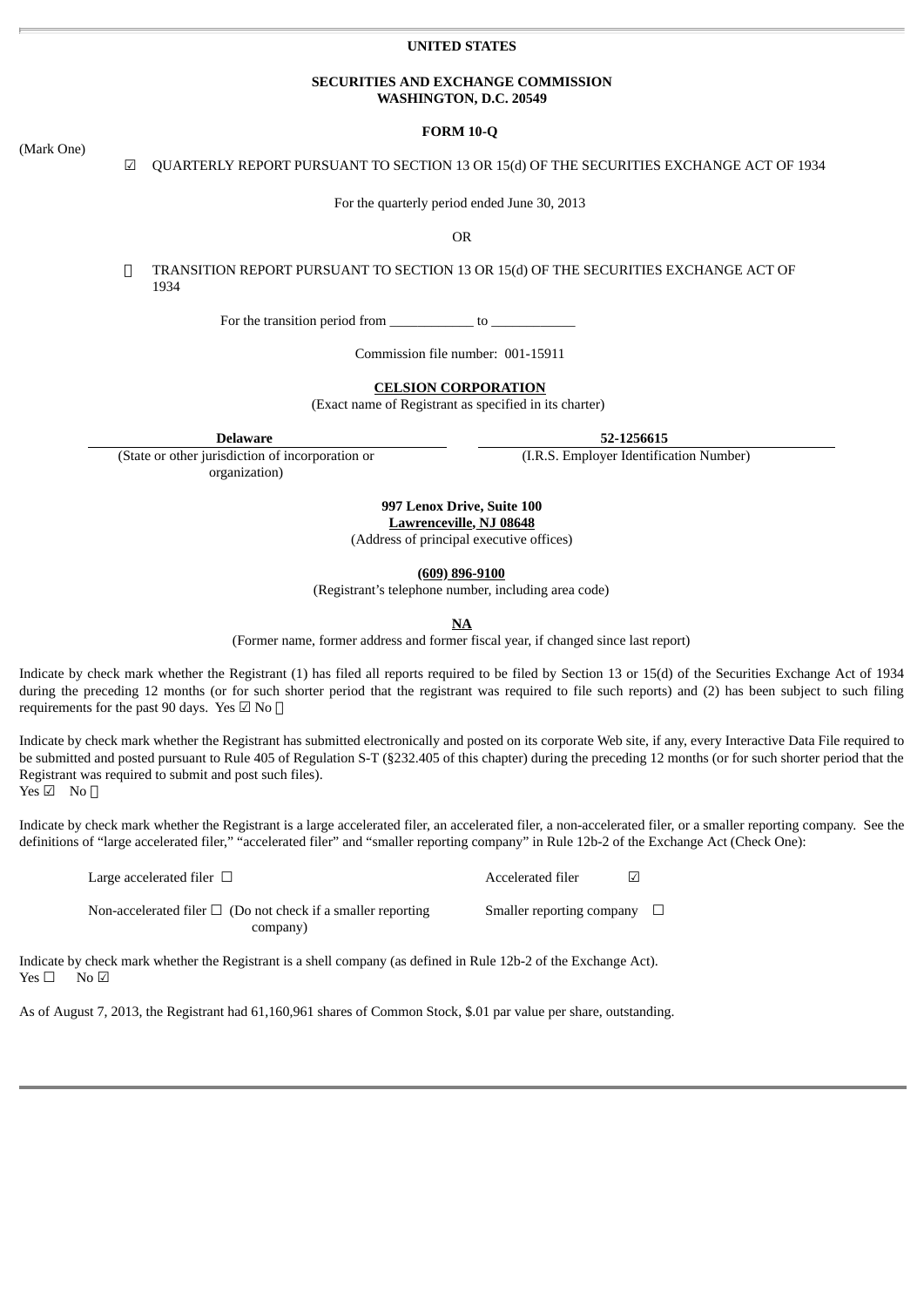## **CELSION CORPORATION QUARTERLY REPORT ON FORM 10-Q**

## **TABLE OF CONTENTS**

٠

## **PART I: FINANCIAL INFORMATION**

|          |                                                                                       | Page           |
|----------|---------------------------------------------------------------------------------------|----------------|
| Item 1.  | Financial Statements (Unaudited)                                                      |                |
|          | <b>Balance Sheets</b>                                                                 | Τ.             |
|          | <b>Statements of Operations</b>                                                       | 2              |
|          | Statements of Comprehensive Income (Loss)                                             | 3              |
|          | <b>Statements of Cash Flows</b>                                                       | $\overline{4}$ |
|          | Notes to Financial Statements                                                         | $5 - 15$       |
|          |                                                                                       |                |
| Item 2.  | Management's Discussion and Analysis of Financial Condition and Results of Operations | 16             |
|          |                                                                                       |                |
| Item 3.  | Quantitative and Qualitative Disclosures about Market Risk                            | 24             |
|          |                                                                                       |                |
| Item 4.  | <b>Controls and Procedures</b>                                                        | 24             |
|          |                                                                                       |                |
|          | <b>PART II: OTHER INFORMATION</b>                                                     |                |
|          |                                                                                       |                |
| Item 1.  | Legal Proceedings                                                                     | 25             |
| Item 1A. | <b>Risk Factors</b>                                                                   | 25             |
| Item 2.  | Unregistered Sales of Equity Securities and Use of Proceeds                           | 34             |

| 100.00 17 1. | TUBIL L'UCIDI B                                             | ںے |
|--------------|-------------------------------------------------------------|----|
| Item 2.      | Unregistered Sales of Equity Securities and Use of Proceeds | 34 |
| Item 3.      | Defaults Upon Senior Securities                             | 34 |
| Item 4.      | Mine Safety Disclosures                                     | 34 |
| Item 5.      | Other Information                                           | 34 |
| Item 6.      | <b>Exhibits</b>                                             | 35 |
|              |                                                             |    |

**SIGNATURES** 36

## i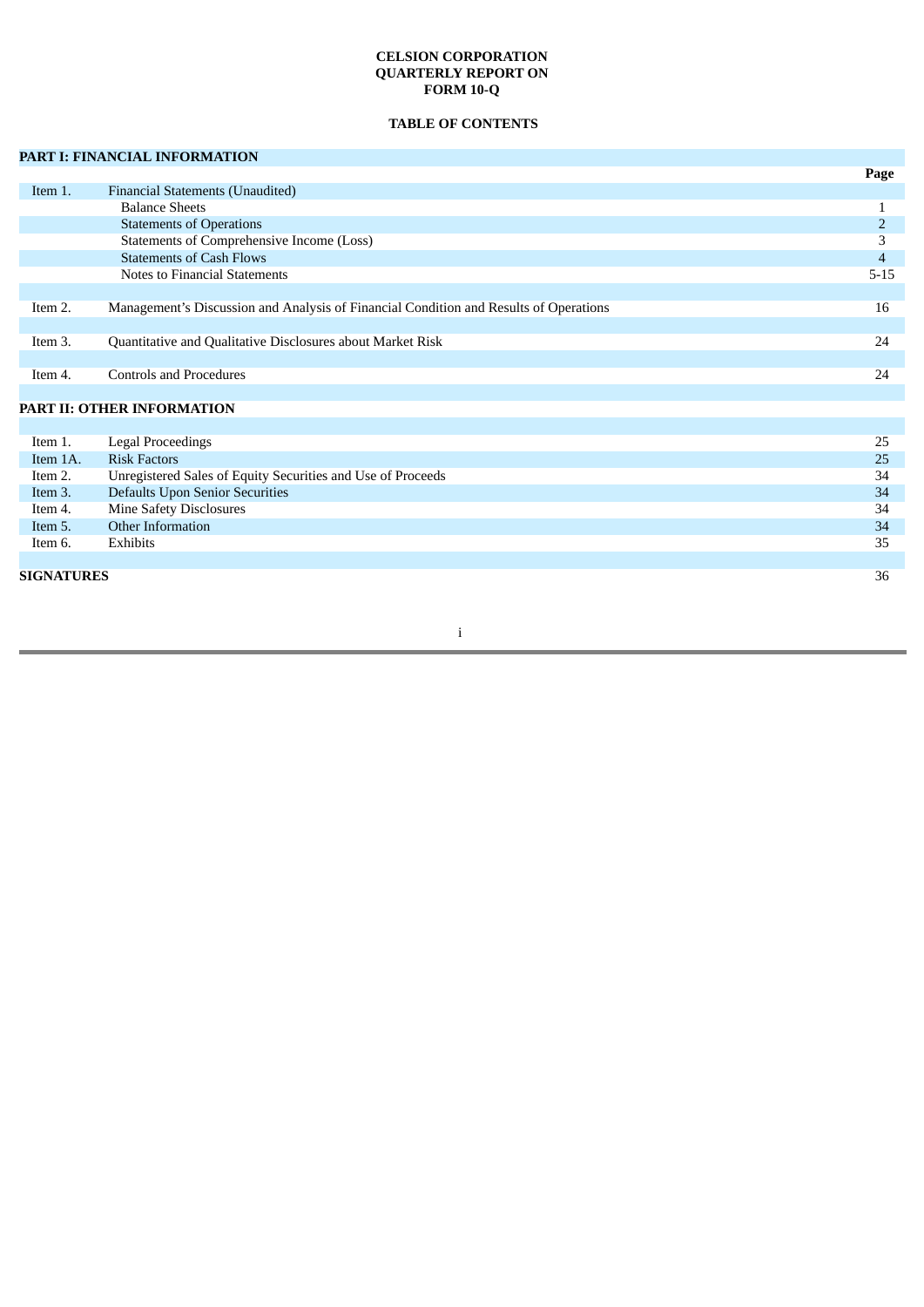## **Forward-Looking Statements**

This report includes "forward-looking statements" within the meaning of Section 27A of the Securities Act of 1933, as amended and Section 21E of the Securities Exchange Act of 1934, as amended. All statements other than statements of historical fact are "forward-looking statements" for purposes of this Quarterly Report on Form 10-Q, including, without limitation, any projections of earnings, revenue or other financial items, any statements of the plans and objectives of management for future operations (including, but not limited to, pre-clinical development, clinical trials, manufacturing and commercialization), any statements concerning proposed drug candidates or other new products or services, any statements regarding future economic conditions or performance, any changes in the course of research and development activities and in clinical trials, any possible changes in cost and timing of development and testing, capital structure, financial condition, working capital needs and other financial items, any changes in approaches to medical treatment, any introduction of new products by others, any possible licenses or acquisitions of other technologies, assets or businesses, any possible actions by customers, suppliers, partners, competitors and regulatory authorities, compliance with listing standards of the NASDAQ Capital Market and any statements of assumptions underlying any of the foregoing. In some cases, forward-looking statements can be identified by the use of terminology such as "may," "will," "expects," "plans," "anticipates," "estimates," "potential" or "continue," or the negative thereof or other comparable terminology. Although we believe that our expectations are based on reasonable within the bounds of our knowledge of our industry, business and operations, we cannot guarantee that actual results will not differ materially from our expectations. Our future financial condition and results of operations, as well as any forward-looking statements, are subject to inherent risks and uncertainties, including, but not limited to, the risk factors set forth in Part II, Item 1A "Risk Factors" below and for the reasons described elsewhere in this Quarterly Report on Form 10-Q. All forward-looking statements and reasons why results may differ included in this report are made as of the date hereof and we do not intend to update any forward-looking statements, except as required by law or applicable regulations. The discussion of risks and uncertainties set forth in this Quarterly Report on Form 10-Q is not necessarily a complete or exhaustive list of all risks facing us at any particular point in time. We operate in a highly competitive, highly regulated and rapidly changing environment and our business is in a state of evolution. Therefore, it is likely that new risks will emerge, and that the nature and elements of existing risks will change, over time. It is not possible for management to predict all such risk factors or changes therein, or to assess either the impact of all such risk factors on our business or the extent to which any individual risk factor, combination of factors, or new or altered factors, may cause results to differ materially from those contained in any forward-looking statement.

Except where the context otherwise requires, in this Quarterly Report on Form 10-Q, the "Company," "Celsion," "we," "us," and "our" refer to Celsion Corporation, a Delaware corporation.

#### **Trademarks**

The Celsion brand and product names, including but not limited to Celsion® and ThermoDox® , contained in this document are trademarks, registered trademarks or service marks of Celsion Corporation in the United States (U.S.) and certain other countries. This document also contains references to trademarks and service marks of other companies that are the property of their respective owners.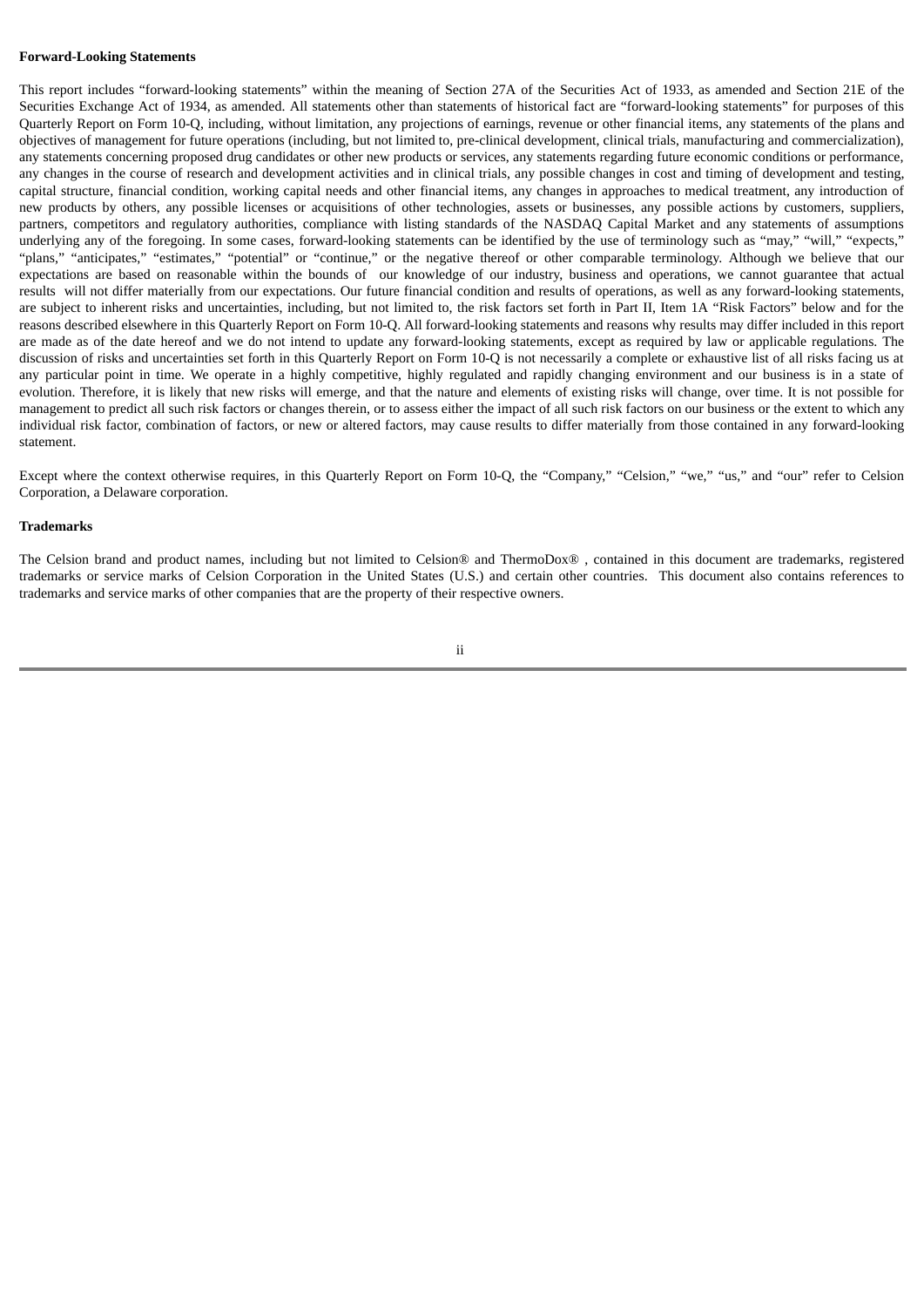## **PART I: FINANCIAL INFORMATION**

## **Item 1. FINANCIAL STATEMENTS**

## **CELSION CORPORATION BALANCE SHEETS**

|                                                                                                                                                                                                              | June 30, 2013<br>(unaudited) |                 |                | December 31,<br>2012 |  |
|--------------------------------------------------------------------------------------------------------------------------------------------------------------------------------------------------------------|------------------------------|-----------------|----------------|----------------------|--|
| <b>ASSETS</b>                                                                                                                                                                                                |                              |                 |                |                      |  |
| <b>Current assets:</b>                                                                                                                                                                                       |                              |                 |                |                      |  |
| Cash and cash equivalents                                                                                                                                                                                    | \$                           | 6,020,528       | $\mathfrak{S}$ | 14,991,488           |  |
| Investment securities - available for sale, at fair value                                                                                                                                                    |                              | 42,706,769      |                | 8,037,620            |  |
| Accrued interest receivable on investment securities                                                                                                                                                         |                              | 206,209         |                | 65,925               |  |
| Advances and deposits for investigator grants                                                                                                                                                                |                              | 118,240         |                | 246,252              |  |
| Other current assets                                                                                                                                                                                         |                              | 520,725         |                | 307,699              |  |
| Total current assets                                                                                                                                                                                         |                              | 49,572,471      |                | 23,648,984           |  |
| Property and equipment (at cost, less accumulated depreciation of \$1,074,961 and \$924,961, respectively)                                                                                                   |                              | 1,022,115       |                | 1,114,621            |  |
| Other assets:                                                                                                                                                                                                |                              |                 |                |                      |  |
| Deposits, deferred fees and other assets                                                                                                                                                                     |                              | 395,733         |                | 567,188              |  |
| Patent licensing fees, net                                                                                                                                                                                   |                              | 24,375          |                | 28,125               |  |
| Total other assets                                                                                                                                                                                           |                              | 420,108         |                | 595,313              |  |
|                                                                                                                                                                                                              |                              |                 |                |                      |  |
| <b>Total assets</b>                                                                                                                                                                                          | \$                           | 51,014,694      | $\mathfrak{F}$ | 25,358,918           |  |
| <b>LIABILITIES AND STOCKHOLDERS' EQUITY</b>                                                                                                                                                                  |                              |                 |                |                      |  |
| <b>Current liabilities:</b>                                                                                                                                                                                  |                              |                 |                |                      |  |
| Accounts payable                                                                                                                                                                                             | \$                           | 1,522,710       | \$             | 2,339,768            |  |
| <b>Accrued liabilities</b>                                                                                                                                                                                   |                              | 1,782,967       |                | 1,254,979            |  |
| Notes payable - current portion                                                                                                                                                                              |                              | 1,904,770       |                | 1,410,455            |  |
| Deferred revenue - current portion                                                                                                                                                                           |                              | 500,000         |                |                      |  |
| <b>Total current liabilities</b>                                                                                                                                                                             |                              | 5,710,447       |                | 5,005,202            |  |
| Common stock warrant liability                                                                                                                                                                               |                              | 4,733,817       |                | 4,283,932            |  |
| Notes payable - non-current portion                                                                                                                                                                          |                              | 2,847,644       |                | 3,661,147            |  |
| Deferred revenue - non-current portion                                                                                                                                                                       |                              | 4,250,000       |                |                      |  |
| Other non-current liabilities                                                                                                                                                                                |                              | 483,108         |                | 446,779              |  |
| <b>Total liabilities</b>                                                                                                                                                                                     |                              | 18,025,016      |                | 13,397,060           |  |
|                                                                                                                                                                                                              |                              |                 |                |                      |  |
| <b>Stockholders' equity:</b>                                                                                                                                                                                 |                              |                 |                |                      |  |
| Preferred stock, \$0.01 par value: 100,000 shares authorized; 20,000 and 5,000 shares issued at June 30,<br>2013 and December 31, 2012 and -0- shares outstanding at June 30, 2013 and December 31, 2012,    |                              |                 |                |                      |  |
| respectively                                                                                                                                                                                                 |                              |                 |                |                      |  |
| Common stock, \$0.01 par value; 75,000,000 shares authorized; 61,823,340 and 37,967,708 shares issued<br>at June 30, 2013 and December 31, 2012 and 61,160,961 and 37,302,785 shares outstanding at June 30, |                              |                 |                |                      |  |
| 2013 and December 31, 2012, respectively                                                                                                                                                                     |                              | 618,233         |                | 379,677              |  |
| Additional paid-in capital                                                                                                                                                                                   |                              | 190,963,230     |                | 165,276,069          |  |
| Accumulated other comprehensive loss                                                                                                                                                                         |                              | (213, 841)      |                | (126, 607)           |  |
| Accumulated deficit                                                                                                                                                                                          |                              | (155, 697, 737) |                | (150, 876, 770)      |  |
| Subtotal                                                                                                                                                                                                     |                              | 35.669.885      |                | 14,652,369           |  |
| Treasury stock, at cost (662,379 and 664,921 shares at June 30, 2013 and December 31, 2012,                                                                                                                  |                              |                 |                |                      |  |
| respectively)                                                                                                                                                                                                |                              | (2,680,207)     |                | (2,690,511)          |  |
| <b>Total stockholders' equity</b>                                                                                                                                                                            |                              | 32,989,678      |                | 11,961,858           |  |
| <b>Total liabilities and stockholders' equity</b>                                                                                                                                                            | \$                           | 51,014,694      | \$             | 25,358,918           |  |

**See accompanying notes to the financial statements**.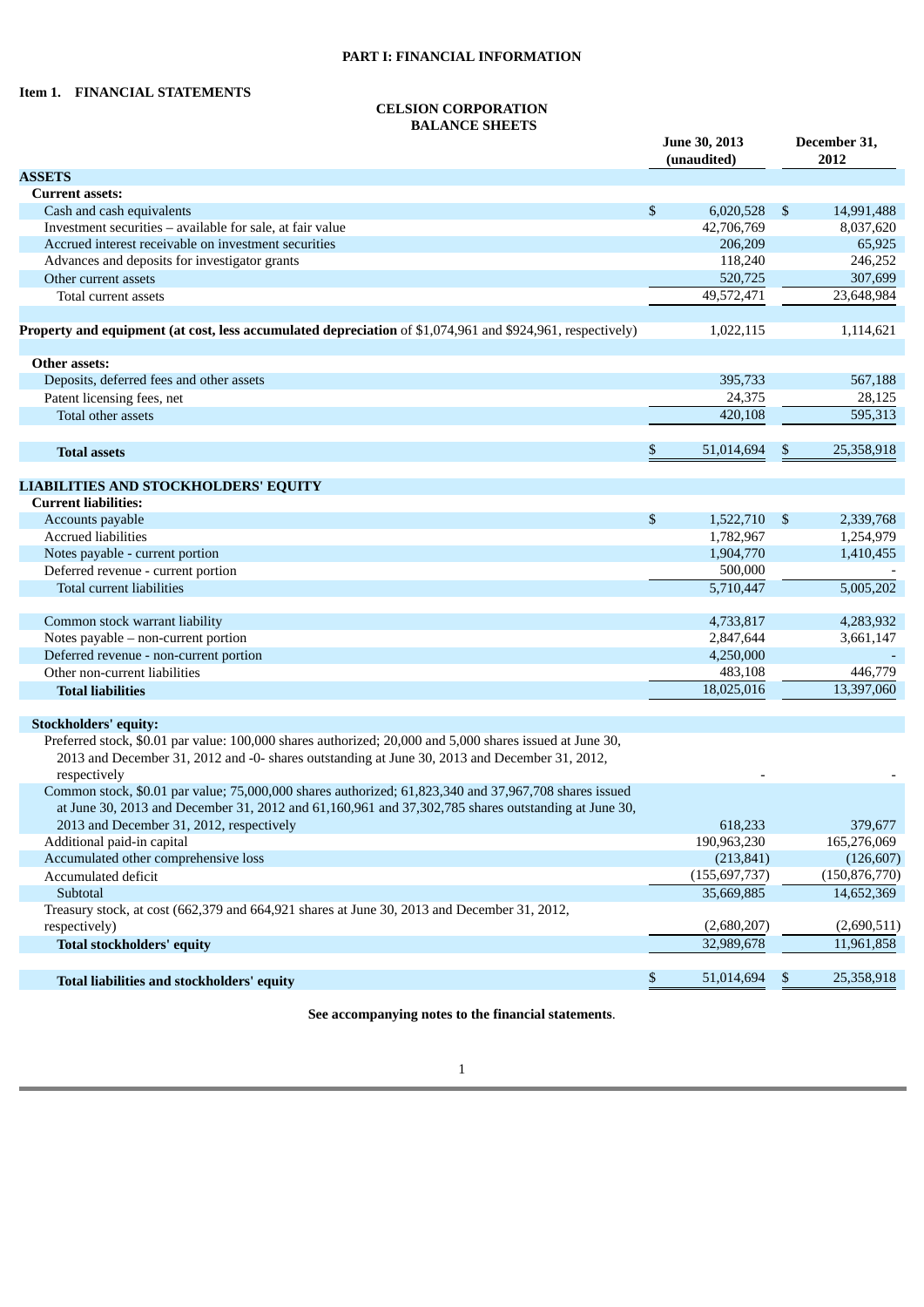## **CELSION CORPORATION STATEMENTS OF OPERATIONS (Unaudited)**

|                                                                                               | <b>Three Months Ended</b><br>June 30, |             |      |               |    | <b>Six Months Ended</b><br><b>June 30,</b> |              |                |  |
|-----------------------------------------------------------------------------------------------|---------------------------------------|-------------|------|---------------|----|--------------------------------------------|--------------|----------------|--|
|                                                                                               |                                       | 2013        |      | 2012          |    | 2013                                       |              | 2012           |  |
| <b>Licensing revenue</b>                                                                      | \$                                    | 125,000     | \$   |               | \$ | 250,000                                    | \$           |                |  |
| <b>Operating expenses:</b>                                                                    |                                       |             |      |               |    |                                            |              |                |  |
| Research and development                                                                      |                                       | 2,022,576   |      | 4,112,243     |    | 5,225,753                                  |              | 8,805,250      |  |
| General and administrative                                                                    |                                       | 1,950,720   |      | 1,595,281     |    | 3,639,449                                  |              | 3,165,747      |  |
| <b>Total operating expenses</b>                                                               |                                       | 3,973,296   |      | 5,707,524     |    | 8,865,202                                  |              | 11,970,997     |  |
| <b>Loss from operations</b>                                                                   |                                       | (3,848,296) |      | (5,707,524)   |    | (8,615,202)                                |              | (11, 970, 997) |  |
| Other income (expense):                                                                       |                                       |             |      |               |    |                                            |              |                |  |
| Gain (loss) from change in valuation of common stock warrant liability                        |                                       | 4,380,120   |      | (447, 323)    |    | 8,660,417                                  |              | (369, 723)     |  |
| Investment income, net                                                                        |                                       | 67,132      |      | 62,076        |    | 83,695                                     |              | 67,409         |  |
| Interest expense                                                                              |                                       | (176, 211)  |      | (10, 574)     |    | (357, 139)                                 |              | (16, 275)      |  |
| Other expense                                                                                 |                                       | (1,861)     |      | (1,040)       |    | (1,861)                                    |              | (1,040)        |  |
| Total other income (expense), net                                                             |                                       | 4,269,180   |      | (396, 861)    |    | 8,385,112                                  |              | (319, 629)     |  |
| <b>Net income (loss)</b>                                                                      |                                       | 420,884     |      | (6, 104, 385) |    | (230,090)                                  |              | (12,290,626)   |  |
| Non-cash deemed dividend from beneficial conversion feature on convertible<br>preferred stock |                                       |             |      |               |    | (4,601,410)                                |              |                |  |
| Net income (loss) attributable to common shareholders                                         | \$                                    | 420,884     | \$   | (6, 104, 385) | \$ | (4,831,500)                                | \$           | (12,290,626)   |  |
| Net income (loss) attributable to common shareholders per common share                        |                                       |             |      |               |    |                                            |              |                |  |
| <b>Basic</b>                                                                                  | \$                                    | 0.01        | \$   | (0.18)        | \$ | (0.10)                                     | \$           | (0.37)         |  |
| <b>Diluted</b>                                                                                | $\overline{\$}$                       |             | $\$$ | (0.18)        | \$ | (0.10)                                     | $\mathbb{S}$ | (0.37)         |  |
| Weighted average shares outstanding                                                           |                                       |             |      |               |    |                                            |              |                |  |
| <b>Basic</b>                                                                                  |                                       | 54,391,516  |      | 33,236,060    |    | 48,631,514                                 |              | 33,211,059     |  |
| <b>Diluted</b>                                                                                |                                       | 61,279,766  |      | 33,236,060    |    | 48,631,514                                 |              | 33,211,059     |  |

**See accompanying notes to the financial statements.**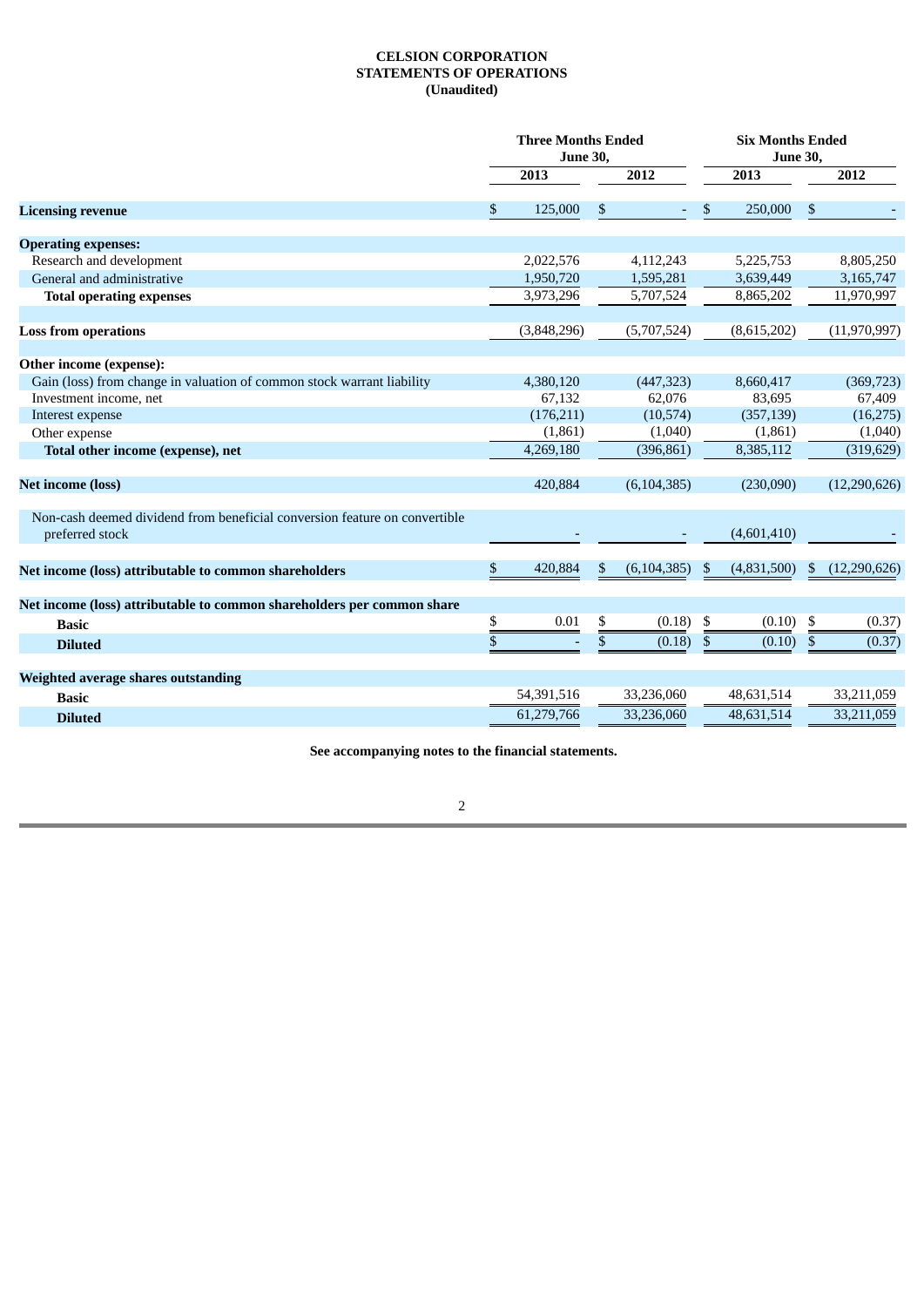## **CELSION CORPORATION STATEMENTS OF COMPREHENSIVE INCOME (LOSS) (Unaudited)**

|                                                      |               | <b>Six Months Ended</b><br><b>Three Months Ended</b><br><b>June 30.</b><br><b>June 30,</b> |               |      |            |  |              |  |  |  |
|------------------------------------------------------|---------------|--------------------------------------------------------------------------------------------|---------------|------|------------|--|--------------|--|--|--|
|                                                      | 2013          |                                                                                            | 2012          |      | 2013       |  | 2012         |  |  |  |
| <b>Other comprehensive loss</b>                      |               |                                                                                            |               |      |            |  |              |  |  |  |
|                                                      |               |                                                                                            |               |      |            |  |              |  |  |  |
| Changes in:                                          |               |                                                                                            |               |      |            |  |              |  |  |  |
| Realized loss on investment securities recognized in |               |                                                                                            |               |      |            |  |              |  |  |  |
| investment income, net                               | \$<br>136.943 | - \$                                                                                       | 68.616        | - \$ | 190.683 \$ |  | 197,176      |  |  |  |
| Unrealized loss on investment securities             | (192, 228)    |                                                                                            | (106, 300)    |      | (277, 917) |  | (236, 076)   |  |  |  |
| Other comprehensive loss                             | (55, 285)     |                                                                                            | (37,684)      |      | (87,234)   |  | (38,900)     |  |  |  |
|                                                      |               |                                                                                            |               |      |            |  |              |  |  |  |
| Net income (loss)                                    | 420.884       |                                                                                            | (6, 104, 385) |      | (230,090)  |  | (12,290,626) |  |  |  |
| <b>Total comprehensive income (loss)</b>             | 365,599       |                                                                                            | (6,142,069)   |      | (317, 324) |  | (12,329,526) |  |  |  |

**See accompanying notes to the financial statements.**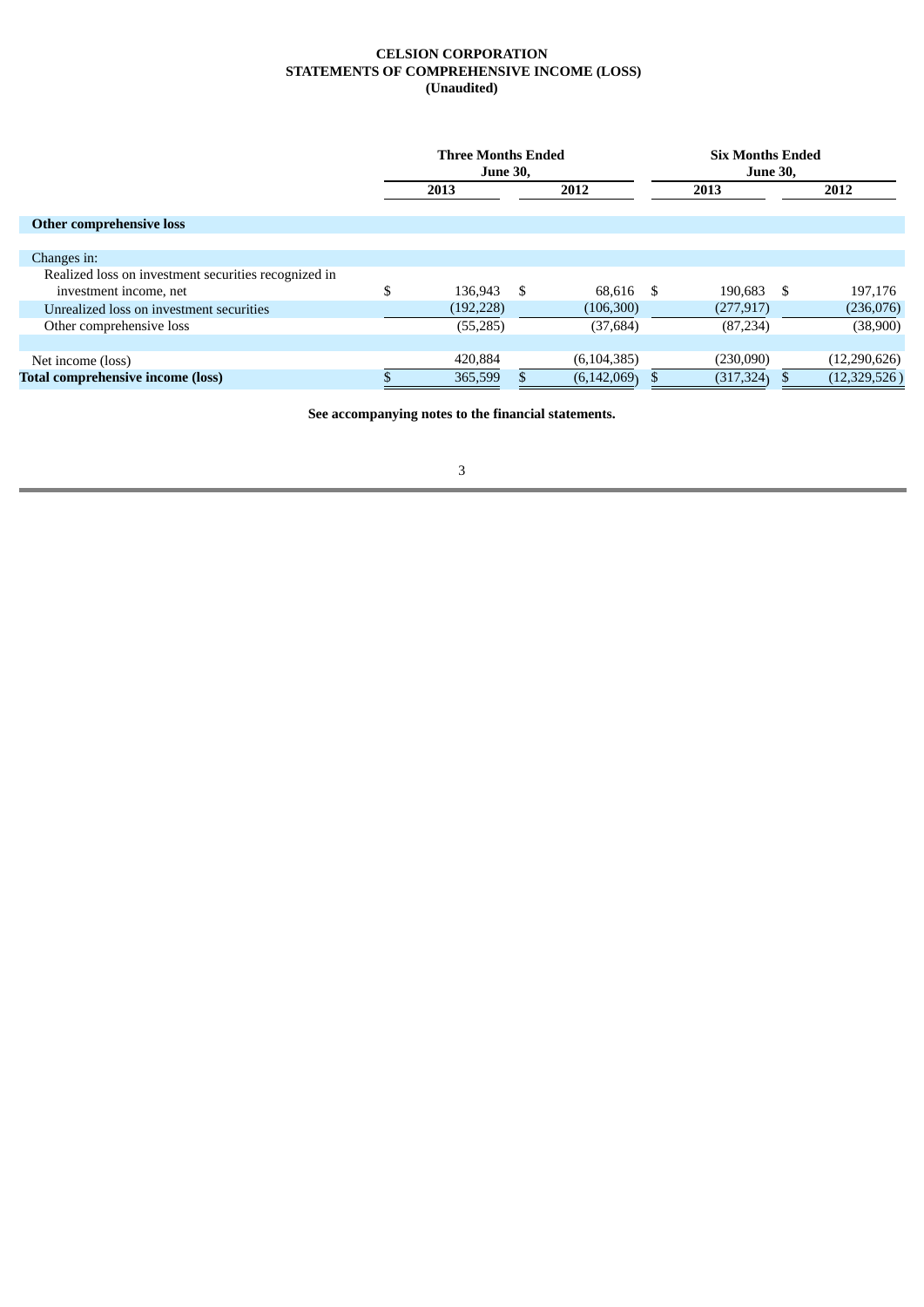## **CELSION CORPORATION STATEMENTS OF CASH FLOWS (Unaudited)**

|                                                                      | <b>Six Months Ended</b><br><b>June 30,</b> |                  |
|----------------------------------------------------------------------|--------------------------------------------|------------------|
|                                                                      | 2013                                       | 2012             |
| <b>Cash flows from operating activities:</b>                         |                                            |                  |
| Net loss                                                             | \$<br>$(230,090)$ \$                       | (12, 290, 626)   |
| Non-cash items included in net loss:                                 |                                            |                  |
| Depreciation and amortization                                        | 153,750                                    | 107,910          |
| Change in fair value of common stock warrant liability               | (8,660,417)                                | 369,723          |
| Deferred revenue                                                     | (250,000)                                  |                  |
| Stock-based compensation                                             | 734,673                                    | 557,021          |
| Treasury shares issued for services and 401(k) matching contribution | 20,837                                     | 81,617           |
| Change in deferred rent liability                                    | (8,563)                                    | 62,914           |
| Deferred finance charges                                             | 62,823                                     |                  |
| Cash received for non-refundable research and development fee        | 5,000,000                                  |                  |
| Net changes in:                                                      |                                            |                  |
| Accrued interest on short term investments and other current assets  | (166, 666)                                 | 45,662           |
| Accounts payable                                                     | (817,058)                                  | 295,457          |
| <b>Accrued liabilities</b>                                           | 572,880                                    | (141, 522)       |
| Net cash used in operating activities:                               | (3,587,831)                                | (10, 911, 844)   |
| <b>Cash flows from investing activities:</b>                         |                                            |                  |
| Purchases of investment securities                                   | (39,804,383)                               | (11,366,148)     |
| Proceeds from sale and maturity of investment securities             | 5,048,000                                  | 9,440,882        |
| Refund of deposit for letter of credit                               | 50,000                                     |                  |
| Purchases of property and equipment                                  | (57, 494)                                  | (371, 215)       |
| Net cash used in investing activities                                | (34, 763, 877)                             | (2, 296, 481)    |
|                                                                      |                                            |                  |
| <b>Cash flows from financing activities:</b>                         |                                            |                  |
| Proceeds from sale of preferred stock, net of issuance costs         | 13,616,442                                 |                  |
| Proceeds from sale of common stock equity, net of issuance costs     | 15,640,213                                 |                  |
| Proceeds from exercise of common stock warrants                      | 261,944                                    |                  |
| Proceeds from exercise of options to purchase common stock           | 181,337                                    |                  |
| Proceeds from note payable                                           |                                            | 4,853,137        |
| Principal payments on notes payable                                  | (319, 188)                                 | (82, 556)        |
| Net cash provided by financing activities                            | 29,380,748                                 | 4,770,581        |
| Decrease in cash and cash equivalents                                | (8,970,960)                                | (8,437,744)      |
| Cash and cash equivalents at beginning of period                     | 14,991,488                                 | 20,145,854       |
| Cash and cash equivalents at end of period                           | \$<br>6,020,528                            | \$<br>11,708,110 |
| <b>Supplemental disclosures of cash flow information:</b>            |                                            |                  |
|                                                                      | \$<br>247,899                              | \$<br>16,275     |
| Interest paid                                                        |                                            |                  |

**See accompanying notes to the financial statements.**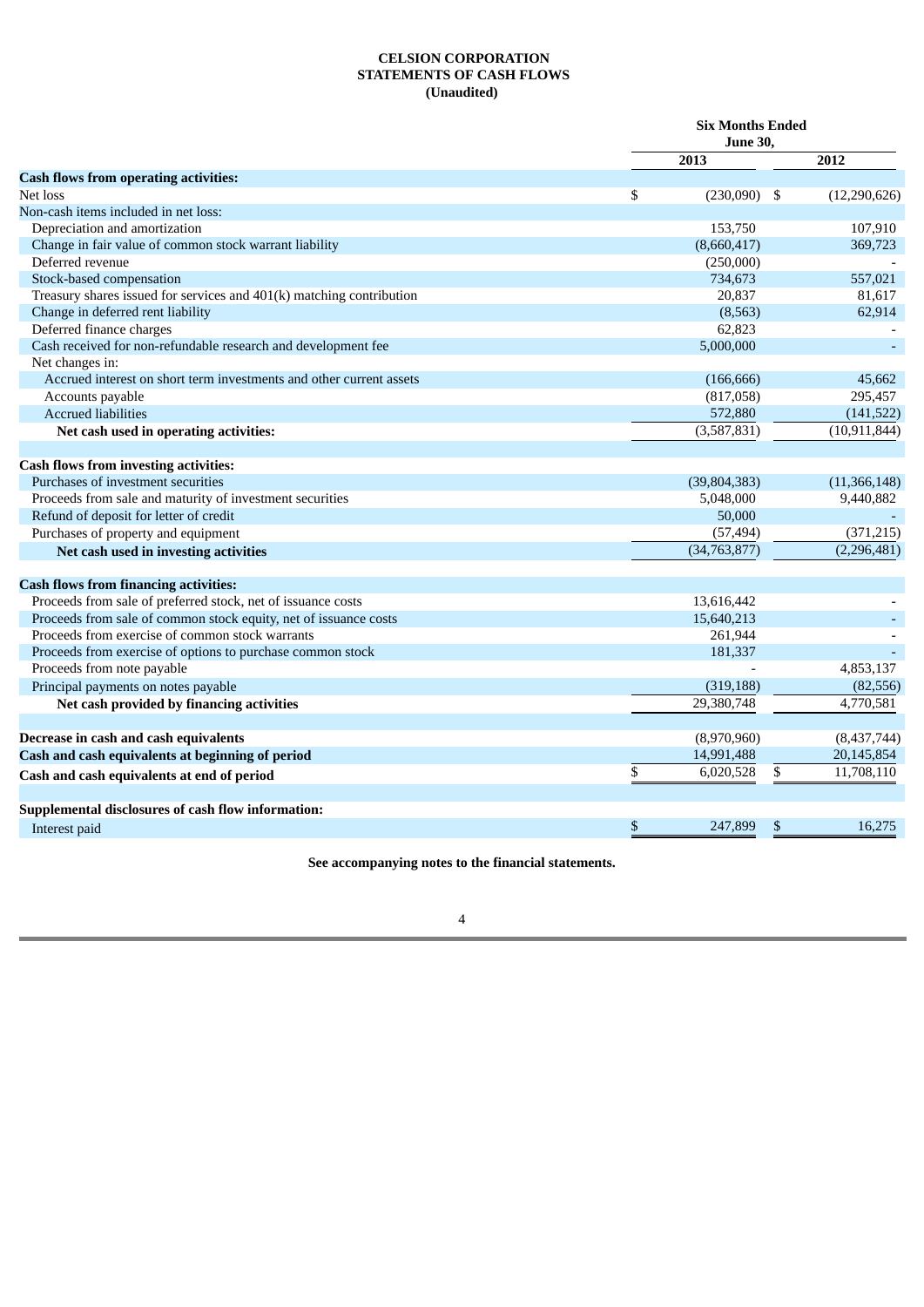## **CELSION CORPORATION NOTES TO FINANCIAL STATEMENTS (UNAUDITED) FOR THE THREE AND SIX MONTHS ENDED JUNE 30, 2013 AND 2012**

#### **Note 1. Business Description**

Celsion Corporation, referred to herein as "Celsion", "We", or "the Company," a Delaware corporation based in Lawrenceville, New Jersey, is an oncology drug development company focused on improving treatment for those suffering with difficult-to-treat forms of cancer. We are working to develop and commercialize more efficient, effective, targeted chemotherapeutic oncology drugs based on our proprietary heat-activated liposomal technology. Our lead product ThermoDox®, is being tested in human clinical trials for the treatment of primary liver cancer, recurrent chest wall breast cancer and colorectal liver metastases.

## **Note 2. Basis of Presentation**

The accompanying unaudited financial statements of Celsion have been prepared in accordance with generally accepted accounting principles (GAAP) in the United States for interim financial information and with the instructions to Form 10-Q and Article 10 of Regulation S-X. Certain information and footnote disclosures normally included in financial statements prepared in accordance with GAAP have been condensed or omitted pursuant to such rules and regulations.

In the opinion of management, all adjustments, consisting only of normal recurring accruals considered necessary for a fair presentation, have been included in the accompanying unaudited financial statements. Operating results for the three and six month periods ended June 30, 2013 are not necessarily indicative of the results that may be expected for any other interim period(s) or for any full year. For further information, refer to the financial statements and notes thereto included in the Company's Annual Report on Form 10-K for the fiscal year ended December 31, 2012 filed on March 18, 2013 and our Amendment No. 1 to the Annual Report on Form 10-K/A filed on April 30, 2013 with the Securities and Exchange Commission.

The preparation of financial statements in conformity with GAAP requires management to make judgments, estimates, and assumptions that affect the amount reported in the Company's financial statements and accompanying notes. Actual results could differ materially from those estimates.

Events and conditions arising subsequent to the most recent balance sheet date have been evaluated for their possible impact on the financial statements and accompanying notes. No events and conditions would give rise to any information that required accounting recognition or disclosure in the financial statements other than those arising in the ordinary course of business.

Certain items in the prior period financial statements have been reclassified to conform to the current period presentation.

#### **Note 3. New Accounting Pronouncements**

From time to time, new accounting pronouncements are issued by Financial Accounting Standards Board (FASB) and are adopted by us as of the specified effective date. Unless otherwise discussed, we believe that the impact of recently issued accounting pronouncements will not have a material impact on the Company's consolidated financial position, results of operations, and cash flows, or do not apply to our operations.

In June 2011, the FASB amended its guidance on the presentation of comprehensive income in financial statements to improve the comparability, consistency and transparency of financial reporting and to increase the prominence of items that are recorded in other comprehensive income. This new accounting guidance requires entities to report components of comprehensive income in either (1) a continuous statement of comprehensive income or (2) two separate but consecutive statements. The provisions of this new guidance are effective for fiscal years, and interim periods within those years, beginning after December 15, 2011. In February 2013, the FASB issued Accounting Standards Update (ASU) No. 2013-02, Comprehensive Income (Topic 220): Reporting of *Amounts Reclassified out of Accumulated Other Comprehensive Income*, a new standard to improve the reporting of reclassifications out of accumulated other comprehensive income. The new standard requires the disclosure of significant amounts reclassified from each component of accumulated other comprehensive income and the income statement line items affected by the reclassification. The standard is effective prospectively for interim and annual periods beginning after December 15, 2012. The adoption of this guidance did not have a material effect on the financial statements on January 1, 2013, the date adopted.

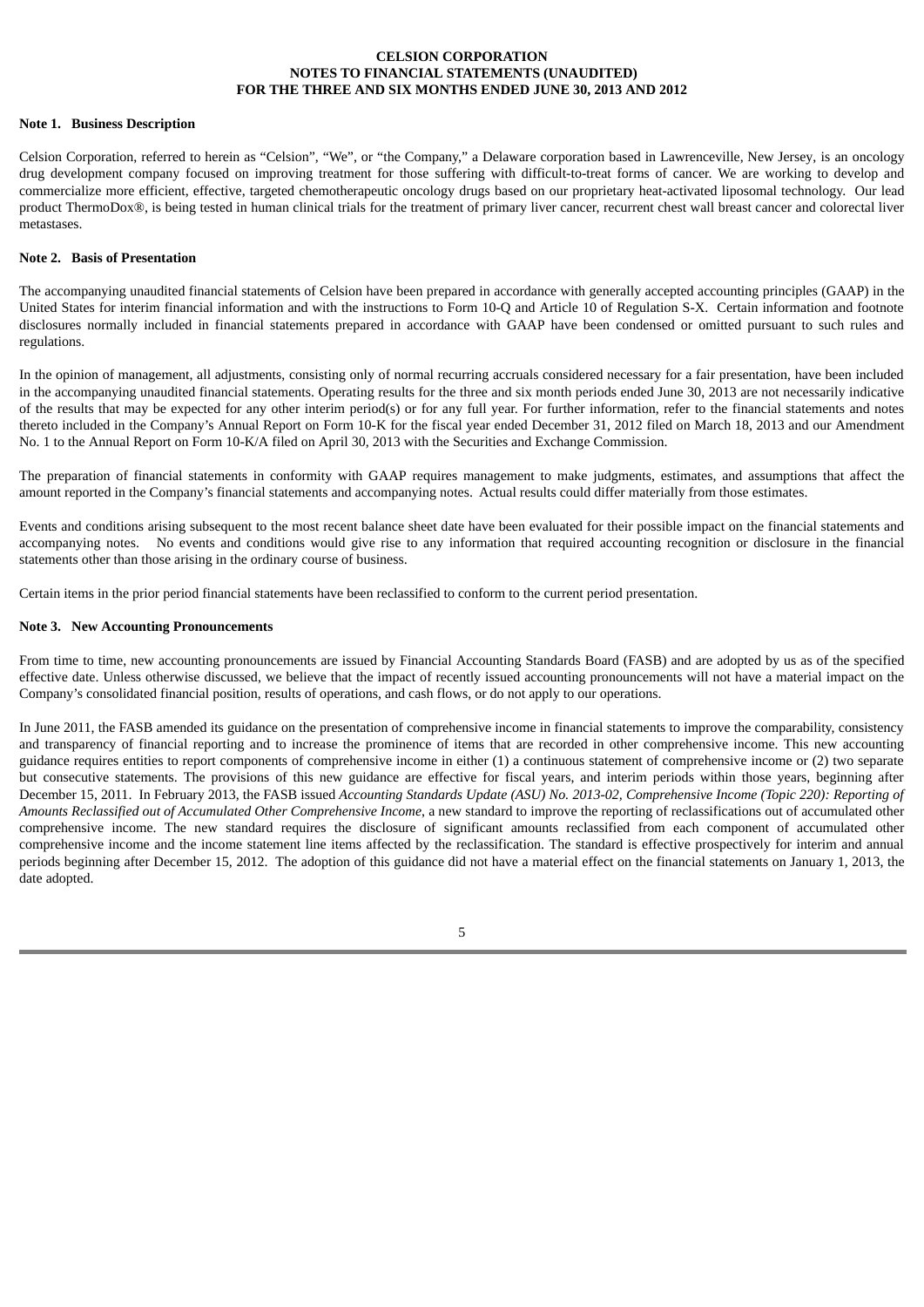The following table presents the changes in each component of accumulated other comprehensive loss for the first six months of 2013.

|                                                                      | <b>Accumulated</b><br>Other<br>Comprehensive<br>Loss |
|----------------------------------------------------------------------|------------------------------------------------------|
| January 1, 2013                                                      | (126, 607)                                           |
|                                                                      |                                                      |
| Other comprehensive loss before reclassifications                    | (277, 917)                                           |
| Realized loss reclassified from other accumulated comprehensive loss | 190,683                                              |
| Net other comprehensive loss                                         | (87, 234)                                            |
|                                                                      |                                                      |
| June 30, 2013                                                        | (213, 841)                                           |

#### **Note 4. Net Loss per Common Share**

Basic earnings per share is calculated based upon the net income (loss) available to common shareholders divided by the weighted average number of common shares outstanding during the period. Diluted earnings per share is calculated after adjusting the denominator of the basic earnings per share computation for the effects of all dilutive potential common shares outstanding during the period. The dilutive effects of preferred stock, options and, warrants and their equivalents are computed using the treasury stock method.

For the three months ended June 30, 2012 and the six months ended June 30, 2013 and 2012, diluted loss per common share was the same as basic loss per common share as all options and warrants that were convertible into shares of the Company's common stock were excluded from the calculation of diluted earnings per share as their effect would have been anti-dilutive. The total number of shares of common stock issuable upon exercise of warrants and equity awards for the periods ended June 30, 2013 and 2012 were 17,908,724 and 15,203,880, respectively.

### **Note 5. Investment Securities - Available For Sale**

Investment securities available for sale of \$42,706,769 and \$8,037,620 as June 30, 2013 and December 31, 2012, respectively, consist of commercial paper and corporate debt securities. They are valued at fair value, with unrealized gains and losses reported as a separate component of Stockholders' Equity in Accumulated Other Comprehensive Loss.

Investment securities available for sale are evaluated periodically to determine whether a decline in their value is other than temporary. The term "other than temporary" is not intended to indicate a permanent decline in value. Rather, it means that the prospects for near-term recovery of value are not necessarily favorable, or that there is a lack of evidence to support fair values equal to, or greater than, the carrying value of the security. Management reviews criteria such as the magnitude and duration of the decline, as well as the reasons for the decline, to predict whether the loss in value is other than temporary. Once a decline in value is determined to be other than temporary, the value of the security is reduced and a corresponding charge to earnings is recognized.

A summary of the cost, fair value and bond maturities of the Company's investment securities is as follows:

|                                  | <b>June 30, 2013</b> |                   | <b>December 31, 2012</b> |  |                   |  |
|----------------------------------|----------------------|-------------------|--------------------------|--|-------------------|--|
|                                  | Cost                 | <b>Fair Value</b> | Cost                     |  | <b>Fair Value</b> |  |
| <b>Corporate bond maturities</b> |                      |                   |                          |  |                   |  |
| Within 3 months                  | 15.106.659           | 15.041.480        | 3.053.740                |  | 3,002,350         |  |
| Between 3-12 months              | 27,813,952           | 27,665,289        | 5.110.487                |  | 5,035,270         |  |
| <b>Total</b>                     | 42,920,611           | 42,706,769        | 8.164.227                |  | 8,037,620         |  |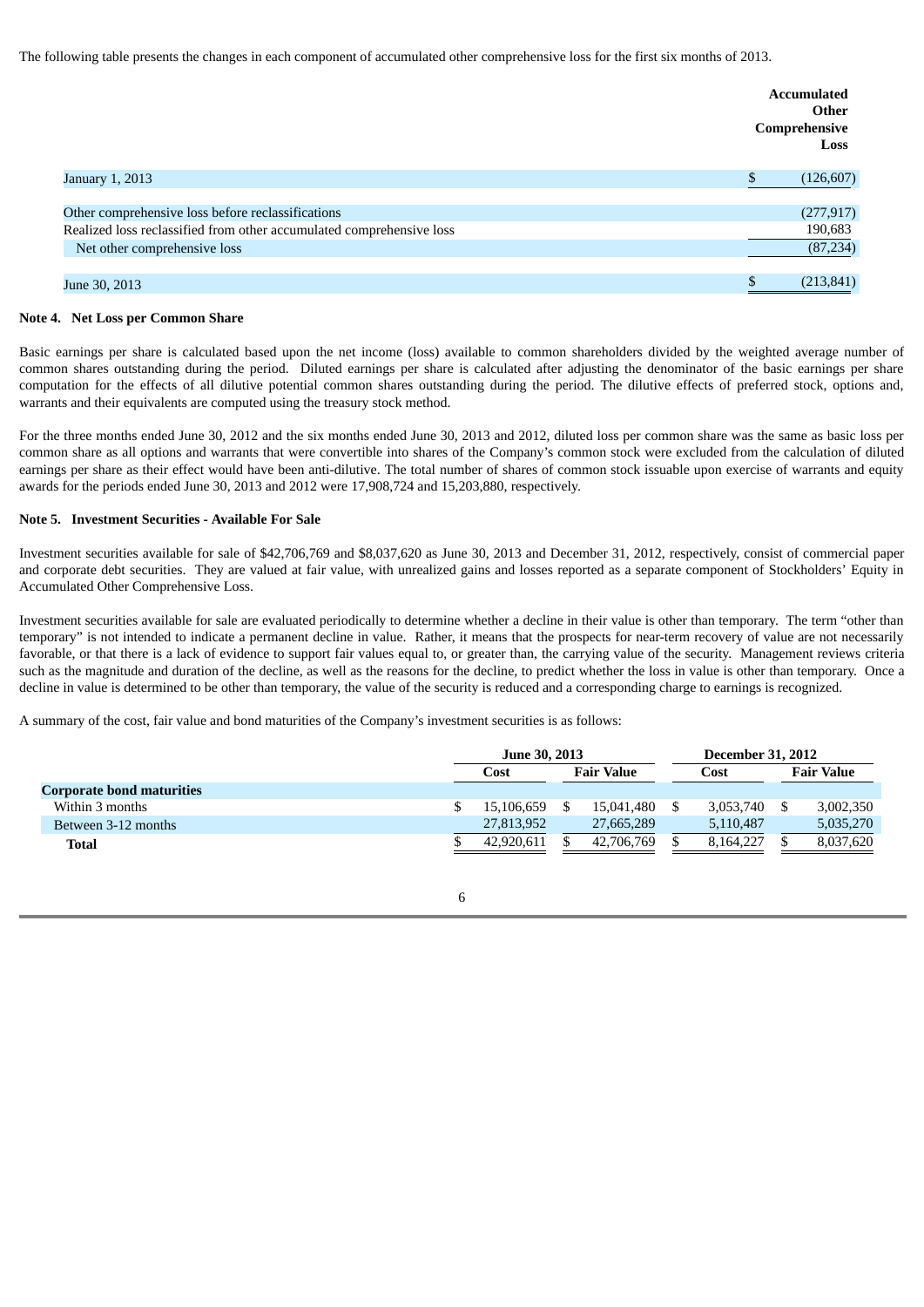The following table shows the Company's investment securities gross unrealized losses and fair value by investment category and length of time that individual securities have been in a continuous unrealized loss position at June 30, 2013 and December 31, 2012. The Company has reviewed individual securities to determine whether a decline in fair value below the amortizable cost basis is other than temporary.

|                                                                                                               |  | <b>June 30, 2013</b> |                                                               |               | <b>December 31, 2012</b> |                                                       |            |
|---------------------------------------------------------------------------------------------------------------|--|----------------------|---------------------------------------------------------------|---------------|--------------------------|-------------------------------------------------------|------------|
| <b>Description of Securities</b>                                                                              |  | <b>Fair Value</b>    | Gross<br><b>Unrealized</b><br><b>Holding</b><br><b>Losses</b> | Fair<br>Value |                          | Gross<br><b>Unrealized</b><br><b>Holding</b><br>Gains |            |
| Available for Sale                                                                                            |  |                      |                                                               |               |                          |                                                       |            |
| Bonds – corporate issuances (all unrealized holding losses are less than 12<br>months at date of measurement) |  | 42,706,769           | (213, 841)                                                    |               | 8,037,620                |                                                       | (126, 607) |

Investment income which includes interest and dividends and gross realized gains and losses on sales of available for sale securities, is summarized as follows:

|                                  |    | <b>Three Months Ended</b><br><b>June 30.</b> |  |           | <b>Six Months Ended</b><br><b>June 30.</b> |           |  |            |  |
|----------------------------------|----|----------------------------------------------|--|-----------|--------------------------------------------|-----------|--|------------|--|
| <b>Description of Securities</b> |    | 2013                                         |  | 2012      |                                            | 2013      |  | 2012       |  |
| Interest and dividend income     | \$ | 204,075                                      |  | 130.692   |                                            | 274,378   |  | 264,585    |  |
| Realized losses                  |    | (136,943)                                    |  | (68, 616) |                                            | (190,683) |  | (197, 176) |  |
|                                  |    | 67,132                                       |  | 62,076    |                                            | 83,695    |  | 67,409     |  |

## **Note 6. Fair Value of Measurements**

FASB Accounting Standards Codification (ASC) Section 820 (formerly SFAS No. 157) "*Fair Value Measurements and Disclosures,"* establishes a three level hierarchy for fair value measurements which requires an entity to maximize the use of observable inputs and minimize the use of unobservable inputs when measuring fair value. The three levels of inputs that may be used to measure fair value are as follows:

> **Level 1**: Quoted prices (unadjusted) or identical assets or liabilities in active markets that the entity has the ability to access as of the measurement date;

> **Level 2**: Significant other observable inputs other than Level 1 prices such as quoted prices for similar assets or liabilities; quoted prices in markets that are not active; or other inputs that are observable or can be corroborated by observable market data; and

> **Level 3**: Significant unobservable inputs that reflect a reporting entity's own assumptions that market participants would use in pricing an asset or liability.

The fair values of securities available for sale are determined by obtaining quoted prices on nationally recognized exchanges (Level 1 inputs) or matrix pricing, which is a mathematical technique widely used in the industry to value debt securities without relying exclusively on quoted prices for the specific securities but rather by relying on the securities' relationship to other benchmark quoted securities (Level 2 inputs). The common stock warrant liability has been valued using the Black-Scholes option pricing model, the inputs of which are more fully described in Note 11 to the financial statements.

Cash and cash equivalents, other current assets, accounts payable and other accrued liabilities are reflected in the balance sheet at their estimated fair values primarily due to their short-term nature.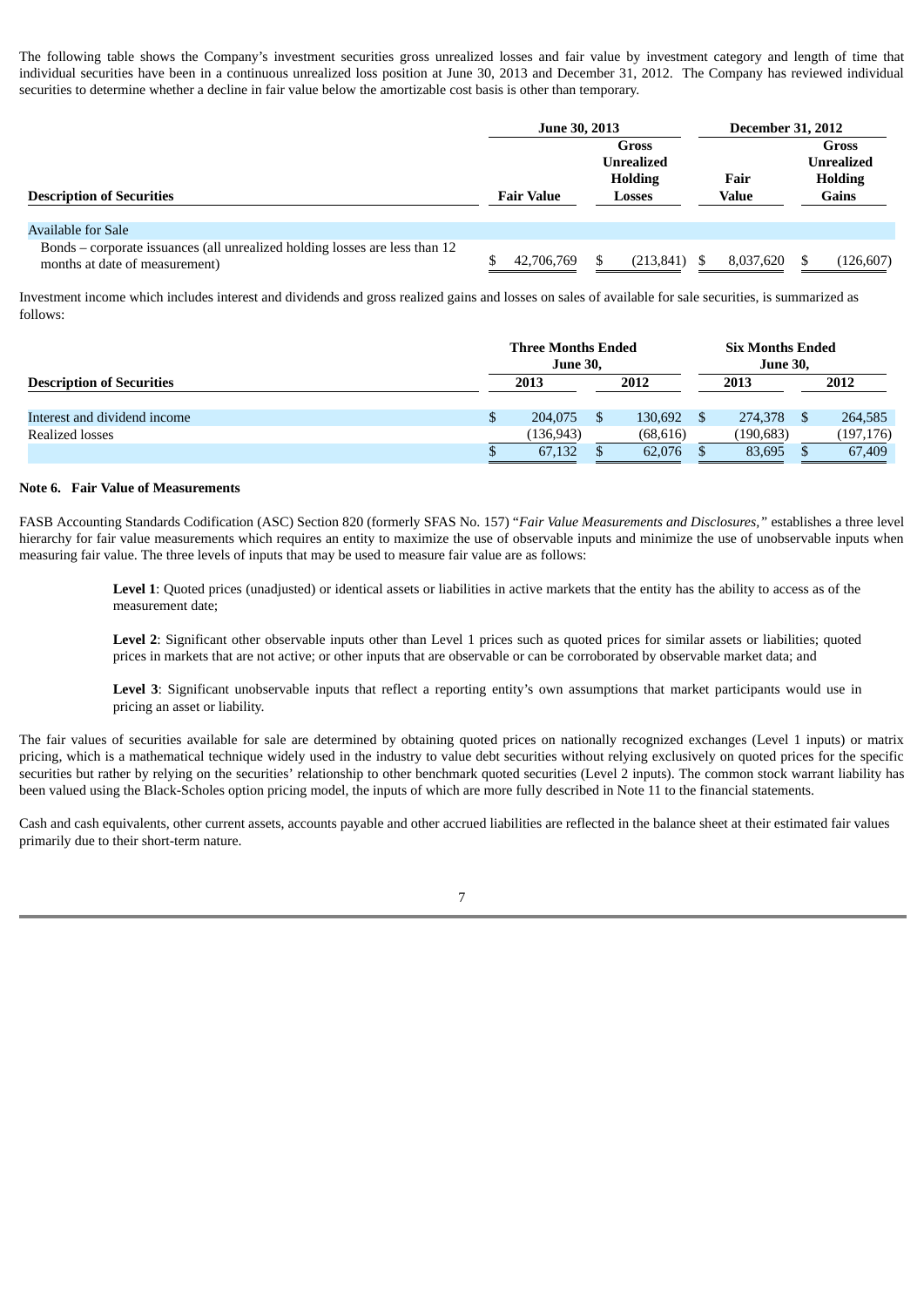The following table presents information about assets and liabilities recorded at fair value on a recurring basis as of June 30, 2013 and December 31, 2012 on the Company's Balance Sheet:

|                                                                       | <b>Total Fair</b><br>Value on the<br><b>Balance</b><br><b>Sheet</b> |               | <b>Quoted</b><br><b>Prices</b><br><b>In Active</b><br><b>Markets For</b><br><b>Identical</b><br><b>Assets</b><br>/Liabilities<br>(Level 1) |      | <b>Significant</b><br>Other<br><b>Observable</b><br>Inputs<br>(Level 2) |               | <b>Significant</b><br><b>Unobservable</b><br><b>Inputs</b><br>(Level 3) |
|-----------------------------------------------------------------------|---------------------------------------------------------------------|---------------|--------------------------------------------------------------------------------------------------------------------------------------------|------|-------------------------------------------------------------------------|---------------|-------------------------------------------------------------------------|
| <b>Assets:</b>                                                        |                                                                     |               |                                                                                                                                            |      |                                                                         |               |                                                                         |
| As of June 30, 2013                                                   |                                                                     |               |                                                                                                                                            |      |                                                                         |               |                                                                         |
| Short-term investments available for sale Bonds – corporate issuances | \$<br>42,706,769                                                    | <sup>\$</sup> | 42,706,769                                                                                                                                 | -S   | $\omega_{\rm c}$                                                        | - \$          |                                                                         |
| As of December 31, 2012                                               |                                                                     |               |                                                                                                                                            |      |                                                                         |               |                                                                         |
| Short-term investments available for sale Bonds – corporate issuances | \$<br>8,037,620                                                     | \$            | 8,037,620                                                                                                                                  | \$   | $\sim$                                                                  | \$            |                                                                         |
|                                                                       |                                                                     |               |                                                                                                                                            |      |                                                                         |               |                                                                         |
| <b>Liabilities:</b>                                                   |                                                                     |               |                                                                                                                                            |      |                                                                         |               |                                                                         |
| As of June 30, 2013                                                   |                                                                     |               |                                                                                                                                            |      |                                                                         |               |                                                                         |
| Common stock warrant liability                                        | \$<br>4,733,817                                                     | \$            |                                                                                                                                            | $-5$ | $\sim$                                                                  | \$            | 4,733,817                                                               |
|                                                                       |                                                                     |               |                                                                                                                                            |      |                                                                         |               |                                                                         |
| As of December 31, 2012                                               |                                                                     |               |                                                                                                                                            |      |                                                                         |               |                                                                         |
| Common stock warrant liability                                        | \$<br>4,283,932                                                     | <sup>\$</sup> | $\sim 100$                                                                                                                                 | -S   | $\omega_{\rm{eff}}$                                                     | <sup>\$</sup> | 4,283,932                                                               |

There were no transfers of assets or liabilities between Level 1 and Level 2 and no transfers in or out of Level 3 during the six month period ended June 30, 2013.

## **Note 7. Other Accrued Liabilities**

Accrued liabilities at June 30, 2013 and December 31, 2012 include the following:

|                                                                                 | <b>June 30,</b><br>2013 |        |  | December 31,<br>2012 |  |  |
|---------------------------------------------------------------------------------|-------------------------|--------|--|----------------------|--|--|
| Amounts due to contract research organizations and other contractual agreements | 1,196,312               |        |  | 827,989              |  |  |
| Accrued payroll and related benefits                                            | 450,790                 |        |  | 338.365              |  |  |
| Accrued professional fees                                                       |                         | 56,400 |  | 37,400               |  |  |
| Accrued interest on notes payable                                               |                         | 46.120 |  |                      |  |  |
| Other                                                                           |                         | 33,345 |  | 51,225               |  |  |
| Total                                                                           | 1,782,967               |        |  | 1,254,979            |  |  |

#### **Note 8. Note Payable**

In June 2012, the Company entered into a Loan and Security Agreement (the "Credit Agreement") with Oxford Finance LLC ("Oxford") and Horizon Technology Finance Corporation ("Horizon"). The Credit Agreement provides for a secured term loan of up to \$10 million, with 50% of any loans to be funded by Oxford and 50% to be funded by Horizon. The aggregate loan amount may be advanced in two tranches of \$5 million each. The first tranche (the "Term A Loan") was made available to the Company on June 27, 2012 and the second tranche (the "Term B Loan") was to be made available, if at all, during the period beginning on the date that the Company achieved positive data in its Phase III clinical trial of RFA and ThermoDox® (the HEAT Study) and ending on March 31, 2013. On January 31, 2013, the Company announced it did not meet the primary endpoint of the HEAT Study, therefore the second tranche was not drawn down.

The Term A Loan is scheduled to mature on October 15, 2015. The obligations under the Credit Agreement are secured by substantially all assets of the Company other than its intellectual property and certain other agreed-upon exclusions.

<sup>8</sup>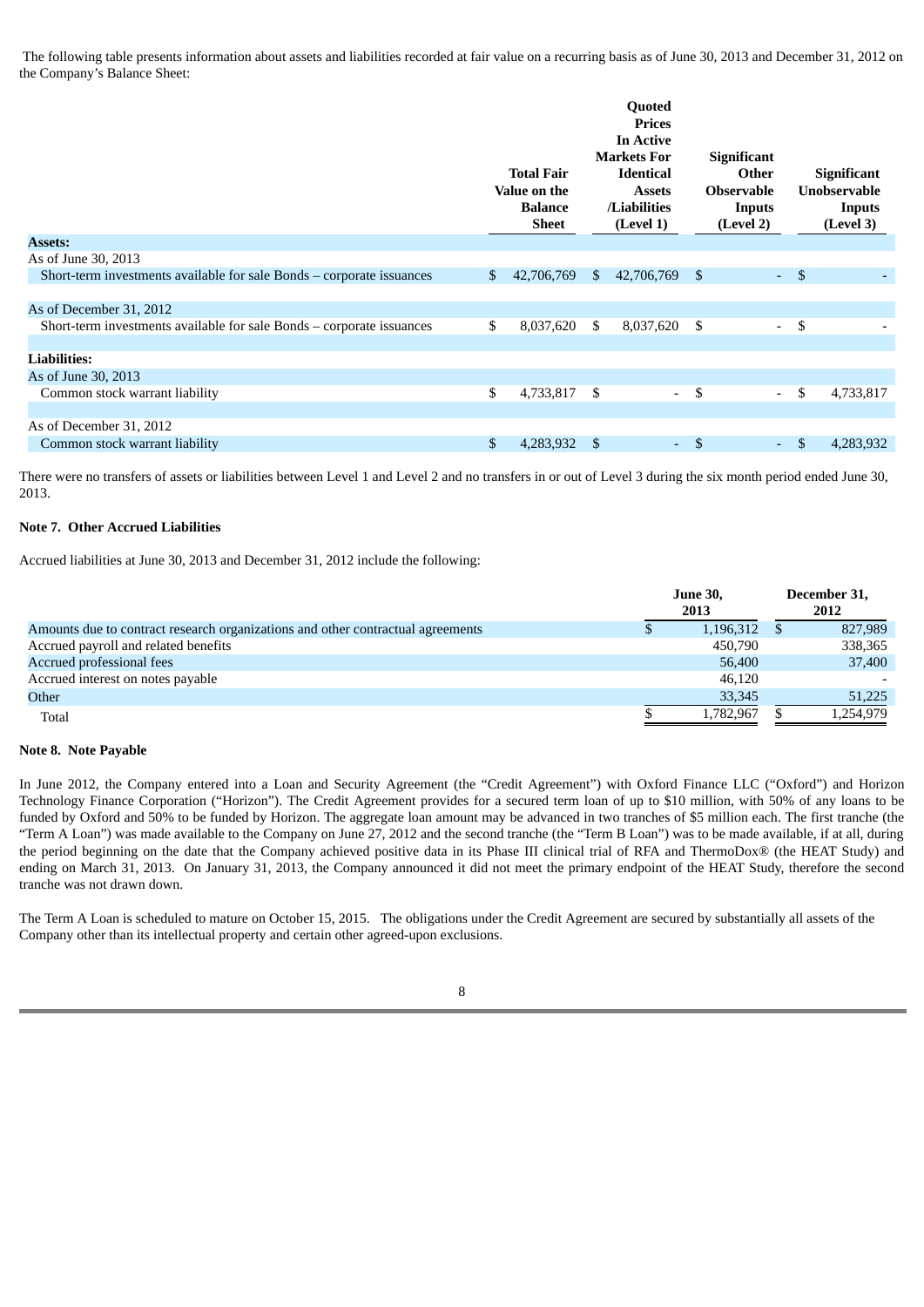The Term A Loan bears interest at a fixed rate of 11.75%. However, for the period extending from inceptions through May 1, 2013 for the Term A Loan, the Company was required to make interest payments only. The Company was also obligated to pay other customary facility fees for a credit facility of this size and type.

The Credit Agreement contains customary covenants, including covenants that limit or restrict the Company's ability to incur liens, incur indebtedness, make certain restricted payments, merge or consolidate and make dispositions of assets. Upon the occurrence of an event of default under the Credit Agreement, the lenders may cease making loans, terminate the Credit Agreement, declare all amounts outstanding to be immediately due and payable and foreclose on or liquidate the Company's assets that comprise the lenders' collateral. The Credit Agreement specifies a number of events of default (some of which are subject to applicable grace or cure periods), including, among other things, non-payment defaults, covenant defaults, a material adverse change in the Company's business, cross-defaults to other materials indebtedness, bankruptcy and insolvency defaults and material judgment defaults. The Company is currently in compliance with all loan covenants.

As a fee in connection with the Credit Agreement, the Company issued warrants to Horizon and Oxford (the "Warrants") to purchase the number of shares of the Company's common stock equal to 3% of each loan amount divided by the exercise price, which was calculated as the average NASDAQ closing price of the Company's common stock for the three days prior to the funding of the loan amount (\$2.92 per share for the Term A Loan). This resulted in 51,370 warrant shares issued in connection with the Term A Loan. The Warrants issued in connection with the Term A Loan are immediately exercisable for cash or by net exercise and will expire seven years after their issuance, which is June 27, 2019.

The Company valued the Warrants using the Black-Scholes option pricing model and recorded \$73,654 as deferred financing fees. In calculating the value of the warrants, the Company assumed a volatility rate of 74.3%, risk free interest rate of 1.10%, an expected life of 3.5 years, a stock price of \$2.80 (closing price on date of the Warrant) and no expected forfeitures nor dividends.

In connection with the Credit Agreement, the Company incurred cash and other expenses of \$291,369 which were recorded as deferred financing fees. These deferred financing fees are being amortized as interest expense over the life of the loan. For the first six months of 2013, \$63,120 in deferred financing fees was amortized as interest expense. Also, the Company paid \$243,380 in interest expense on the Credit Agreement during this same period.

Following is a schedule of future principal payments due on the Credit Agreement:

|                              |   | <b>Credit</b><br><b>Agreement</b> |  |
|------------------------------|---|-----------------------------------|--|
| For the year ending June 30: |   |                                   |  |
| 2014                         | D | 1,862,558                         |  |
| 2015                         |   | 2,093,588                         |  |
| 2016                         |   | 754,056                           |  |
|                              |   | 4,710,202                         |  |

In November 2011, the Company financed \$144,448 of lab equipment through a capital lease. This lease obligation has thirty monthly payments of \$5,651 through February 2014. During the first six months of 2013, the Company made principal and interest payments totaling \$33,909. The outstanding lease obligation is \$42,212 as of June 30, 2013.

#### **Note 9. Stockholders' Equity**

During the first six months of 2013, we received approximately \$0.4 million of gross proceeds from the exercise of warrants and stock options to purchase approximately 137,032 shares of the Company's common stock.

## *Controlled Equity Offering*

On February 1, 2013, the Company entered into a Controlled Equity Offering SM Sales Agreement (the "ATM Agreement") with Cantor Fitzgerald & Co., as sales agent ("Cantor"), pursuant to which Celsion may offer and sell, from time to time, through Cantor, shares of our common stock having an aggregate offering price of up to \$25.0 million (the "ATM Shares") pursuant to the Company's previously filed and effective Registration Statement on Form S-3. Under the ATM Agreement, Cantor may sell ATM Shares by any method deemed to be an "at-the-market" offering as defined in Rule 415 promulgated under the Securities Act of 1933, as amended, including sales made directly on The NASDAQ Capital Market, on any other existing trading market for the our common stock or to or through a market maker. From February 1, 2013 through February 25, 2013, the Company sold and issued an aggregate of 5,381,670 shares of common stock under the ATM Agreement, receiving approximately \$6.8 million in net proceeds.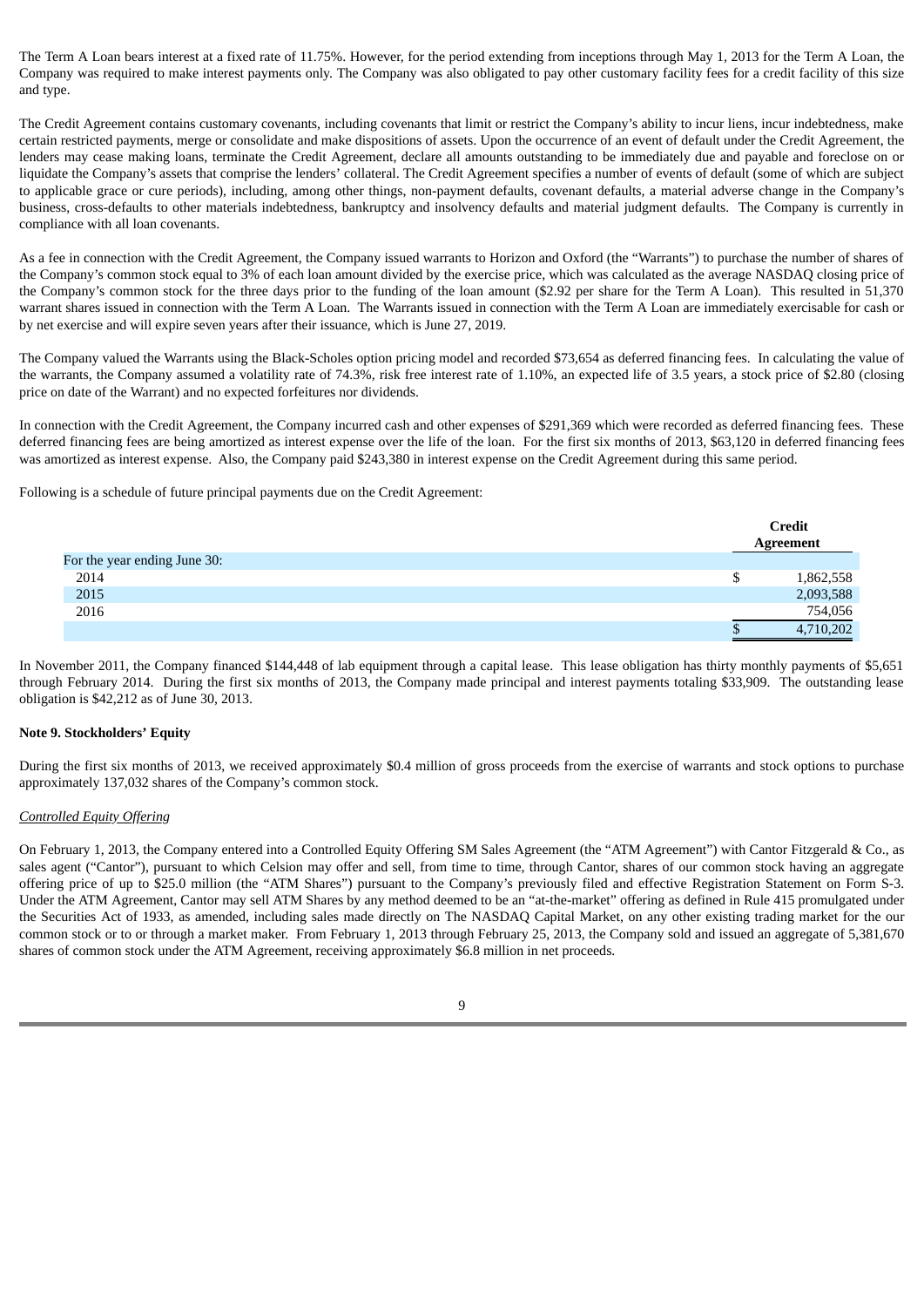The Company is not obligated to sell any ATM Shares under the ATM Agreement. Subject to the terms and conditions of the ATM Agreement, Cantor will use commercially reasonable efforts, consistent with its normal trading and sales practices and applicable state and federal law, rules and regulations and the rules of The NASDAQ Capital Market, to sell ATM Shares from time to time based upon the Company's instructions, including any price, time or size limits or other customary parameters or conditions the Company may impose. In addition, pursuant to the terms and conditions of the ATM Agreement and subject to the instructions of the Company, Cantor may sell ATM Shares by any other method permitted by law, including in privately negotiated transactions.

The ATM Agreement will terminate upon the earlier of (i) the sale of ATM Shares under the ATM Agreement having an aggregate offering price of \$25.0 million and (ii) the termination of the ATM Agreement by Cantor or the Company. The ATM Agreement may be terminated by Cantor or the Company at any time upon 10 days' notice to the other party, or by Cantor at any time in certain circumstances, including the occurrence of a material adverse change in the Company. The Company pays Cantor a commission of 3.0% of the aggregate gross proceeds from each sale of ATM Shares and has agreed to provide Cantor with customary indemnification and contribution rights. The Company also reimbursed Cantor for legal fees and disbursements, of \$50,000, in connection with entering into the ATM Agreement. In connection with the preferred stock offering in February 2013 discussed below, the Company agreed to not sell any ATM Shares for a period of one year from February 26, 2013. In connection with the common stock offering below, the Company agreed to not sell any ATM Shares for an extended period of one year from June 3, 2013.

#### *February 2013 Preferred Stock Offering*

On February 22, 2013, the Company entered into a Securities Purchase Agreement with certain institutional investors, pursuant to which the Company sold, in a registered offering, an aggregate of 15,000.00422 shares of its Series A 0% convertible preferred stock and the warrants to purchase shares of its common stock, for an aggregate purchase price of approximately \$15.0 million (the February 2013 Preferred Stock Offering). The closing of the February 2013 Preferred Stock Offering occurred on February 26, 2013, in which the Company received approximately \$15.0 million in gross proceeds. Subject to certain ownership limitations, shares of Series A 0% convertible preferred stock are convertible, at the option of the holder thereof, into an aggregate of up to 12,072,438 shares of common stock, and the warrants are exercisable to purchase an aggregate of up to 6,036,219 shares of common stock. Each warrant has an exercise price of \$1.18 per share, equal to the closing bid price of common stock on February 21, 2013. The warrants are immediately exercisable and expire five years after its issuance.

Upon issuance, we estimated the fair value of the warrants issued in the February 2013 Preferred Stock Offering to be approximately \$5.4 million using the Black-Scholes pricing model. Also, upon issuance, we recognized approximately \$4.6 million as a one-time, non-cash deemed dividend related to the beneficial conversion feature connected to the preferred stock in the Preferred Stock Offering.

Assumptions used in the valuation of the warrants issued in the February 2013 Preferred Stock Offering are as follows:

| Risk-free interest rate  | $0.78\%$ |
|--------------------------|----------|
| Expected volatility      | 102.23%  |
| Expected life (in years) | 5.0      |
| Expected forfeiture rate | $0.0\%$  |
| Expected dividend yield  | $0.00\%$ |

As of June 30, 2013, all 12,072,438 shares of common stock in the aggregate were issued upon conversion of all 15,000.00422 shares of the Series A 0% convertible preferred stock.

#### *The Common Stock Offering*

On May 30, 2013, the Company entered into a Securities Purchase Agreement with certain institutional investors, pursuant to which the Company sold, in a registered offering, an aggregate of 6,264,492 shares of its common stock for an aggregate purchase price of approximately \$9.8 million (the "Common Stock Offering"). The closing of the Common Stock Offering occurred on June 3, 2013. The issuance of common stock in the Common Stock Offering was made pursuant to the Company's previously filed and effective Registration Statement on Form S-3 (File No. 333-183286), the base prospectus dated September 14, 2012 filed as part of such Registration Statement, and the prospectus supplement filed with the Securities and Exchange Commission on June 3, 2013. The Securities Purchase Agreement also contained representations, warranties, indemnification and other provisions customary for transactions of this nature.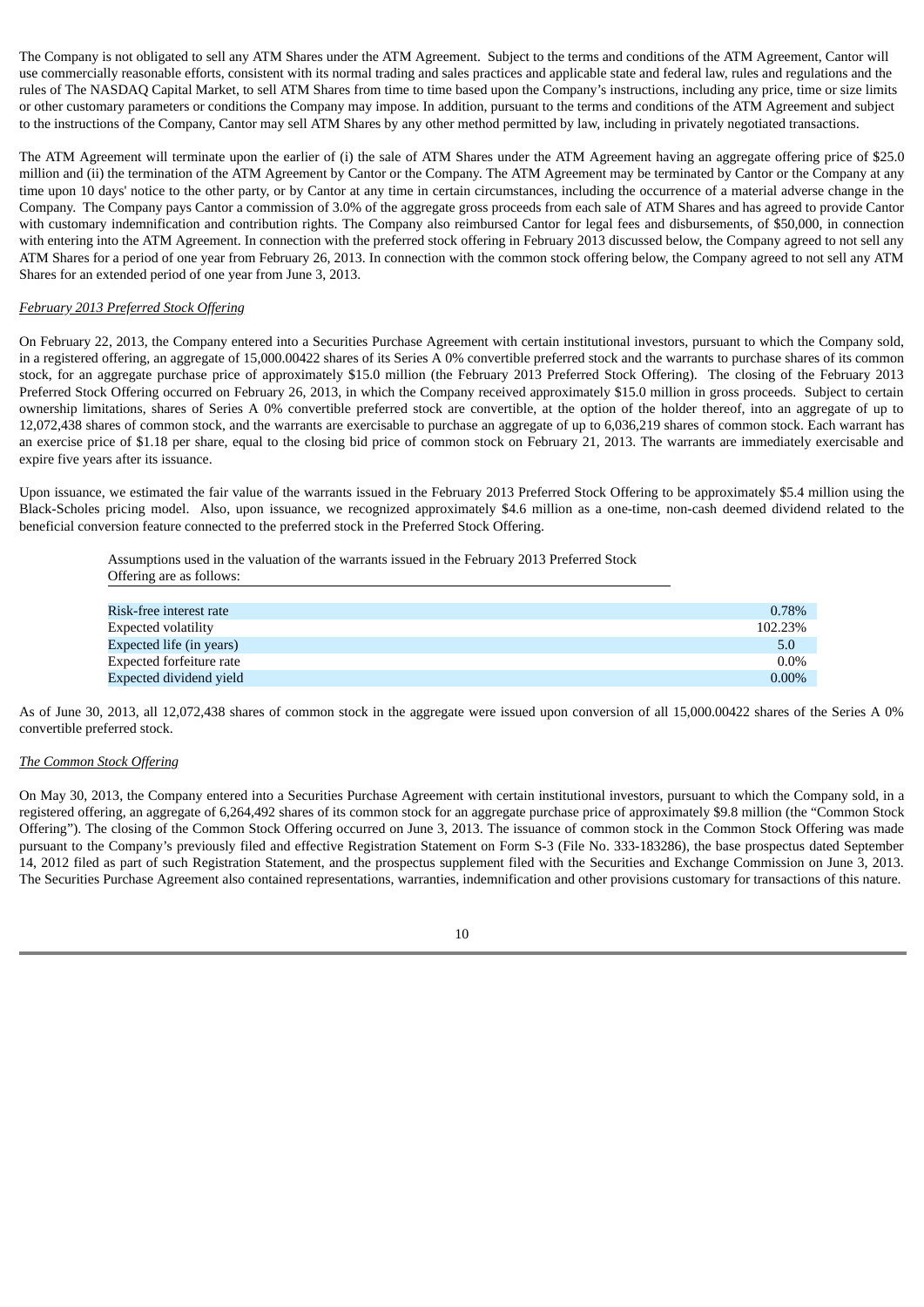Prior to the closing of the Common Stock Offering, there were an insufficient number of authorized shares to complete the transaction. The Common Stock Offering institutional investors also held warrants to purchase previously reserved and registered shares of common stock of the Company which were issued in conjunction with previous offerings. Concurrent with the closing of the Common Stock Offering, the institutional investors agreed to waive their rights to exercise these warrants to purchase 6,294,674 shares of common stock of the Company (the "Waived Warrants") until the Company has obtained stockholders' approval to increase the number of its authorized shares of common stock in conjunction with the proposed reverse stock split of its outstanding shares of common stock. At the Company's 2013 Annual Meeting of Stockholders held on July 19, 2013, the Company's stockholders voted to approve the proposal to grant discretionary authority to the Board of Directors to amend the Certificate of Incorporation of the Company, as amended, to effect, at any time on or prior to the date of the 2014 Annual Meeting of Stockholders, a reverse stock split at an exchange ratio within the specified range and to set the number of authorized shares effective immediately after the reverse stock split at 75 million share.

Prior to the closing of the Common Stock Offering, the warrants described above were originally recorded as equity at the fair value on the date of issuance. In accordance with ASC 815-40, *Derivative Instruments and Hedging - Contracts in Entity's Own Equity,* the Waived Warrants are required to be liability classified immediately after the closing of the Common Stock Offering on June 3, 2013 because there were an insufficient number of common shares authorized to satisfy the terms of the warrants. Therefore, the Company has reclassified the fair value the Waived Warrants totaling approximately \$9.1 million from equity to a liability as of June 3, 2013. The Waived Warrants are required to be recorded at fair value at each balance sheet date with changes in fair value recorded in earnings (see Note 11). Following is a summary list of the Waived Warrants:

| <b>Shares of common stock</b><br>associated with the<br><b>Waived Warrants</b> | <b>Expiration Date of</b><br><b>Waived Warrants</b> | Strike<br>Price      |      | <b>Per Share</b><br><b>Fair Value on</b><br><b>June 3, 2013</b> |
|--------------------------------------------------------------------------------|-----------------------------------------------------|----------------------|------|-----------------------------------------------------------------|
| 5,955,736                                                                      | 2/26/2018                                           | \$<br>1.18           | - \$ | 1.4670                                                          |
| 140,593                                                                        | 7/25/2016                                           | \$<br>$4.22 \quad $$ |      | 0.9791                                                          |
| 56,827                                                                         | 7/6/2016                                            | \$<br>$3.13 \quad $$ |      | 1.0693                                                          |
| 141,518                                                                        | 11/25/2017                                          | \$<br>2.77           |      | 1.2353                                                          |

Assumptions used in the valuation of the Waived Warrants associated with the Common Stock Offering are as follows:

| Risk-free interest rate  | $0.50 -$ |      | $-1.03\%$        |
|--------------------------|----------|------|------------------|
| Expected volatility      |          |      | 102.86 - 110.88% |
| Expected life (in years) | $3.1 -$  |      | 4.7              |
| Expected forfeiture rate |          | 0.0  | $\%$             |
| Expected dividend yield  |          | 0.00 | $\%$             |

## *January 2011 Preferred Stock Offering*

The Company is currently reassessing the application of ASC 815-40, *Derivative Instruments and Hedging - Contracts in Entity's Own Equity* as it relates to the 8% Series A Redeemable Convertible Preferred Stock Offering completed in January 2011 (the January 2011 Preferred Offering). The Company received gross proceeds from the January 2011 Preferred Offering of approximately \$5.1 million in which it sold 5,000 shares of 8% redeemable convertible preferred stock with a stated value of \$1,000 per share, each share convertible into 416.6667 shares of common stock, and warrants to purchase up to approximately 2.1 million shares of common stock. All 5,000 shares of preferred stock sold in the January 2011 Preferred Offering were converted into the stated number of common stock shares as of August 2011. ASC 815-40 requires the Company to value the preferred stock and common stock warrants, any resulting beneficial conversion feature(s) resulting from the valuation of these securities and to determine and record the value of each of these securities or conversion feature as debt or equity based on the interpretation and application of ASC 815-40. In a draft report to the Company's independent registered public accounting firm, the Public Company Accounting Oversight Board has indicated that it believes the Company has not accounted for the January 2011 Preferred Offering properly. The Company believes it had properly accounted for the transaction in all material respects but is currently reviewing the accounting treatment in light of the report. The Company believes that any resulting adjustment, reclassification, or restatement of our financial statements, if necessary, would be isolated to 2011, would be non-cash in nature, would have no effect on the cash proceeds received or the stock or warrants issued in the Preferred Offering, would result in no additional cash interest or dividends being paid, and would not have any financial impact on the Company's 2012 or 2013 financial statements.

#### **Note 10. Stock Based Compensation**

#### Stock Options Plans

The Company has long-term compensation plans that permit the granting of incentive awards in the form of stock options. Generally, the terms of these plans require that the exercise price of the options may not be less than the fair market value of Celsion's common stock on the date the options are granted. Options granted generally vest over various time frames or upon milestone accomplishments. The Company's options generally expire ten years from the date of the grant.

In 2007, the Company adopted the Celsion Corporation 2007 Stock Incentive Plan (the "2007 Plan") under which 1,000,000 shares were authorized for issuance. The purpose of the 2007 Plan is to promote the long-term growth and profitability of the Company by providing incentives to improve stockholder value and enable the Company to attract, retain and reward the best available persons for positions of substantial responsibility. The 2007 Plan permits the granting of equity awards in the form of incentive stock options, nonqualified stock options, restricted stock, restricted stock units, stock appreciation rights, phantom stock, and performance awards, or in any combination of the foregoing. At the Annual Meetings of Stockholders of Celsion held on June 25, 2010 and June 7, 2012, the stockholders approved amendments to the Plan. The only material difference between the original Plan and the amended Plan was the number of shares of common stock available for issuance under the amended Plan which was increased by 1,000,000 to a total of 2,000,000 shares in 2010 and by 2,250,000 to a total of 4,250,000 shares in 2012.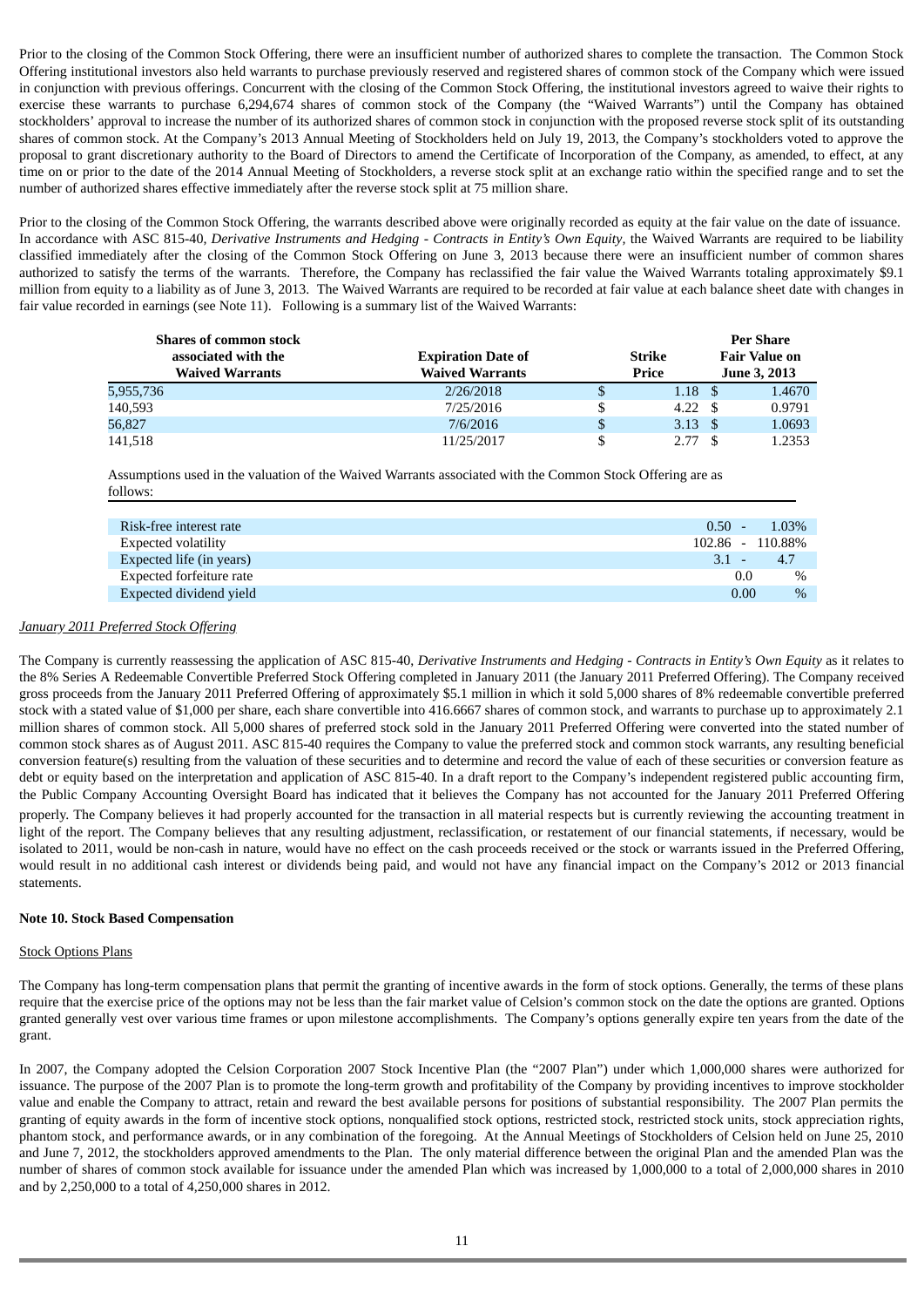Prior to the adoption of the 2007 Plan, the Company adopted two stock plans for directors, officers and employees (one in 2001 and another in 2004) under which 666,667 shares were reserved for future issuance under each of these plans. As these plans have been superseded by the 2007 Plan, any options previously granted which expire, forfeit, or cancel under these plans will be rolled into the 2007 Plan.

The fair values of stock options granted were estimated at the date of grant using the Black-Scholes option pricing model. The Black-Scholes model was originally developed for use in estimating the fair value of traded options, which have different characteristics from Celsion's stock options. The model is also sensitive to changes in assumptions, which can materially affect the fair value estimate.

The Company used the following assumptions for determining the fair value of options granted under the Black-Scholes option pricing model: **Six Months Ended June 30,**

|                                | <b>SIX MONUS ENGEU JUNE SU,</b>         |                 |
|--------------------------------|-----------------------------------------|-----------------|
|                                | 2013                                    | 2012            |
| Risk-free interest rate        | 0.85<br>1.19%                           | $1.60 - 2.97\%$ |
| <b>Expected volatility</b>     | 97.83%<br>83.41<br>$\sim$               | $80.8 - 82.3\%$ |
| Expected life (in years)       | 5.25<br>6.0                             | $5.00 - 6.30$   |
| Expected forfeiture rate       | 7.5%<br>5.0<br>$\overline{\phantom{a}}$ | 7.5%<br>$0.0 -$ |
| <b>Expected dividend yield</b> | $0.0\%$                                 | $0.0\%$         |

Expected volatilities utilized in the model are based on historical volatility of the Company's stock price. The risk free interest rate is derived from values assigned to U.S. Treasury bonds as published in the Wall Street Journal in effect at the time of grant. The model incorporates exercise, pre-vesting and postvesting forfeiture assumptions based on analysis of historical data. The expected life of the fiscal 2013 and 2012 grants was generated using the simplified method.

A summary of the Company's stock option and restricted stock awards for the three month period ended June 30, 2013 is as follows:

|                                                                     |                                      | <b>Stock Options</b> |                                          | <b>Restricted Stock Awards</b>                                               |    |                                                               | Weighted                                                                           |
|---------------------------------------------------------------------|--------------------------------------|----------------------|------------------------------------------|------------------------------------------------------------------------------|----|---------------------------------------------------------------|------------------------------------------------------------------------------------|
| <b>Equity Awards</b>                                                | <b>Options</b><br><b>Outstanding</b> |                      | Weighted<br>Average<br>Exercise<br>Price | <b>Non-vested</b><br><b>Restricted</b><br><b>Stock</b><br><b>Outstanding</b> |    | Weighted<br>Average<br><b>Grant Date</b><br><b>Fair Value</b> | Average<br><b>Contractual</b><br>Terms of<br><b>Equity</b><br>Awards<br>(in years) |
| Equity awards outstanding at December 31, 2012                      | 3,264,880                            | \$                   | 3.25                                     | 19,334                                                                       |    | 3.20                                                          |                                                                                    |
| Equity awards granted                                               | 845,000                              | \$                   | 0.98                                     | $\overline{\phantom{0}}$                                                     | S  |                                                               |                                                                                    |
| Equity awards exercised                                             | (55, 932)                            | \$                   | 3.49                                     | $(1,500)$ \$                                                                 |    | 2.09                                                          |                                                                                    |
| Equity awards forfeited, cancelled or expired                       | (36, 667)                            | S                    | 6.45                                     | (4,167)                                                                      | -S | 4.13                                                          |                                                                                    |
| Equity awards outstanding at June 30, 2013                          | 4,017,281                            | \$                   | 2.74                                     | 13,667                                                                       | \$ | 3.03                                                          | 7.1                                                                                |
| Aggregate intrinsic value of outstanding awards June 30,<br>2013    | 25,600                               |                      |                                          | 13,940                                                                       |    |                                                               |                                                                                    |
| Equity awards exercisable at June 30, 2013                          | 2,662,879                            | \$                   | 2.26                                     |                                                                              |    |                                                               | 6.1                                                                                |
| Aggregate intrinsic value of awards exercisable at June 30,<br>2013 | 8,440                                |                      |                                          |                                                                              |    |                                                               |                                                                                    |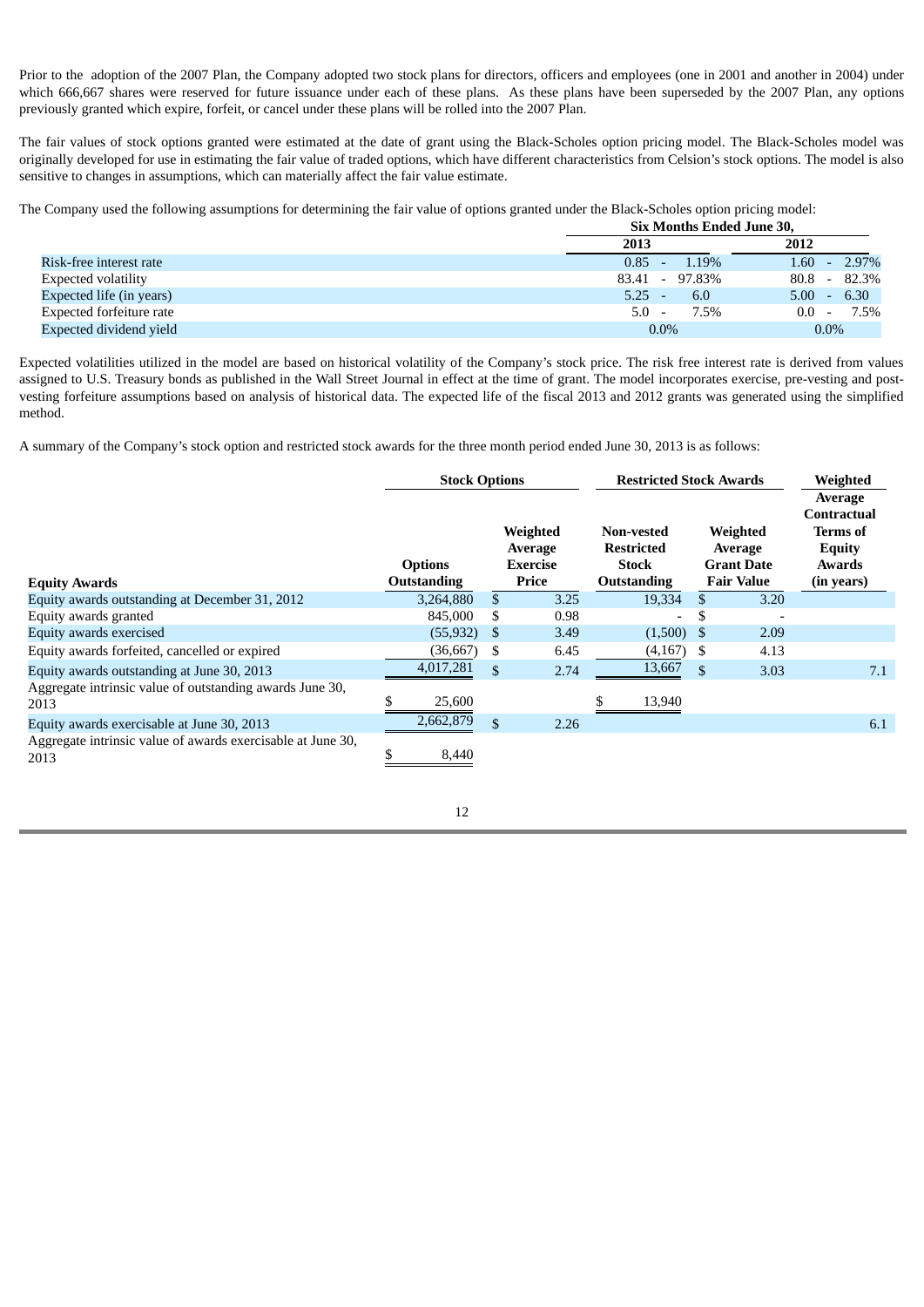Total compensation cost related to employee stock options and restricted stock awards amounted to \$471,481 and \$269,756 for the three months ended June 30, 2013 and 2012, respectively. Total compensation cost related to employee stock options and restricted stock awards amounted to \$734,673 and \$557,021 for the six months ended June 30, 2013 and 2012, respectively. No compensation cost related to share-based payments arrangements was capitalized as part of the cost of any asset as of June 30, 2013 and 2012.

As of June 30, 2013, there was \$1.6 million of total unrecognized compensation cost related to non-vested share-based compensation arrangements. That cost is expected to be recognized over a weighted-average period of 1.7 years. The weighted average grant-date fair value was \$0.98 and \$1.48 per share for the options granted during the six months ended June 30, 2013 and 2012, respectively. The weighted average grant-date fair value was \$2.09 for the restricted stock awards granted during the six months ended June 30, 2012. No restricted stock awards were granted during the first six months of 2013.

During the first six months of 2013, the Company received gross proceeds of approximately \$0.2 million from the exercise of options to purchase 55,932 shares of common stock. Collectively, for all the stock option plans as of June 30, 2013, there were a total of 5,380,756 shares reserved, which were comprised of 4,030,948 equity awards granted and 1,349,808 equity awards available for future issuance.

## **Note 11. Warrants**

#### Common Stock Warrants

Following is a summary of all warrant activity for the first six months of 2013:

|                                                                                                     | Number of              | Weighted<br><b>Average Exercise</b> |      |
|-----------------------------------------------------------------------------------------------------|------------------------|-------------------------------------|------|
| <b>Warrants</b>                                                                                     | <b>Warrants Issued</b> | Price                               |      |
| Warrants outstanding at December 31, 2012                                                           | 7,863,653              |                                     | 3.37 |
| Warrants granted in connection with the Preferred Stock Offering, as more fully described in Note 9 | 6,036,219              | - \$                                | 1.18 |
|                                                                                                     |                        |                                     |      |
| Warrants exercised for common stock                                                                 | (71,250)               |                                     | 3.25 |
|                                                                                                     |                        |                                     |      |
| Warrants outstanding at June 30, 2013                                                               | 13,828,622             | \$.                                 | 2.42 |
|                                                                                                     |                        |                                     |      |
| Aggregate intrinsic value of outstanding warrants at June 30, 2013                                  |                        |                                     |      |
| Weighted average remaining contractual terms (in years)                                             | 4.0                    |                                     |      |
|                                                                                                     |                        |                                     |      |

During the first six months of 2013, the Company received gross proceeds of approximately \$0.2 million from the exercise of warrants to purchase 71,250 shares of common stock.

#### Common Stock Warrant Liability

In September 2009, the Company closed a registered direct offering with a select group of institutional investors that raised gross proceeds of \$7.1 million and net proceeds of \$6.3 million. In connection with this registered direct offering, the Company issued 2,018,153 shares of its common stock and warrants to purchase 1,009,076 shares of common stock. The warrants have an exercise price of \$5.24 per share and are exercisable at any time on or after the six month anniversary of the date of issuance and on or prior to 66 months after the date of issuance. Under the terms of the warrants, upon certain transactions, including a merger, tender offer or sale of all or substantially all of the assets of the Company, each warrant holder may elect to receive a cash payment in exchange for the warrant, in an amount determined by application of the Black-Scholes option valuation model. Accordingly, pursuant to ASC 815.40, *Derivative Instruments and Hedging - Contracts in Entity's Own Equity,* the warrants are recorded as a liability and then marked to market each period through the Statement of Operations in other income or expense. At the end of each subsequent quarter, the Company will revalue the fair value of the warrants and the change in fair value will be recorded as a change to the warrant liability and the difference will be recorded through the Statement of Operations in other income or expense.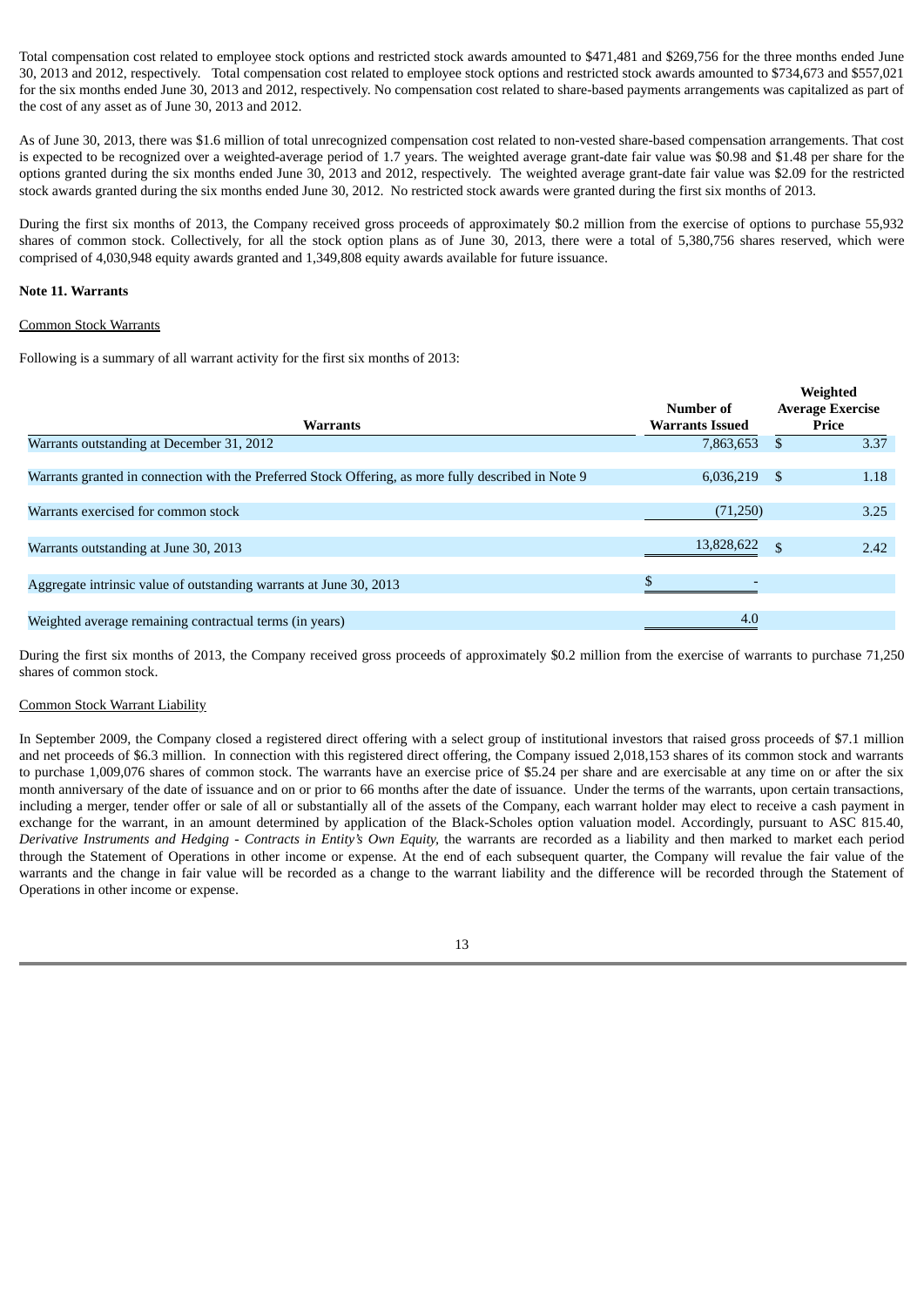As more fully described in Note 9, concurrent with the closing of the Common Stock Offering, the institutional investors agreed to waive their rights to exercise the Waived Warrants to purchase 6,294,674 shares of common stock of the Company until the Company has obtained stockholders' approval of increasing the number of its authorized shares of common stock in conjunction with the proposed reverse stock split of its outstanding shares of common stock. In accordance with ASC 815-40, *Derivative Instruments and Hedging - Contracts in Entity's Own Equity,* the Waived Warrants are required to be liability classified immediately after the closing of the Common Stock Offering on June 3, 2013 because there were an insufficient number of common shares authorized to satisfy the terms of the Waived Warrants if they were exercised. Therefore, the Company has reclassified the fair value of the Waived Warrants totaling approximately \$9.1 million from equity to a liability as of June 3, 2013. The Waived Warrants are required to be recorded at fair value at each balance sheet date with changes in fair value recorded in earnings.

The fair value of the warrants at June 30, 2013 and December 31, 2012 was \$4,733,817 and \$4,283,932, respectively, calculated using the Black-Scholes option-pricing model with the following ranges of assumptions:

|                                |       |                          |        | December 31, |
|--------------------------------|-------|--------------------------|--------|--------------|
|                                |       | <b>June 30, 2013</b>     |        | 2012         |
| Risk-free interest rate        | 0.36  | $\overline{\phantom{0}}$ | 1.41%  | 0.73%        |
| Expected volatility            | 103.4 | $\overline{\phantom{a}}$ | 147.3% | 92.0%        |
| Expected life (in years)       | 0.9   | $\overline{\phantom{0}}$ | 4.7    | 1.13         |
| Expected forfeiture rate       |       | 0.0                      | $\%$   | $0.0\%$      |
| <b>Expected dividend yield</b> |       | 0.00                     | $\%$   | $0.00\%$     |

In connection with the Common Stock Offering, the Company recorded an additional warrant liability of \$9.1 million immediately after the closing of the Common Stock Offering. As a result of this change in the warrant liability in the aggregate at June 30, 2013, the Company recorded a non-cash benefit of \$8.7 million in the six months ended June 30, 2013. The following is a summary of the changes in the common stock warrant liability for the six months ended June 30, 2013:

| Beginning balance as of January 1, 2013                                      | 4.283.932   |
|------------------------------------------------------------------------------|-------------|
| Warrant liability classification (see Note 9)                                | 9.110.302   |
| Gain from the adjustment for the change in fair value included in net income | (8,660,417) |
| Ending balance as of June 30, 2013                                           | 4.733.817   |

## **Note 12. Contingent Liabilities and Commitments**

In July 2011, the Company executed a lease (the "Lease") with Brandywine Operating Partnership, L.P. (Brandywine), a Delaware limited partnership for a 10,870 square foot premises located in Lawrenceville, New Jersey. In October 2011, the Company relocated its offices to Lawrenceville, New Jersey from Columbia, Maryland. The lease has a term of 66 months and provides for 6 months of free rent; with the first monthly rent payment of approximately \$23,000 paid in April 2012. Also, as required by the Lease, the Company provided Brandywine with an irrevocable and unconditional standby letter of credit for \$250,000, which the Company secured with an escrow deposit at its banking institution of this same amount. The standby letter of credit will be reduced by \$50,000 on each of the 19th, 31st and 43rd months from the initial term, with the remaining \$100,000 amount remaining until the Lease Term has expired. In connection with the \$50,000 reduction of the standby letter of credit in April 2013, the Company reduced the escrow deposit by \$50,000.

#### **Note 13. Technology Development and Licensing Agreements**

On May 7, 2012 the Company entered into a long term commercial supply agreement with Zhejiang Hisun Pharmaceutical Co. Ltd. (Hisun) for the production of ThermoDox® in the China territory. In accordance with the terms of the agreement, Hisun will be responsible for providing all of the technical and regulatory support services, including the costs of all technical transfer, registration and bioequivalence studies, technical transfer costs, Celsion consultative support costs and the purchase of any necessary equipment and additional facility costs necessary to support capacity requirements for the manufacture of ThermoDox®. Celsion will repay Hisun for the aggregate amount of these development costs and fees commencing on the successful completion of three registration batches of ThermoDox®. Hisun is also obligated to certain performance requirements under the agreement. The agreement will initially be limited to a percentage of the production requirements of ThermoDox® in the China territory with Hisun retaining an option for additional global supply after local regulatory approval in the China territory. In addition, Hisun will collaborate with Celsion around the regulatory approval activities for ThermoDox® with the China State Food and Drug Administration (SFDA). As of June 30, 2013, the Company has incurred approximately \$371,000 in costs to be reimbursed to Hisun.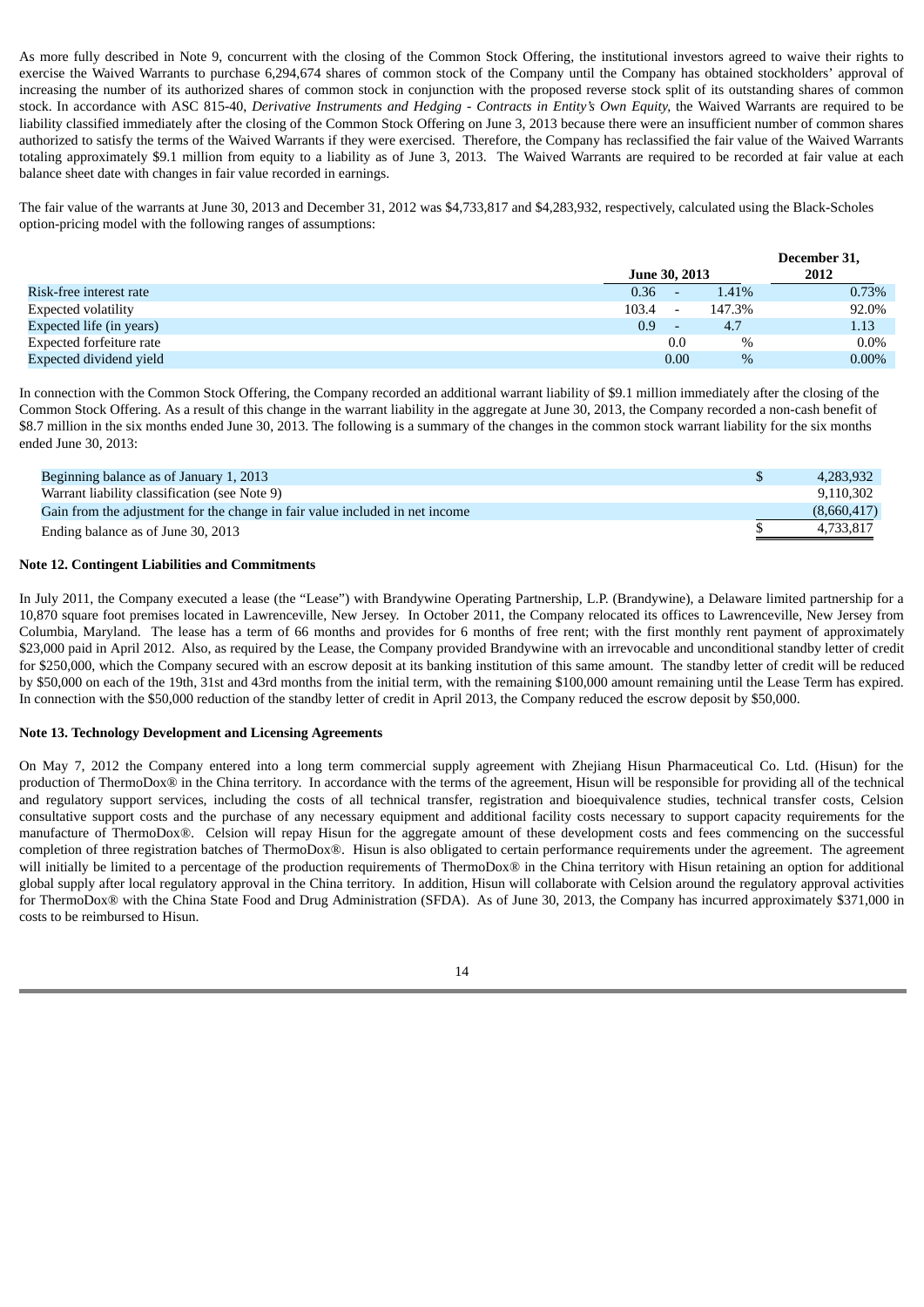On January 18, 2013, we entered into a technology development contract with Hisun, pursuant to which Hisun paid us a non-refundable research and development fee of \$5 million to support our development of ThermoDox® in mainland China, Hong Kong and Macau. Following our announcement on January 31, 2013 that the HEAT study failed to meet its primary endpoint, Celsion and Hisun have agreed that the Technology Development Contract entered into on January 18, 2013 will remain in effect while the parties continue to collaborate and are evaluating the next steps in relation to ThermoDox, which include the sub-group analysis of patients in the Phase III HEAT Study for the hepatocellular carcinoma clinical indication and other activities to further the development of ThermoDox for the Greater China market. The \$5.0 million received as a non-refundable payment from Hisun in the first quarter 2013 has been recorded to deferred revenue and will continue to be amortized over the 10 year term of the agreement, until such time as the parties find a mutually acceptable path forward on the development of Thermodox based on findings of the ongoing post-study analysis of the HEAT Study data.

On July 19, 2013, the Company and Hisun entered into a Memorandum of Understanding to pursue ongoing collaborations for the continued clinical development of ThermoDox® as well as the technology transfer relating to the commercial manufacture of ThermoDox® for the China territory. This expanded collaboration will focus on next generation liposomal formulation development with the goal of creating safer, more efficacious versions of marketed cancer chemotherapeutics.

Among the key provisions of the Celsion-Hisun Memorandum of Understanding are:

- **●** Hisun will provide the Company with non-dilutive financing and the investment necessary to complete the technology transfer of its proprietary manufacturing process and the production of registration batches for the China territory;
- **●** Hisun will collaborate with the Company around the clinical and regulatory approval activities for ThermoDox® as well as other liposomal formations with the SFDA; and
- **●** Hisun will be granted a right of first offer for a commercial license to ThermoDox® for the sale and distribution of ThermoDox® in the China territory.

On December 5, 2008, we entered into a development, product supply and commercialization agreement with Yakult Honsha Co. (the Yakult Agreement) under which Yakult was granted the exclusive right to commercialize and market ThermoDox® for the Japanese market. We were paid a \$2.5 million up-front licensing fee and may receive additional payments from Yakult upon receipt of marketing approval by the Japanese Ministry of Health, Labor and Welfare as well as upon the achievement of certain levels of sales and approval for new indications. Under the Yakult Agreement, we will receive double digit escalating royalties on the sale of ThermoDox® in Japan, when and if any such sales occur and we also will be the exclusive supplier of ThermoDox® to Yakult. Concurrent with a convertible preferred stock equity financing in January 2011, we amended the Yakult Agreement to provide for up to \$4.0 million in accelerated partial payments to us on a drug approval milestone. The terms of the Yakult Agreement provided for the payment to us of \$2.0 million upon the closing of the preferred equity financing. The second \$2.0 million was conditioned upon the resumption of enrollment of Japanese patients in the Japan cohort of the HEAT study, which has not been resumed. In consideration of the \$2.0 million accelerated milestone payment from Yakult, we have agreed to reduce future drug approval milestone payments by approximately twenty percent (20%). All other milestone payments are unaffected.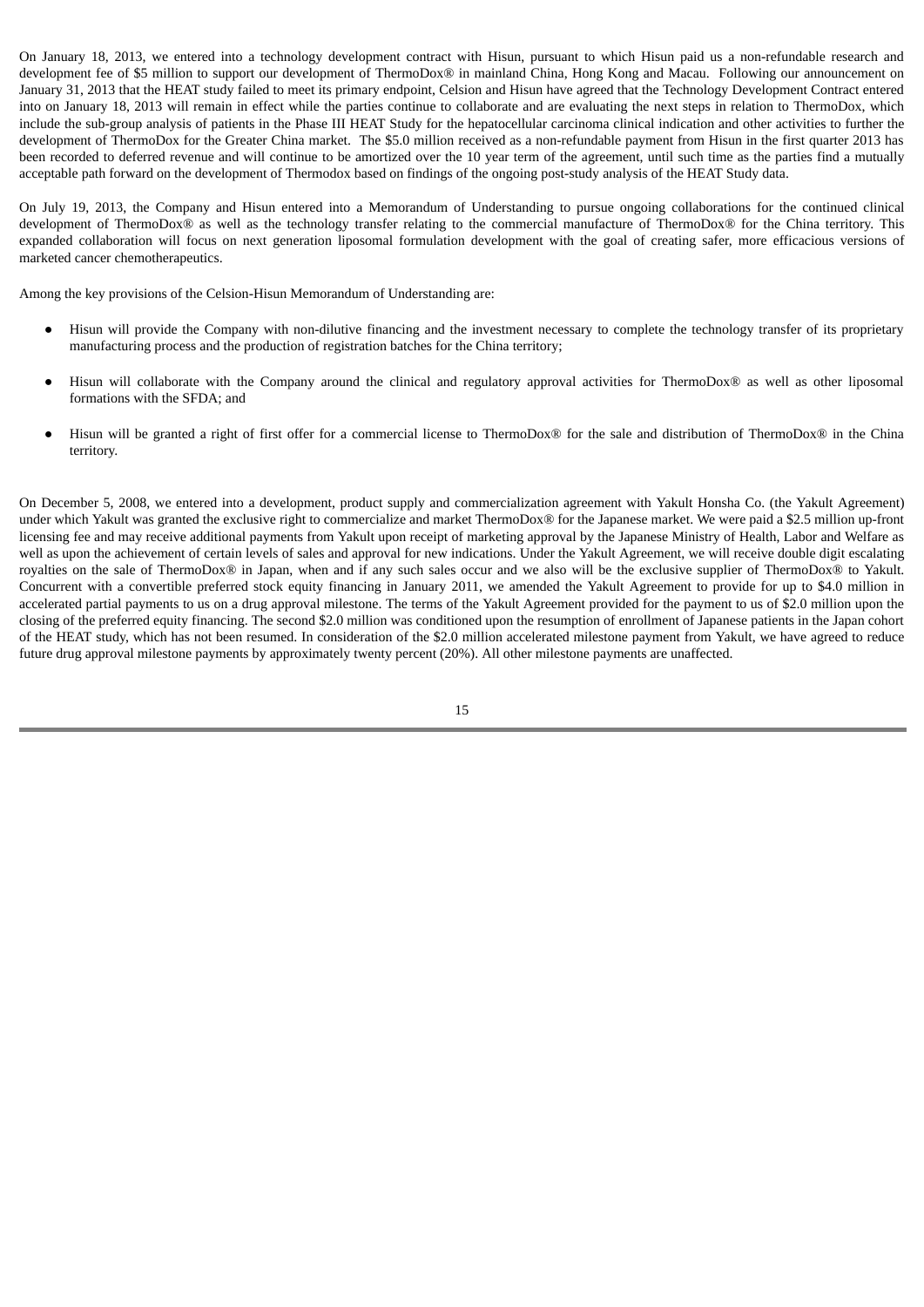#### **Item 2. MANAGEMENT'S DISCUSSION AND ANALYSIS OF FINANCIAL CONDITION AND RESULTS OF OPERATIONS.**

#### **Forward-Looking Statements**

Statements and terms such as "expect", "anticipate", "estimate", "plan", "believe" and words of similar import regarding our expectations as to the development and effectiveness of our technologies, the potential demand for our products, and other aspects of our present and future business operations, constitute forward-looking statements within the meaning of the Private Securities Litigation Reform Act of 1995. Although we believe that our expectations are based on reasonable assumptions within the bounds of our knowledge of our industry, business and operations, we cannot quarantee that actual results will not differ materially from our expectations. In evaluating such forward-looking statements, readers should specifically consider the various factors contained in our Annual Report on Form 10-K for the fiscal year ended December 31, 2012 filed on March 18, 2013 and our Amendment No. 1 to the Annual Report on Form 10-K/A filed on April 30, 2013 with the Securities and Exchange Commission, which factors include, without limitation, plans and objectives of management for future operations or programs or proposed new products or services; changes in the course of research and development activities and in clinical trials; possible changes in cost and timing of development and testing; possible changes in capital structure, financial condition, working capital needs and other financial items; changes in approaches to medical treatment; clinical trial analysis and future plans relating thereto; introduction of new products by others; possible licenses or acquisitions of other technologies, assets or businesses; and possible actions by customers, suppliers, partners, competitors and regulatory authorities. These and other risks and uncertainties could cause actual results to differ materially from those indicated by *forward-looking statements.*

The discussion of risks and uncertainties set forth in this Quarterly Report on Form 10-Q and in our most recent Annual Report on Form 10-K, as well as in other filings with the SEC, is not necessarily a complete or exhaustive list of all risks facing the Company at any particular point in time. We operate in a highly competitive, highly regulated and rapidly changing environment and our business is constantly evolving. Therefore, it is likely that new risks will emerge, and that the nature and elements of existing risks will change, over time. It is not possible for management to predict all such risk factors or changes therein, or to assess either the impact of all such risk factors on our business or the extent to which any individual risk factor, combination of factors, or new or altered factors, may cause results to differ materially from those contained in any forward-looking statement. We disclaim any obligation to revise or *update any forward-looking statement that may be made from time to time by us or on our behalf.*

#### **Strategic and Clinical Overview**

Celsion is an oncology drug development company focused on the development of treatments for those suffering with difficult to treat forms of cancer. We are working to develop and commercialize more efficient, effective, targeted chemotherapeutic oncology drugs based on our proprietary heat-activated liposomal technology. The promise of this drug technology is to maximize efficacy while minimizing side-effects common to cancer treatments.

Our lead product, ThermoDox® is being evaluated in a Phase III clinical trial for primary liver cancer (the HEAT study) and a Phase II clinical trial for recurrent chest wall breast cancer. ThermoDox® is a liposomal encapsulation of doxorubicin, an approved and frequently used oncology drug for the treatment of a wide range of cancers. Localized heat at mild hyperthermia temperatures (greater than 39.5 degrees Celsius) releases the encapsulated doxorubicin from the liposome enabling high concentrations of doxorubicin to be deposited preferentially in and around the targeted tumor.

On January 31, 2013, we announced that ThermoDox® in combination with radio frequency ablation did not meet the primary endpoint of the HEAT study in patients with hepatocellular carcinoma, also known as primary liver cancer. Specifically, we determined, after conferring with the HEAT study independent Data Monitoring Committee, that the HEAT study did not meet the goal of demonstrating persuasive evidence of clinical effectiveness that could form the basis for regulatory approval in the population chosen for the HEAT study. In the trial, ThermoDox® was well-tolerated with no unexpected serious adverse events. We will continue to follow the patients enrolled in the HEAT study to the secondary endpoint, overall survival. We are also conducting additional analyses of the data from the HEAT study to assess the future strategic value of ThermoDox®.

Following the announcement of the Phase III HEAT study results, the Company has conducted a comprehensive analysis of the clinical data with key principal investigators, data experts and liver cancer experts. Emerging data from the HEAT Study post hoc analysis demonstrates that ThermoDox® markedly improves progression free survival (PFS) and overall survival (OS) in patients who had optimal RFA. The post hoc analysis indicates that if patients' lesions undergo RFA for 45 minutes or more, they clearly benefitted from ThermoDox®. These findings apply to HCC lesions from both size cohorts of the HEAT Study (3-5 cm and 5-7 cm) and represent a sizable subgroup of approximately 300 patients. This data is subject to further verification and review by the HEAT Study Steering Committee.

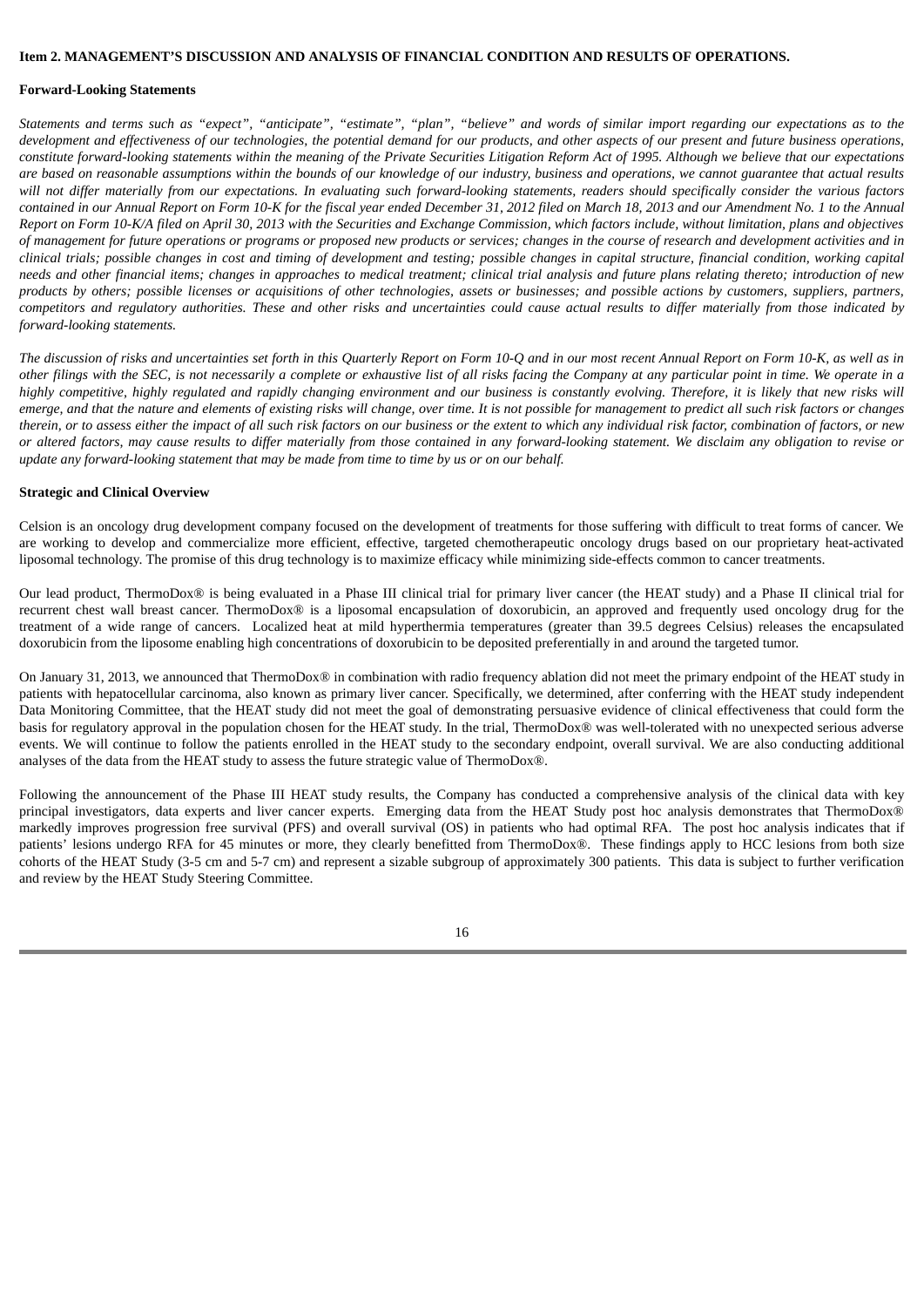As part of this analysis, we are also assessing our product pipeline and research and development priorities. In April 2013, we announced the deferral of expenses associated with the Company's Phase II study of ThermoDox ® in combination with RFA for the treatment of colorectal liver metastases (The ABLATE Study) until such time as the Company finalizes its plans for the continuation of its development program with ThermoDox® in HCC.

In April 2013, the Company engaged Cantor Fitzgerald & Co. to conduct a comprehensive review of merger and acquisition opportunities with the goal of identifying novel products with high potential, or companies, for Celsion to acquire. Strategic alternatives the Company may pursue could include, but are not limited to, continuing its current operating plan, partnering or other collaboration agreements, acquisition of another company's business or assets, or a merger or other strategic transaction. There can be no assurance that the exploration of strategic alternatives will result in any agreements or transactions, or that, if completed, any agreements or transactions will be successful or on attractive terms. To the extent we are unable to maintain a broad range of product candidates, our dependence on the success of one or a few product candidates would increase and results such as those announced in relation to the HEAT study on January 31, 2013 will have a more significant impact on our financial prospects, financial condition and market value. As demonstrated by the HEAT Study results, drug research and development is an inherently uncertain process and there is a high risk of failure at every stage prior to approval. The timing and the outcome of clinical results is extremely difficult to predict. Clinical development successes and failures can have a disproportionate positive or negative impact on our scientific and medical prospects, financial prospects, financial condition and market value.

On December 5, 2008, we entered into a development, product supply and commercialization agreement with Yakult Honsha Co. (the Yakult Agreement) under which Yakult was granted the exclusive right to commercialize and market ThermoDox® for the Japanese market. We were paid a \$2.5 million up-front licensing fee and may receive additional payments from Yakult upon receipt of marketing approval by the Japanese Ministry of Health, Labor and Welfare as well as upon the achievement of certain levels of sales and approval for new indications. Under the Yakult Agreement, we will receive double digit escalating royalties on the sale of ThermoDox® in Japan, when and if any such sales occur and we also will be the exclusive supplier of ThermoDox® to Yakult. Concurrent with a convertible preferred stock equity financing in January 2011, we amended the Yakult Agreement to provide for up to \$4.0 million in an accelerated partial payment to us of a future drug approval milestone which included \$2.0 million paid to us upon the closing of the preferred equity financing and an additional \$2.0 million conditioned upon the resumption of enrollment of Japanese patients in the Japan cohort of the HEAT study. In consideration of these accelerated milestone payments from Yakult, we agreed to reduce future drug approval milestone payments by approximately forty percent (40%). All other milestone payments are unaffected.

On May 6, 2012, we entered into a long term commercial supply agreement with Zhejiang Hisun Pharmaceutical Co. Ltd. (Hisun) for the production of ThermoDox® in mainland China, Hong Kong and Macau (the China territory). Hisun will be responsible for providing all of the technical and regulatory support services for the manufacture of ThermoDox® in the China territory and we will repay Hisun the related development costs and fees, which we expect to be approximately \$2.0 million in total, commencing on the successful completion of three registration batches of ThermoDox®. As of June 30, 2013, the Company has incurred approximately \$371,000 in costs to be reimbursed to Hisun. On January 18, 2013, we entered into a technology development contract with Hisun, pursuant to which Hisun paid us a non-refundable research and development fee of \$5.0 million to support our development of ThermoDox® and we will provide research data and other technical support in relation to a regulatory filing by Hisun in the China territory for approval of ThermoDox®. Following our announcement on January 31, 2013 that the HEAT study failed to meet its primary endpoint, Celsion and Hisun have agreed that the Technology Development Contract entered into on January 18, 2013 will remain in effect while the parties continue to collaborate and are evaluating the next steps in relation to ThermoDox®, which include the sub-group analysis of patients in the Phase III HEAT Study for the hepatocellular carcinoma clinical indication and other activities to further the development of ThermoDox for the China territory.

On July 19, 2013, the Company and Hisun entered into a Memorandum of Understanding to pursue ongoing collaborations for the continued clinical development of ThermoDox® as well as the technology transfer relating to the commercial manufacture of ThermoDox® for the greater China territory. This expanded collaboration will focus on next generation liposomal formulation development with the goal of creating safer, more efficacious versions of marketed cancer chemotherapeutics.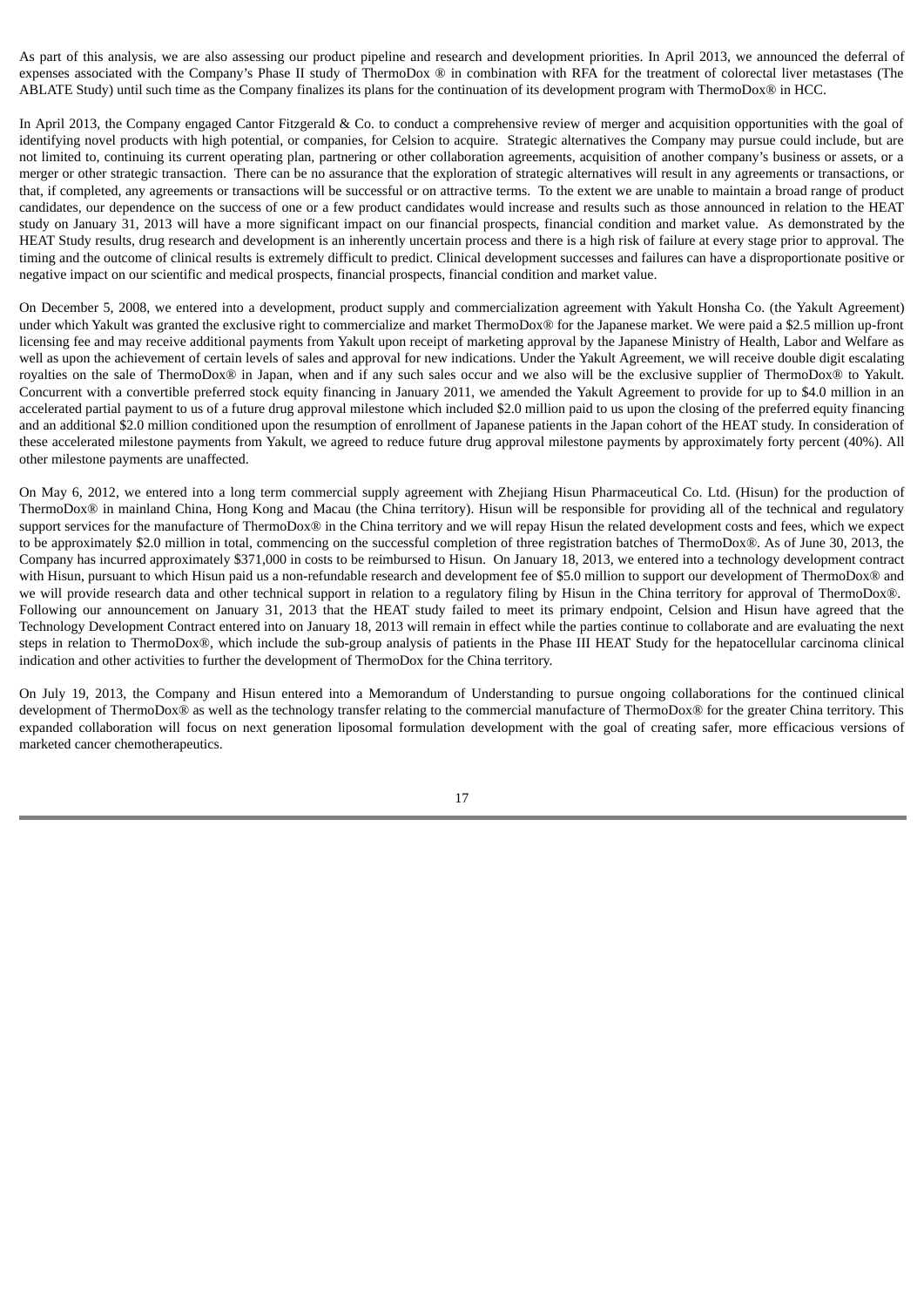Among the key provisions of the Celsion-Hisun Memorandum of Understanding are:

- **●** Hisun will provide the Company with non-dilutive financing and the investment necessary to complete the technology transfer of its proprietary manufacturing process and the production of registration batches for the China territory;
- **●** Hisun will collaborate with the Company around the clinical and regulatory approval activities for ThermoDox® as well as other liposomal formations with the China state Food and Drug Administration (SFDA); and
- **●** Hisun will be granted a right of first offer for a commercial license to ThermoDox® for the sale and distribution of ThermoDox® in the China territory.

Our current business strategy includes the possibility of entering into collaborative arrangements with third parties to complete the development and commercialization of our product candidates. In the event that third parties take over the clinical trial process for one or more of our product candidates, the estimated completion date would largely be under the control of that third party rather than us. We cannot forecast with any degree of certainty which proprietary products or indications, if any, will be subject to future collaborative arrangements, in whole or in part, and how such arrangements would affect our development plan or capital requirements. We may also apply for subsidies, grants, or government or agency-sponsored studies that could reduce our development costs.

As a result of the uncertainties discussed above, among others, we are unable to estimate the duration and completion costs of our research and development projects or when, if ever, and to what extent we will receive cash inflows from the commercialization and sale of a product. Our inability to complete our research and development projects in a timely manner or our failure to enter into collaborative agreements when appropriate could significantly increase our capital requirements and could adversely impact our liquidity. While our estimated future capital requirements are uncertain and could increase or decrease as a result of many factors, including the extent to which we choose to advance our research, development and clinical trials, or if we are in a position to pursue manufacturing or commercialization activities, it is clear we will need significant additional capital to develop our product candidates through clinical development, manufacturing, and commercialization. We do not know whether we will be able to access additional capital when needed or on terms favorable to us or our stockholders. Our inability to raise additional capital, or to do so on terms reasonably acceptable to us, would jeopardize the future success of our business.

As a clinical stage biopharmaceutical company, our business and our ability to execute our strategy to achieve our corporate goals are subject to numerous risks and uncertainties. Material risks and uncertainties relating to our business and our industry are described in "Item 1A. Risk Factors" under "Part II: Other Information" included herein.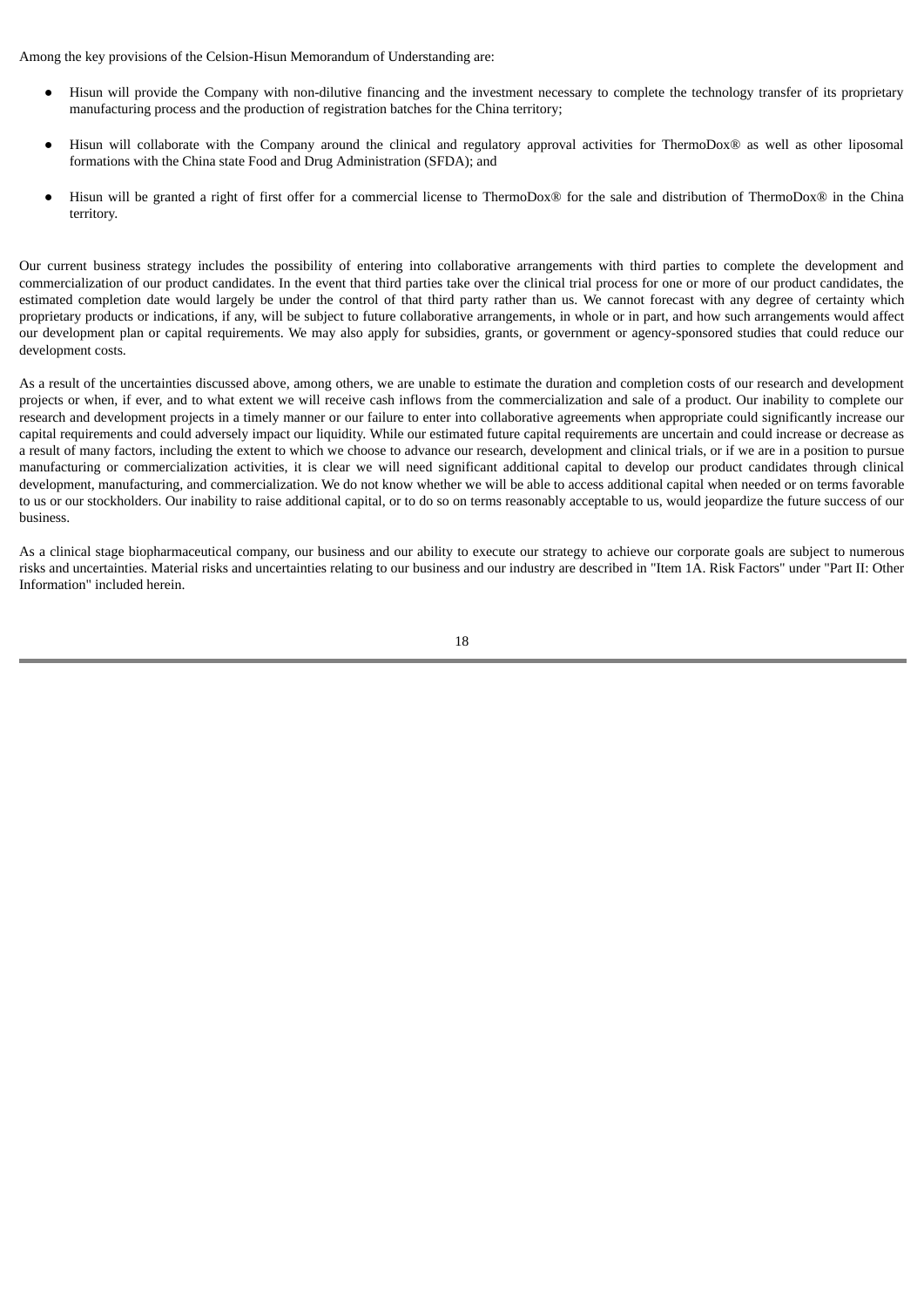### **FINANCIAL REVIEW FOR THE THREE AND SIX MONTHS ENDED JUNE 30, 2013 and 2012**

#### **Results of Operations**

For the three months ended June 30, 2013, our net income was \$0.4 million compared to a net loss of \$6.1 million for the same period of 2012. For the six months ended June 30, 2013, our loss was \$0.2 million compared to a net loss of \$12.3 million for the same period of 2012. As of June 30, 2013, we had \$48.9 million in cash and short-term investments including accrued interest from short term investments.

|                                       | Three Months Ended June 30. |                         |                           |                                  |    |                            |            |
|---------------------------------------|-----------------------------|-------------------------|---------------------------|----------------------------------|----|----------------------------|------------|
|                                       |                             |                         |                           |                                  |    | <b>Change</b>              |            |
|                                       |                             | $(\S amounts in 000's)$ |                           |                                  |    | <b>Increase (Decrease)</b> |            |
|                                       |                             | 2013                    |                           | 2012                             |    | \$                         | $\%$       |
| <b>Licensing Revenue:</b>             | \$                          | 125                     | $\boldsymbol{\mathsf{S}}$ | -                                | \$ | 125                        | 100%       |
| <b>Operating Expenses:</b>            |                             |                         |                           |                                  |    |                            |            |
| Clinical Research                     |                             | 1,503                   |                           | 2,840                            |    | (1, 337)                   | $(47.1)\%$ |
| Chemistry, Manufacturing and Controls |                             | 520                     |                           | 1,272                            |    | (752)                      | $(59.1)\%$ |
| Research and development              |                             | 2,023                   |                           | 4,112                            |    | (2,089)                    | $(50.1)\%$ |
| General and administrative            |                             | 1,950                   |                           | 1,595                            |    | 355                        | 22.3%      |
| Total operating expenses              |                             | 3,973                   |                           | 5,707                            |    | (1,734)                    | $(30.3)\%$ |
| <b>Loss from operations</b>           | \$                          | (3, 848)                | \$                        | (5,707)                          | \$ | 1,859                      | $32.6\%$   |
|                                       |                             |                         |                           | <b>Six Months Ended June 30.</b> |    |                            |            |
|                                       |                             |                         |                           |                                  |    | <b>Change</b>              |            |
|                                       |                             | (\$ amounts in 000's)   |                           |                                  |    | <b>Increase (Decrease)</b> |            |
|                                       |                             | 2013                    |                           | 2012                             |    | \$                         | $\%$       |
| <b>Licensing Revenue:</b>             | \$                          | 250                     | \$                        | ٠                                | \$ | 125                        | 100%       |
| <b>Operating Expenses:</b>            |                             |                         |                           |                                  |    |                            |            |
| Clinical Research                     |                             | 3,536                   |                           | 6,349                            |    | (2,813)                    | $(44.3)\%$ |
| Chemistry, Manufacturing and Controls |                             | 1,690                   |                           | 2,456                            |    | (766)                      | $(31.2)\%$ |
| Research and development              |                             | 5,226                   |                           | 8.805                            |    | (3,579)                    | $(40.6)\%$ |

## **Loss from operations**  $\frac{1}{28}$   $\frac{1}{28.0\%}$   $\frac{1}{28.0\%}$   $\frac{1}{28.0\%}$   $\frac{1}{28.0\%}$   $\frac{1}{28.0\%}$   $\frac{1}{28.0\%}$

#### *Comparison of the three months ended June 30, 2013 and 2012*

#### *Licensing Revenue*

On January 18, 2013, we entered into a technology development contract with Hisun, pursuant to which Hisun paid us a non-refundable research and development fee of \$5 million to support our development of ThermoDox® in the China territory. The \$5.0 million received as a non-refundable payment from Hisun in the first quarter 2013 has been recorded to deferred revenue and will continue to be amortized over the 10 year term of the agreement, therefore we recorded deferred revenue of \$125,000 for the three months ended June 30, 2013. We had no licensing revenue in 2012.

General and administrative 14.9% and administrative 3,639 3,166 473 14.9% Total operating expenses  $8,865$   $11,971$   $(3,106)$   $(25.9)\%$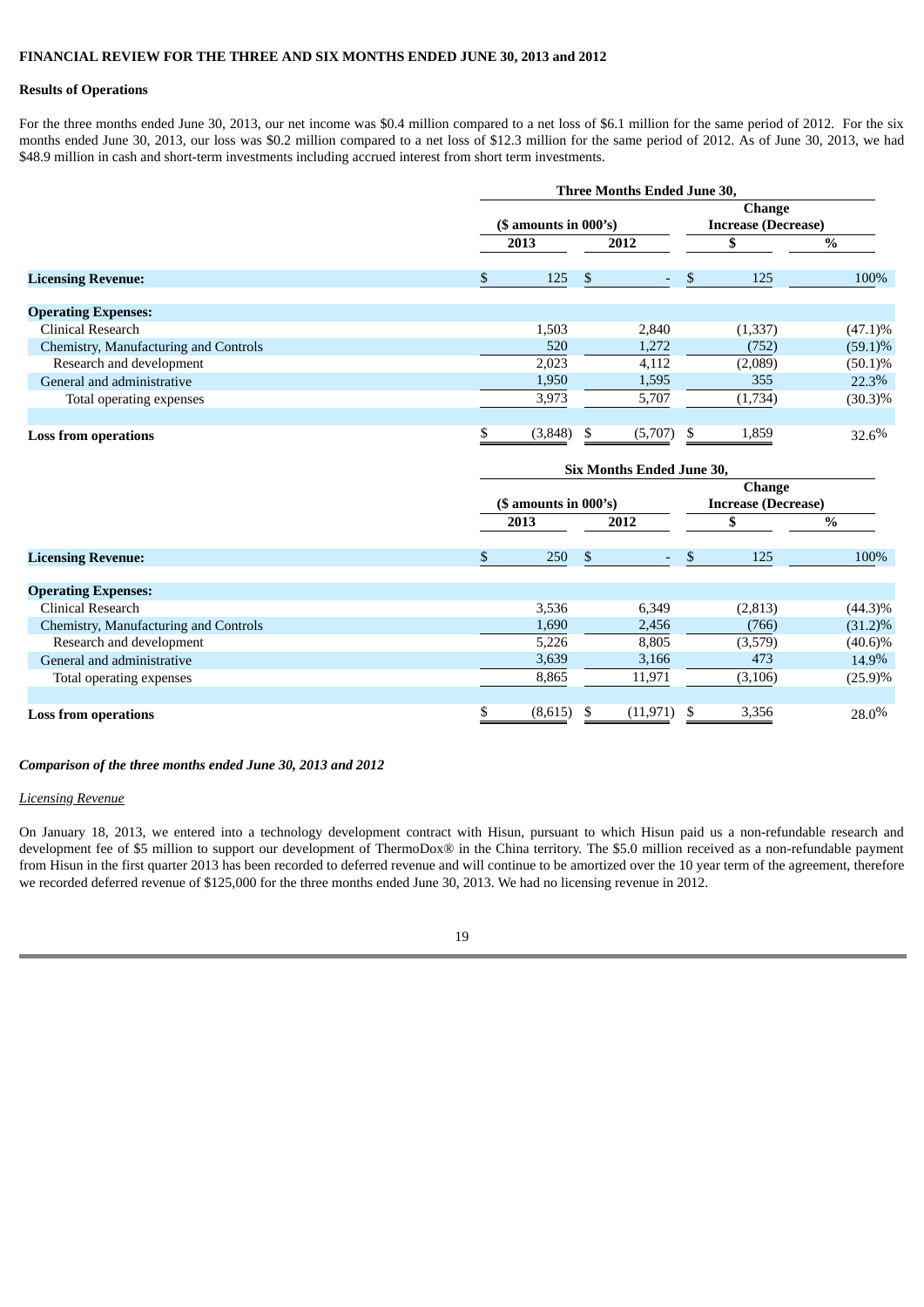### *Research and Development Expenses*

Research and development (R&D) expenses decreased by \$2.1 million from \$4.1 million in the second quarter of 2012 to \$2.0 million in the same period of 2013. Costs associated with the HEAT Study decreased to \$0.8 million in the second quarter of 2013 compared to \$1.9 million in the same period of 2012 primarily due to reduced costs associated with the HEAT Study after the data results were announced on January 31, 2013. Costs associated with our recurrent chest wall breast cancer clinical trial remained relatively unchanged at \$0.1 million in the second quarter of 2013 compared to the same period of 2012. Costs associated with our colorectal liver metastases trial were insignificant in the second quarter of 2013 compared to \$0.1 million in the same period of 2012. Other R&D costs related to preclinical operations and regulatory operations decreased to \$0.3 million in the second quarter of 2013 compared to \$0.4 million in the same period of 2012. Costs associated with the production of ThermoDox® decreased to \$0.5 million in the second quarter of 2013 compared to \$1.3 million the same period of 2012.

In April 2013, the Company has implemented a restructuring program to lower its operating costs to conserve capital to ensure that our costs are adequately aligned with our resources and business strategy. The program included elimination of approximately one-third of Celsion's workforce and the deferral of expenses associated with the Company's Phase II study for colorectal liver metastasis (the ABLATE Study).

## *General and Administrative Expenses*

General and administrative (G&A) expenses increased to \$2.0 million in the second quarter of 2013 compared to \$1.6 million in the same period of 2012. The Company recorded a one-time severance charge of \$0.3 million in the second quarter of 2013 as a result of the workforce reduction. We expect G&A costs to decrease throughout the remainder of 2013 compared to 2012 as we continue to reduce our operating costs and expenses.

### *Other Expense and Income and Interest Expense*

A warrant liability was incurred as a result of warrants we issued in a public offering in September 2009. In connection with a securities purchase agreement and offering in the second quarter of 2013, whereby the investors in the offering agree to waive their rights to exercise the warrants to purchase 6,294,674 shares of common stock of the Company until the Company has obtained stockholders' approval of increasing the number of its authorized shares of common stock in conjunction with the proposed reverse stock split of its outstanding shares of common stock, the Company reclassified the fair value of these warrants totaling \$9.1 million from equity to a liability on the date of the closing of the offering on June 3, 2013. Prior to the offering the warrants described above were originally recorded as equity at the fair value on the date of their issuance. In accordance with ASC 815-40, *Derivative Instruments and Hedging - Contracts in Entity's Own Equity,* these warrants are required to be liability classified immediately after the closing of the common stock offering on June 3, 2013 because there were an insufficient number of common shares authorized to satisfy the terms of the warrants if they were exercised. Therefore, these warrants are required to be recorded at fair value at each balance sheet date with changes in fair value recorded in earnings.

This liability associated with these warrants is calculated at its fair market value using the Black-Scholes option-pricing model and is adjusted at the end of each quarter. For the second quarter of 2013, we recorded a non-cash benefit of \$4.4 million based on the change in the fair value of the warrants compared to a non-cash charge of \$0.4 million in the same period of 2012.

In connection with the credit facility entered into with Oxford Financial LLC and Horizon Technology Finance Corporation during the second quarter of 2012, the Company incurred \$0.2 million in interest expense in the second quarter of 2013. Interest in the same period of 2012 was insignificant.

### *Comparison of the six months ended June 30, 2013 and 2012*

#### *Licensing Revenue*

On January 18, 2013, we entered into a technology development contract with Hisun, pursuant to which Hisun paid us a non-refundable research and development fee of \$5 million to support our development of ThermoDox® in the China territory. The \$5.0 million received as a non-refundable payment from Hisun in the first quarter 2013 has been recorded to deferred revenue and will continue to be amortized over the 10 year term of the agreement, therefore we recorded deferred revenue of \$250,000 for the six months ended June 30, 2013. We had no licensing revenue in 2012.

## *Research and Development Expenses*

Research and development (R&D) expenses decreased by \$3.6 million from \$8.8 million in the first six months of 2012 to \$5.2 million in the same period of 2013. Costs associated with the HEAT Study decreased to \$2.2 million in the six months of 2013 compared to \$4.4 million in the same period of 2012 primarily due to reduced costs associated with the HEAT Study when the data results were announced on January 31, 2013. Costs associated with our recurrent chest wall breast cancer clinical trial remained relatively unchanged at \$0.2 million in the first six months of 2013 compared to the same period of 2012. Costs associated with our colorectal liver metastases trial were insignificant in the first six months of 2013 compared to \$0.1 million in the same period of 2012. Other R&D costs related to preclinical operations and regulatory operations decreased to \$0.5 million in the first six months of 2013 compared to \$0.8 million in the same period of 2012. Costs associated with the production of ThermoDox® decreased to \$1.7 million in the first six months of 2013 compared to \$2.6 million the same period of 2012.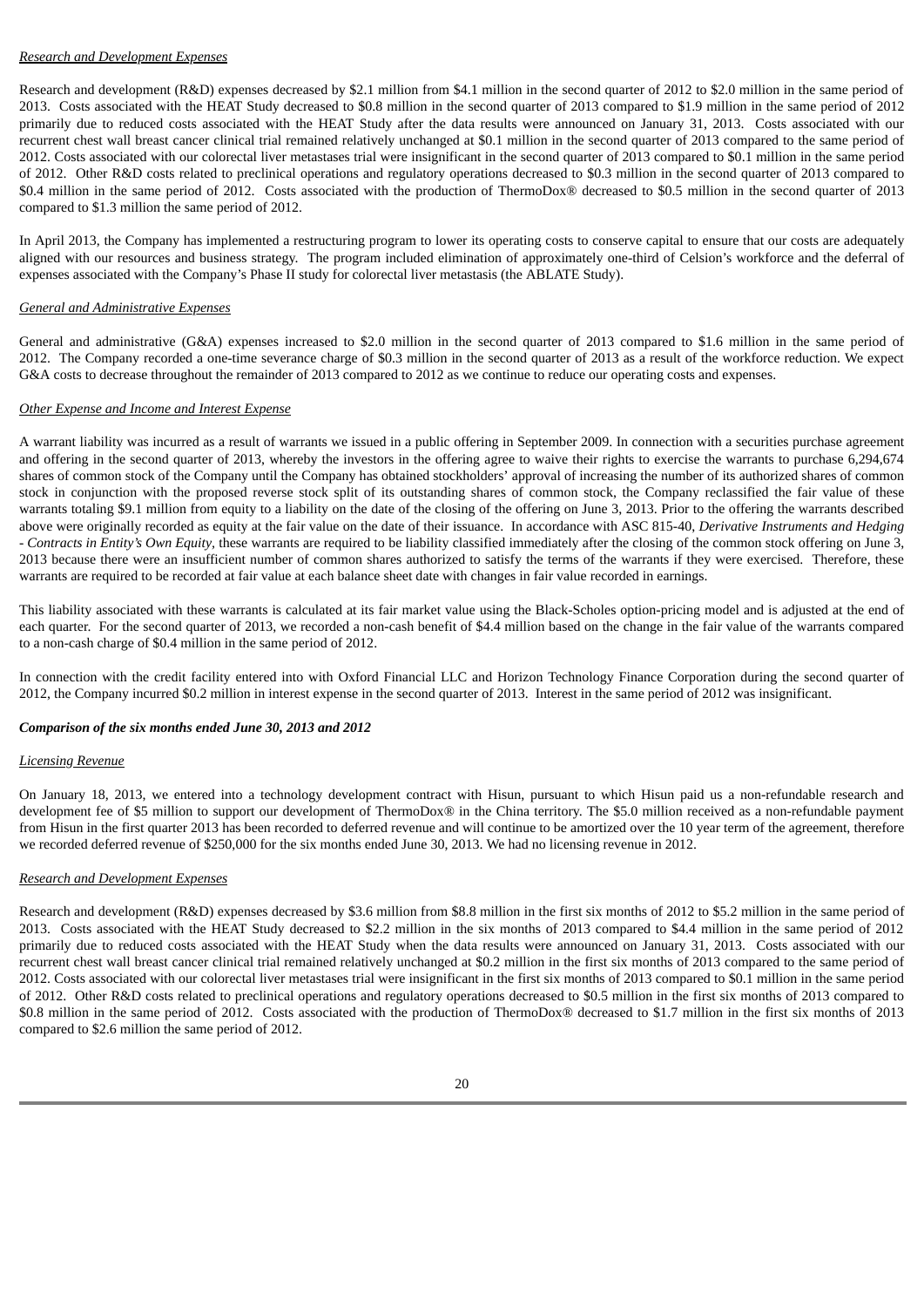In April 2013, the Company has implemented a restructuring program to lower its operating costs to conserve capital to ensure that our costs are adequately aligned with our resources and business strategy. The program included elimination of approximately one-third of Celsion's workforce and the deferral of expenses associated with the Company's Phase II study for colorectal liver metastasis (the ablate study).

### *General and Administrative Expenses*

General and administrative (G&A) expenses increased to \$3.6 million in the first six months of 2013 compared to \$3.2 million in the same period of 2012. The Company recorded a one-time severance charge of \$0.3 million in the second quarter of 2013 as a result of the workforce reduction. We expect G&A costs to decrease throughout the remainder of 2013 compared to 2012 as we continue to reduce our operating costs and expenses.

### *Other Expense and Income and Interest Expense*

A warrant liability was incurred as a result of warrants we issued in a public offering in September 2009. In connection with a securities purchase agreement and offering in the second quarter of 2013, whereby the investors in the offering agree to waive their rights to exercise the warrants to purchase 6,294,674 shares of common stock of the Company until the Company has obtained stockholders' approval of increasing the number of its authorized shares of common stock in conjunction with the proposed reverse stock split of its outstanding shares of common stock, the Company reclassified the fair value of these warrants totaling \$9.1 million from equity to a liability on the date of the closing of the offering on June 3, 2013. Prior to the offering the warrants described above were originally recorded as equity at the fair value on the date of their issuance. In accordance with ASC 815-40, *Derivative Instruments and Hedging - Contracts in Entity's Own Equity,* these warrants are required to be liability classified immediately after the closing of the common stock offering on June 3, 2013 because there were an insufficient number of common shares authorized to satisfy the terms of the warrants if they were exercised. Therefore, these warrants are required to be recorded at fair value at each balance sheet date with changes in fair value recorded in earnings.

This liability associated with these warrants is calculated at its fair market value using the Black-Scholes option-pricing model and is adjusted at the end of each quarter. For the six months ended June 30, 2013, we recorded a non-cash benefit of \$8.7 million based on the change in the fair value of the warrants compared to a non-cash charge of \$0.4 million in the same period of 2012.

In connection with the credit facility entered into with Oxford Financial LLC and Horizon Technology Finance Corporation during the second quarter of 2012, the Company incurred \$0.4 million in interest expense in the first six months of 2013. Interest in the same period of 2012 was insignificant.

### **Financial Condition, Liquidity and Capital Resources**

Since inception, excluding the net aggregate payments received from Boston Scientific of \$43 million through the divestiture of our medical device business in 2007 (which we received in installments of \$13 million in 2007 and \$15 million in each of 2008 and 2009), we have incurred significant losses and negative cash flows from operations. We have financed our operations primarily through the net proceeds we received in this divesture, subsequent sales of equity, credit facilities and amounts received under our product licensing agreement with Yakult and our technology agreement with Hisun. The process of developing and commercializing ThermoDox® requires significant research and development work and clinical trial studies, as well as significant manufacturing and process development efforts. We expect these activities, together with our general and administrative expenses to result in significant operating losses for the foreseeable future. Our expenses have significantly and regularly exceeded our revenues, and we had an accumulated deficit of \$156 million at June 30, 2013.

As of June 30, 2013, we had total current assets of \$49.6 million (including cash, short term investments and related accrued interest on the short term investments of \$48.9 million) and current liabilities of \$5.7 million, resulting in working capital of \$43.9 million. At December 31, 2012, we had total current assets of \$23.6 million (including cash and short term investments and related accrued interest on the short term investments of \$23.1 million) and current liabilities of \$5.0 million, resulting in working capital of \$18.6 million.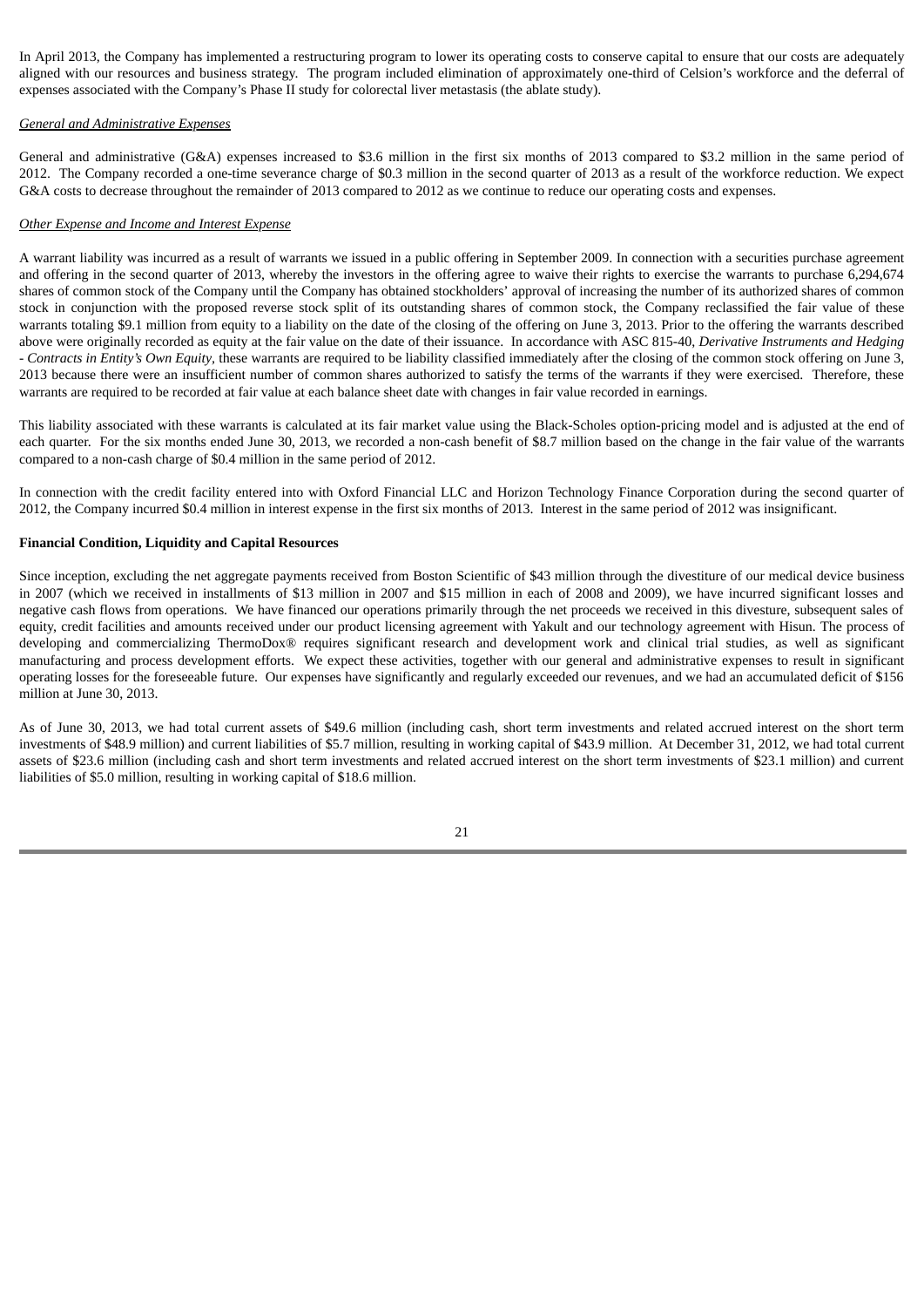On January 18, 2013, we entered into a technology development contract with Hisun, pursuant to which Hisun paid us a non-refundable research and development fee of \$5.0 million to support our development of ThermoDox® in mainland China, Hong Kong and Macau.

On February 1, 2013, the Company entered into a Controlled Equity Offering SM Sales Agreement (the "ATM Agreement") with Cantor Fitzgerald & Co., as sales agent ("Cantor"), pursuant to which Celsion may offer and sell, from time to time, through Cantor, shares of our common stock having an aggregate offering price of up to \$25.0 million (the "ATM Shares") pursuant to the Company's previously filed and effective Registration Statement on Form S-3. Under the ATM Agreement, Cantor may sell ATM Shares by any method deemed to be an "at-the-market" offering as defined in Rule 415 promulgated under the Securities Act of 1933, as amended, including sales made directly on The NASDAQ Capital Market, on any other existing trading market for the our common stock or to or through a market maker.

The Company is not obligated to sell any ATM Shares under the ATM Agreement. Subject to the terms and conditions of the ATM Agreement, Cantor will use commercially reasonable efforts, consistent with its normal trading and sales practices and applicable state and federal law, rules and regulations and the rules of The NASDAQ Capital Market, to sell ATM Shares from time to time based upon the Company's instructions, including any price, time or size limits or other customary parameters or conditions the Company may impose. In addition, pursuant to the terms and conditions of the ATM Agreement and subject to the instructions of the Company, Cantor may sell ATM Shares by any other method permitted by law, including in privately negotiated transactions.

The ATM Agreement will terminate upon the earlier of (i) the sale of ATM Shares under the ATM Agreement having an aggregate offering price of \$25.0 million and (ii) the termination of the ATM Agreement by Cantor or the Company. The ATM Agreement may be terminated by Cantor or Celsion at any time upon 10 days' notice to the other party, or by Cantor at any time in certain circumstances, including the occurrence of a material adverse change in Celsion. The Company will pay Cantor a commission of 3.0% of the aggregate gross proceeds from each sale of ATM Shares and has agreed to provide Cantor with customary indemnification and contribution rights. The Company reimbursed Cantor for legal fees and disbursements of \$50,000 in connection with entering into the ATM Agreement. In connection with the preferred stock offering in February 2013 discussed below, the Company agreed to not sell any ATM Shares for a period of one year from February 26, 2013. From February 1, 2013 through February 25, 2013, the Company has sold and issued an aggregate of 5,381,670 shares under the ATM Agreement, receiving approximately \$6.8 million in net proceeds.

On February 22, 2013, the Company entered into a Securities Purchase Agreement with certain institutional investors, pursuant to which the Company agreed to sell, in a registered offering, an aggregate of 15,000.00422 shares of its Series A 0% convertible preferred stock and the warrants to purchase shares of its common stock, for an aggregate purchase price of approximately \$15.0 million (the February 2013 Preferred Stock Offering). The closing of the February 2013 Preferred Stock Offering occurred on February 26, 2013, in which the Company received approximately \$15.0 million in gross proceeds. Subject to certain ownership limitations, shares of Series A 0% convertible preferred stock are convertible, at the option of the holder thereof, into an aggregate of up to 12,072,438 shares of common stock, and the warrants are exercisable to purchase an aggregate of up to 6,036,219 shares of common stock. Each warrant has an exercise price of \$1.18 per share, equal to the closing bid price of common stock on February 21, 2013. The warrants are immediately exercisable and expire five years after its issuance. As of June 30, 2013, the Company issued 12,072,438 shares of common stock upon conversion of all 15,000.0042 shares of the Series A 0% convertible preferred stock.

Upon issuance, we estimated the fair value of the warrants issued in the February 2013 Preferred Stock Offering to be approximately \$5.4 million using the Black-Scholes pricing model. Also, upon issuance, we recognized approximately \$4.6 million as a one time non-cash deemed dividend related to the beneficial conversion feature connected to the preferred stock in the Preferred Stock Offering.

On May 30, 2013, the Company entered into a Securities Purchase Agreement with certain institutional investors, pursuant to which the Company sold, in a registered offering, an aggregate of 6,264,492 shares of its common stock for an aggregate purchase price of approximately \$9.8 million (the "Common Stock Offering"). The closing of the Common Stock Offering occurred on June 3, 2013. The issuance of Common Stock in the Common Stock Offering was made pursuant to the Company's previously filed and effective Registration Statement on Form S-3 (File No. 333-183286), the base prospectus dated September 14, 2012 filed as part of such Registration Statement, and the prospectus supplement filed with the Securities and Exchange Commission on June 3, 2013. The Securities Purchase Agreement also contained representations, warranties, indemnification and other provisions customary for transactions of this nature.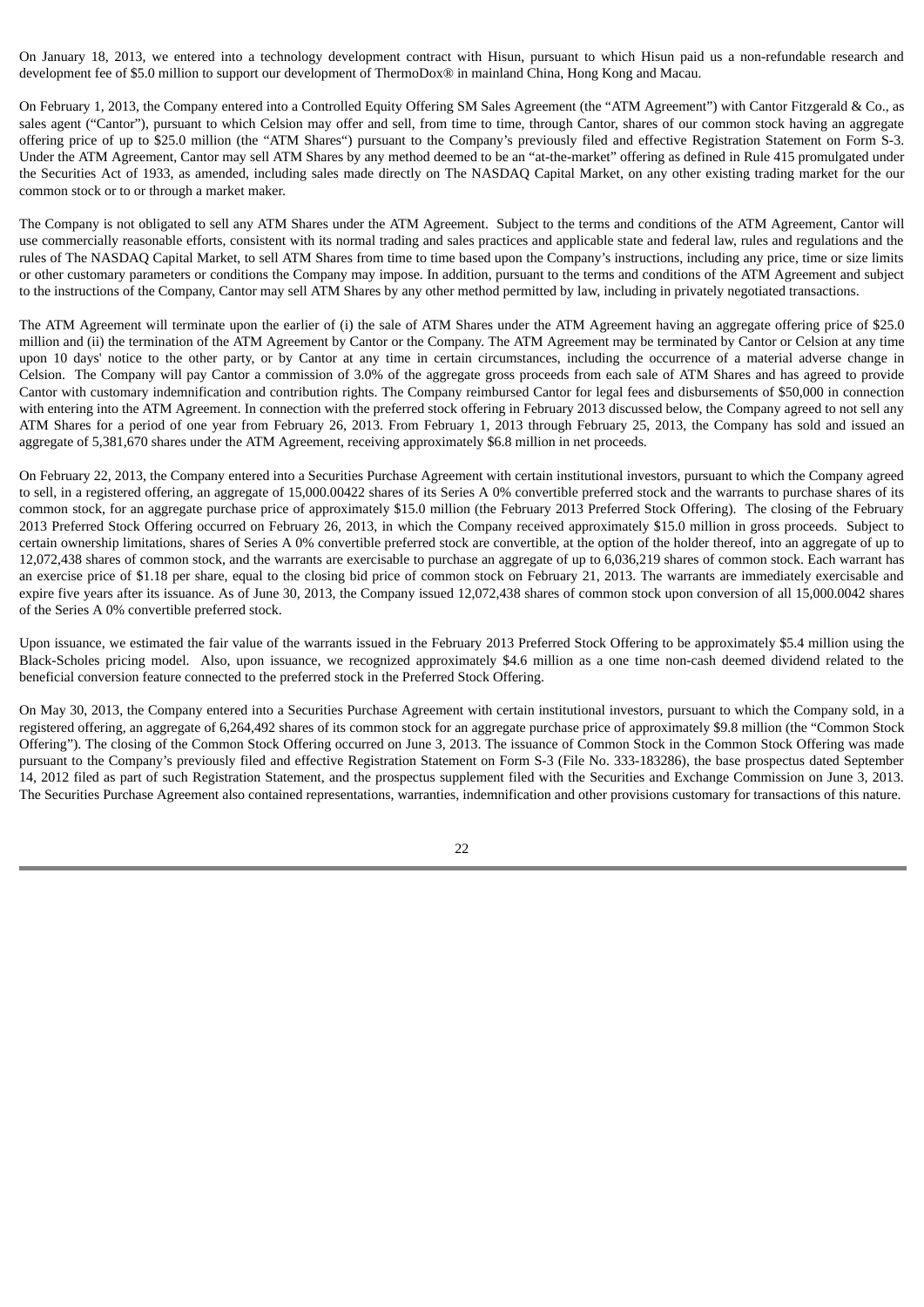Prior to the closing of the Common Stock Offering, there were an insufficient number of authorized shares to complete the transaction. The Common Stock Offering institutional investors also held warrants to purchase previously reserved and registered shares of common stock of the Company which were issued in conjunction with previous offerings. Concurrent with the closing of the Common Stock Offering, the institutional investors agreed to waive their rights to exercise the these warrants to purchase 6,294,674 shares of common stock of the Company (the "Waived Warrants") until the Company has obtained stockholders' approval of increasing the number of its authorized shares of common stock in conjunction with the proposed reverse stock split of its outstanding shares of common stock. At the Company's 2013 Annual Meeting of Stockholders held on July 19, 2013, the Company's stockholders voted to approve the proposal to grant discretionary authority to the Board of Directors to amend the Certificate of Incorporation of the Company, as amended, to effect, at any time on or prior to the date of the 2014 Annual Meeting of Stockholders, a reverse stock split at an exchange ratio within the specified range and to set the number of authorized shares effective immediately after the reverse stock split at 75 million share.

Prior to the closing of the Common Stock Offering, the warrants described above were originally recorded as equity at the fair value on the date of issuance. In accordance with ASC 815-40, *Derivative Instruments and Hedging - Contracts in Entity's Own Equity,* the Waived Warrants are required to be liability classified immediately after the closing of the Common Stock Offering on June 3, 2013 because there were an insufficient number of common shares authorized to satisfy the terms of the warrants. Therefore, the Company has reclassified the fair value the Waived Warrants totaling approximately \$9.1 million from equity to a liability as of June 3, 2013. The Waived Warrants are required to be recorded at fair value at each balance sheet date with changes in fair value recorded in earnings.

The Company is currently reassessing the application of ASC 815-40, *Derivative Instruments and Hedging - Contracts in Entity's Own Equity* as it relates to the 8% Series A Redeemable Convertible Preferred Stock Offering completed in January 2011 (the January 2011 Preferred Offering). The Company received gross proceeds from the January 2011 Preferred Offering of approximately \$5.1 million in which it sold 5,000 shares of 8% redeemable convertible preferred stock with a stated value of \$1,000 per share, each share convertible into 416.6667 shares of common stock, and warrants to purchase up to approximately 2.1 million shares of common stock. All 5,000 shares of preferred stock sold in the January 2011 Preferred Offering were converted into the stated number of common stock shares as of August 2011. ASC 815-40 requires the Company to value the preferred stock and common stock warrants, any resulting beneficial conversion feature(s) resulting from the valuation of these securities and to determine and record the value of each of these securities or conversion feature as debt or equity based on the interpretation and application of ASC 815-40. In a draft report to the Company's independent registered public accounting firm, the Public Company Accounting Oversight Board has indicated that it believes the Company has not accounted for the January 2011 Preferred Offering properly. The Company believes it had properly accounted for the transaction in all material respects but is currently reviewing the accounting treatment in light of the report. The Company believes that any resulting adjustment, reclassification, or restatement of our financial statements, if necessary, would be isolated to 2011, would be non-cash in nature, would have no effect on the cash proceeds received or the stock or warrants issued in the Preferred Offering, would result in no additional cash interest or dividends being paid, and would not have any financial impact on the Company's 2012 or 2013 financial statements.

Net cash used in operating activities for the first six months of 2013 was \$3.6 million. Our net loss for the first six months of 2013 included \$0.7 million in non-cash stock-based compensation expense and \$8.7 million in non-cash benefit based on the change in the common stock warrant liability.

Net cash provided by financing activities was \$29.4 million during the first six months of 2013 which consisted of approximately \$6.7 million of net proceeds from sale of 5,381,670 million shares of the Company's common stock in connection with the ATM Agreement, approximately \$13.6 million of net proceeds from sale of approximately 15,000 shares of the Company's Series A 0% convertible preferred stock and the warrants to purchase shares of its common stock in the Preferred Stock Offering, approximately \$9.1 million of net proceeds from the sale of 6,264,492 shares of its common stock and approximately \$0.4 million of gross proceeds from the exercise of options and warrants to purchase approximately 0.1 million shares of the Company's common stock. This was partially offset by approximately \$0.3 million of principal payment on its notes payable.

We will require additional capital to develop our product candidates through clinical development, manufacturing, and commercialization or to pursue licensing or strategic transactions. We may seek additional capital through further public or private equity offerings, debt financing, additional strategic alliance and licensing arrangements, collaborative arrangements or some combination of these alternatives. If we raise additional funds through the issuance of equity securities, stockholders will likely experience dilution and the equity securities may have rights, preferences, or privileges senior to those of the holders of our common stock. If we raise funds through the issuance of debt securities, those securities would have rights, preferences, and privileges senior to those of our common stock. If we seek strategic alliances, licenses, or other alternative arrangements, such as arrangements with collaborative partners or others, we may need to relinquish rights to certain of our existing or future technologies, product candidates, or products which we would otherwise seek to develop or commercialize on our own, or to license the rights to our technologies, product candidates, or products on terms that are not favorable to us.

The overall status of the economic climate could also result in the terms of any equity offering, debt financing, or alliance, license, or other arrangement being even less favorable to us and our stockholders than if the overall economic climate were stronger. In addition, we may continue to seek government sponsored research collaborations and grants.

If adequate funds are not available through either the capital markets, strategic alliances, or collaborators, we may be required to delay or, reduce the scope of, or eliminate our research, development, clinical programs, manufacturing, or commercialization efforts, or effect additional changes to our facilities or personnel, or obtain funds through other arrangements that may require us to relinquish some of our assets or rights to certain of our existing or future technologies, product candidates, or products on terms not favorable to us.

## **Off-Balance Sheet Arrangements and Contractual Obligations**

We have no off-balance sheet financing arrangements. There were no material changes during the six months ended June 30, 2013 to our operating leases, which are disclosed in the contractual commitments table in our Annual Report on Form 10-K for the fiscal year ended December 31, 2012 filed on March 18, 2013 and our Amendment No. 1 to the Annual Report on Form 10-K/A filed on April 30, 2013 with the Securities and Exchange Commission.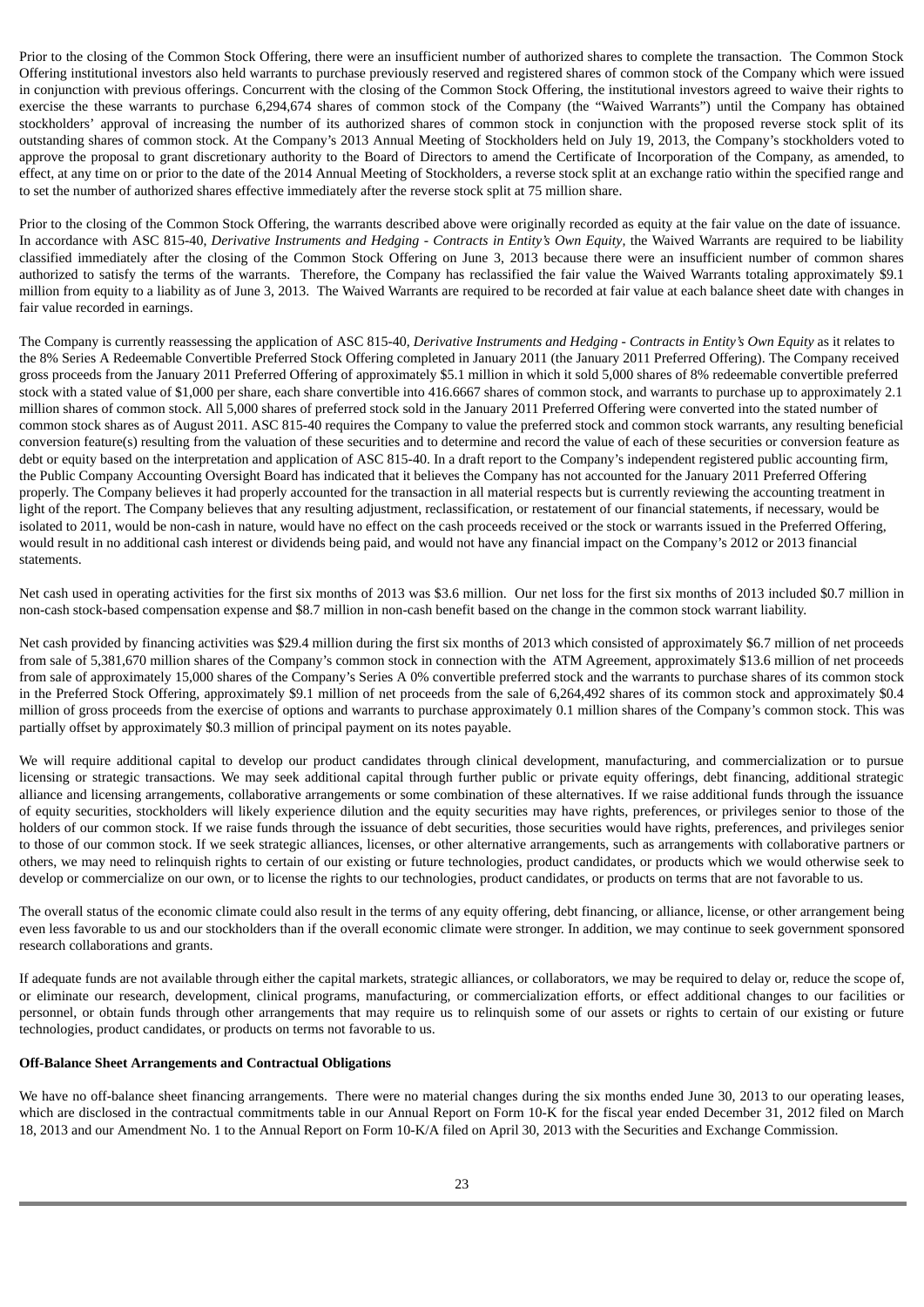#### **Item 3. QUANTITATIVE AND QUALITATIVE DISCLOSURE ABOUT MARKET RISK .**

The primary objective of our investment activities is to preserve our capital until it is required to fund operations while at the same time maximizing the income we receive from our investments without significantly increasing risk. Our cash flow and earnings are subject to fluctuations due to changes in interest rates in our investment portfolio. We maintain a portfolio of various issuers, types, and maturities. These securities are classified as available-for-sale and, consequently, are recorded on the balance sheet at fair value with unrealized gains or losses reported as a component of accumulated other comprehensive income (loss) included in stockholders' equity.

#### **Item 4. CONTROLS AND PROCEDURES**

We have carried out an evaluation, under the supervision and with the participation of management, including our principal executive officer and principal financial officer, of the effectiveness of the design and operation of our disclosure controls and procedures, as that term is defined in Rule 13a-15(e) under the Securities Exchange Act of 1934, as amended. Based on that evaluation, our principal executive officer and principal financial officer have concluded that, as of June 30, 2013, which is the end of the period covered by this report, our disclosure controls and procedures are effective at the reasonable assurance level in alerting them in a timely manner to material information required to be included in our periodic reports with the Securities and Exchange Commission.

There were no changes in our internal controls over financial reporting identified in connection with the evaluation required by paragraph (d) of Rule 13a-15 of the Securities Exchange Act of 1934, as amended, that occurred during the six months ended June 30, 2013 that have materially affected, or are reasonably likely to materially affect, our internal controls over financial reporting.

Our management, including our chief executive officer and chief financial officer, does not expect that our disclosure controls and procedures or our internal control over financial reporting will prevent all error and all fraud. A control system, no matter how well conceived and operated, can provide only reasonable, not absolute, assurance that the objectives of the control system are met. Because of the inherent limitations in all control systems, no evaluation of controls can provide absolute assurance that all control issues and instances of fraud, if any, within the company have been detected. These inherent limitations include the realities that judgments in decision-making can be faulty, and that breakdowns can occur because of simple errors or mistakes. Additionally, controls can be circumvented by the individual acts of some persons, by collusion of two or more people or by management override of the control. The design of any system of controls also is based in part upon certain assumptions about the likelihood of future events, and there can be no assurance that any design will succeed in achieving its stated goals under all potential future conditions. Over time, controls may become inadequate because of changes in conditions, or the degree of compliance with the policies or procedures may deteriorate. Because of the inherent limitations in a cost-effective control system, misstatements due to error or fraud may occur and not be detected.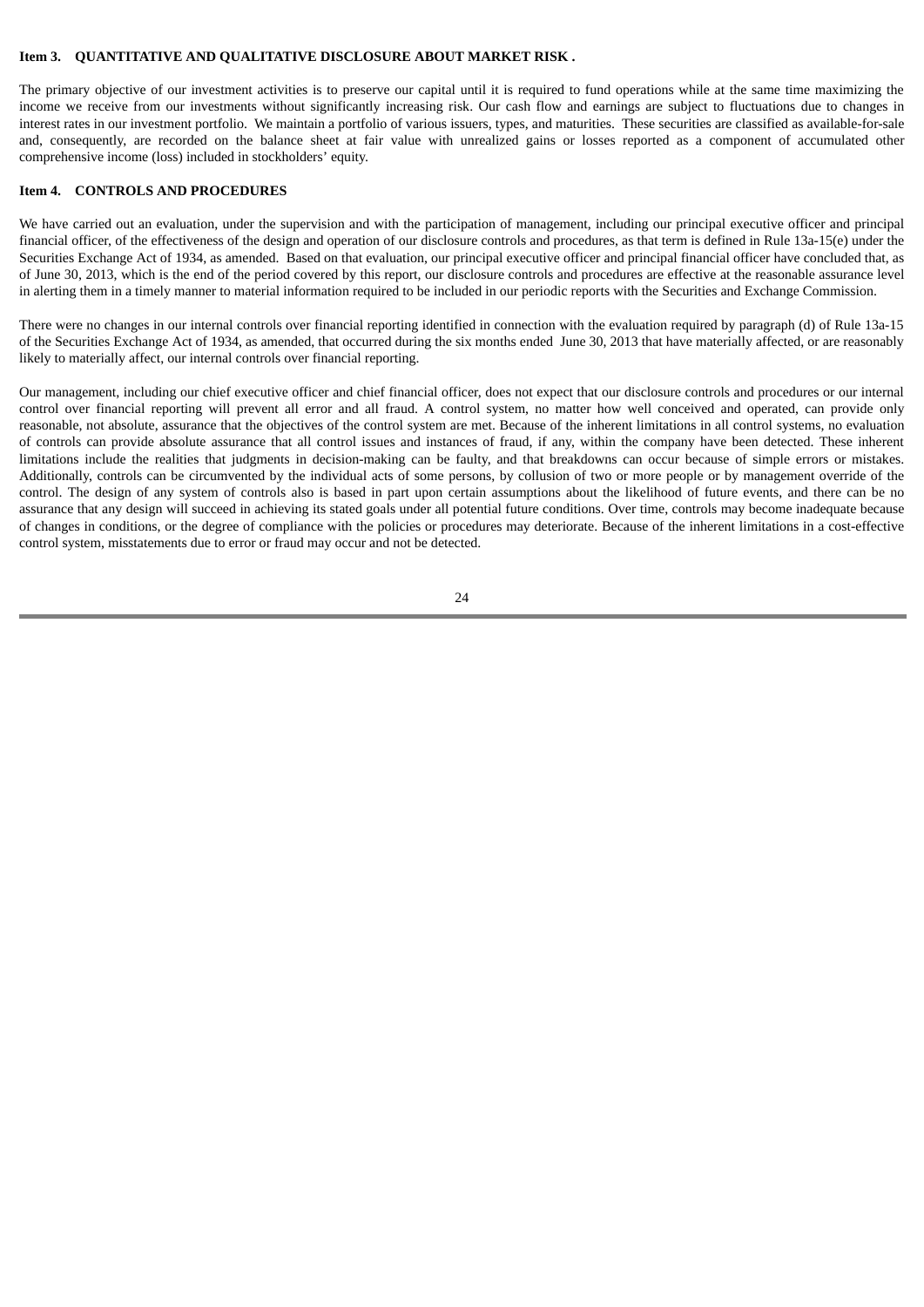#### **PART II: OTHER INFORMATION**

#### **Item 1. Legal Proceedings**

None.

#### **Item 1A. Risk Factors**

The following is a summary of the risk factors, uncertainties and assumptions that we believe are most relevant to our business. These are factors that, individually or in the aggregate, we think could cause our actual results to differ significantly from anticipated or historical results and our forward-looking statements. Additional risks that we currently believe are immaterial may also impair our business operations. Investors should carefully consider the risks described below before making an investment decision, and you should understand that it is not possible to predict or identify all such factors. Consequently, you should not consider the following to be a complete discussion of all potential risks or uncertainties. Moreover, we operate in a competitive and rapidly changing environment. New factors emerge from time to time and it is not possible to predict the impact of all of these factors on our business, financial condition or results of operations. We undertake no obligation to publicly update forward-looking statements, whether as a result of new information, future events, or otherwise. The description provided in this Item 1A includes any material changes to and supersedes the description of the risk factors associated with our business previously disclosed in Item 1A of our Annual Report on Form 10-K for the fiscal year ended December 31, 2012 filed on March 18, 2013 and our Amendment No. 1 to the Annual Report on Form 10-K/A filed on April 30, 2013 with the Securities and Exchange Commission. In assessing these risks, investors should also refer to the other information contained or incorporated by reference in this Quarterly Report on Form 10-Q and our Annual Report on Annual Report on Form 10-K for the fiscal year ended December 31, 2012 filed on March 18, 2013 and our Amendment No. 1 to the Annual Report on Form 10-K/A filed on April 30, 2013 with the Securities and Exchange Commission including our consolidated financial statements and related notes, and our other filings made from time to time with the Securities and Exchange Commission.

## **RISKS RELATED TO OUR BUSINESS**

### We have a history of significant losses from continuing operations and expect to continue such losses for the foreseeable future.

Since our inception, our expenses have substantially exceeded our revenues, resulting in continuing losses and an accumulated deficit of \$156 million at June 30, 2013. Because we presently have no product revenues and we are committed to continuing our product research, development and commercialization programs, we will continue to experience significant operating losses unless and until we complete the development of ThermoDox® and other new products and these products have been clinically tested, approved by the U.S. Food and Drug Administration (FDA) and successfully marketed.

## Drug development is an inherently uncertain process with a high risk of failure at every stage of development. Our lead drug candidate failed to **meets its primary endpoint in the Phase III HEAT study.**

We have a number of drug candidates in research and development ranging from the early discovery research phase through preclinical testing and clinical trials. Preclinical testing and clinical trials are long, expensive and highly uncertain processes and failure can unexpectedly occur at any stage of clinical development. Drug development is very risky. It will take us several years to complete clinical trials. The start or end of a clinical trial is often delayed or halted due to changing regulatory requirements, manufacturing challenges, required clinical trial administrative actions, slower than anticipated patient enrollment, changing standards of care, availability or prevalence of use of a comparator drug or required prior therapy, clinical outcomes including insufficient efficacy, safety concerns, or our own financial constraints.

On January 31, 2013, we announced that our lead product ThermoDox® in combination with radiofrequency ablation failed to meet the primary endpoint of the Phase III clinical trial for primary liver cancer (the HEAT study). We have not completed our final analysis of the data and do not know the extent to which, if any, the failure of ThermoDox® to meet its primary endpoint in the Phase III trial could impact our other ongoing studies of ThermoDox®. ThermoDox® is also being evaluated in a Phase II clinical trial for recurrent chest wall breast cancer and other preclinical studies. Even with success in preclinical testing and previously completed clinical trials, the risk of clinical failure for any drug candidate remains high prior to regulatory approval. Even if ThermoDox® has positive results in its Phase II clinical trials, there is a substantial risk that it will fail to have sufficiently positive results in Phase III clinical trials with regard to efficacy, safety or other clinical outcomes. One or more of our clinical studies could fail at any time, as evidenced by the failure of ThermoDox® to meet its primary endpoint in the HEAT study. The failure of one or more of our drug candidates or development programs could have a material adverse effect on our business, financial condition and results of operations.

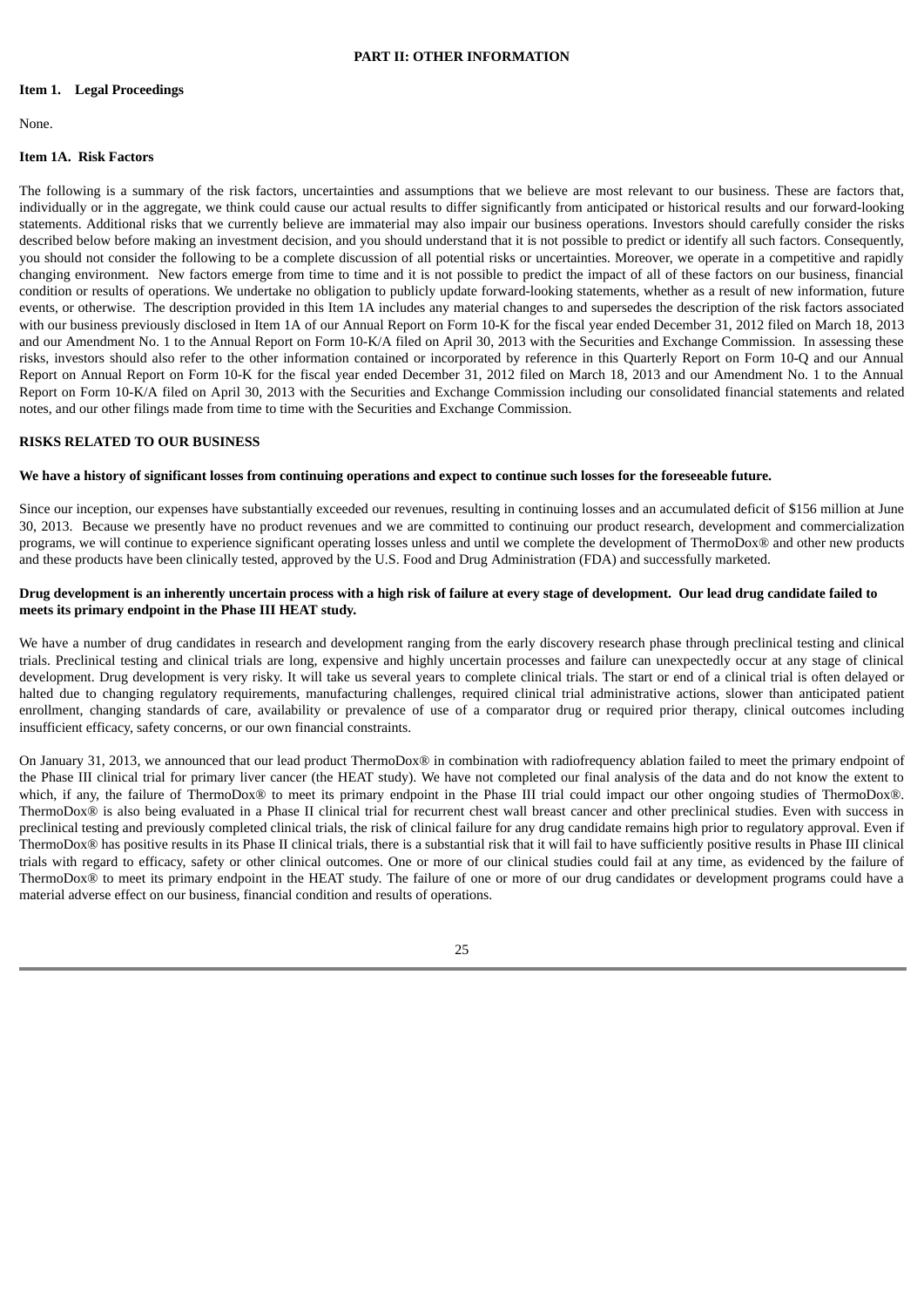### If we do not obtain or maintain FDA and foreign regulatory approvals for our drug candidates on a timely basis, or at all, or if the terms of any approval impose significant restrictions or limitations on use, we will be unable to sell those products and our business, results of operations and **financial condition will be negatively affected.**

To obtain regulatory approvals from the FDA and foreign regulatory agencies, we must conduct clinical trials demonstrating that our products are safe and effective. We may need to amend ongoing trials or the FDA and/or foreign regulatory agencies may require us to perform additional trials beyond those we planned. This process generally takes a number of years and requires the expenditure of substantial resources. The time required for completing testing and obtaining approvals is uncertain, and the FDA and foreign regulatory agencies have substantial discretion, at any phase of development, to terminate clinical studies, require additional clinical development or other testing, delay or withhold registration and marketing approval and mandate product withdrawals, including recalls. In addition, undesirable side effects caused by our drug candidates could cause us or regulatory authorities to interrupt, delay or halt clinical trials and could result in a more restricted label or the delay or denial of regulatory approval by regulatory authorities. Even if we receive regulatory approval of a product, the approval may limit the indicated uses for which the drug may be marketed. The failure to obtain timely regulatory approval of product candidates, any product marketing limitations or a product withdrawal would negatively impact our business, results of operations and financial condition.

#### **We do not expect to generate significant revenue for the foreseeable future.**

We have devoted our resources to developing a new generation of products and will not be able to market these products until we have completed clinical trials and obtain all necessary governmental approvals. Our lead product candidate, ThermoDox®, is still in various stages of development and trials and cannot be marketed until we have completed clinical testing and obtained necessary governmental approval. Following our announcement on January 31, 2013 that the HEAT study failed to meet its primary endpoint of progression free survival, we will continue to follow the patients enrolled in the Heat study to the secondary endpoint, overall survival. ThermoDox® is currently also being evaluated in Phase II clinical trials and other preclinical studies. We do not expect to realize any revenues from product sales in the next several years, if at all. Accordingly, our revenue sources are, and will remain, extremely limited until our product candidates are clinically tested, approved by the FDA or foreign regulatory agencies and successfully marketed. We cannot guarantee that any of our product candidates will be successfully tested, approved by the FDA or foreign regulatory agency or marketed, successfully or otherwise, at any time in the foreseeable future or at all.

## We will need to raise substantial additional capital to fund our planned future operations, and we may be unable to secure such capital without dilutive financing transactions. If we are not able to raise additional capital, we may not be able to complete the development, testing and **commercialization of our product candidates.**

As of June 30, 2013, we had approximately \$48.9 million in cash, cash equivalents and short-term investments. We have substantial future capital requirements to continue our research and development activities and advance our drug candidates through various development stages. For example, ThermoDox® is being evaluated in a Phase II clinical trial for colorectal liver metastasis, a Phase II clinical trial for recurrent chest wall breast cancer and other preclinical studies. We will conduct additional analyses of the data from the HEAT study to assess the future strategic value of ThermoDox® and are performing sub-group analysis of the Chinese cohort of patients in the HEAT study and other activities for further development of ThermoDox® for mainland China, Hong Kong and Macau. To complete the development and commercialization of our product candidates, we will need to raise substantial amounts of additional capital to fund our operations. We do not have any committed sources of financing and cannot assure you that alternate funding will be available in a timely manner, on acceptable terms or at all. We may need to pursue dilutive equity financings, such as the issuance of shares of common stock, convertible debt or other convertible or exercisable securities. Such dilutive equity financings could dilute the percentage ownership of our current common stockholders and could significantly lower the market value of our common stock. In addition, a financing could result in the issuance of new securities that may have rights, preferences or privileges senior to those of our existing stockholders.

If we cannot raise additional capital, we may be required to delay, reduce or eliminate certain aspects of our operations or attempt to obtain funds through unfavorable arrangements with partners or others that may force us to relinquish rights to certain of our technologies, products or potential markets or that could impose onerous financial or other terms. Furthermore, if we cannot fund our ongoing development and other operating requirements, particularly those associated with our obligations to conduct clinical trials under our licensing agreements, we will be in breach of these licensing agreements and could therefore lose our license rights, which could have material adverse effects on our business.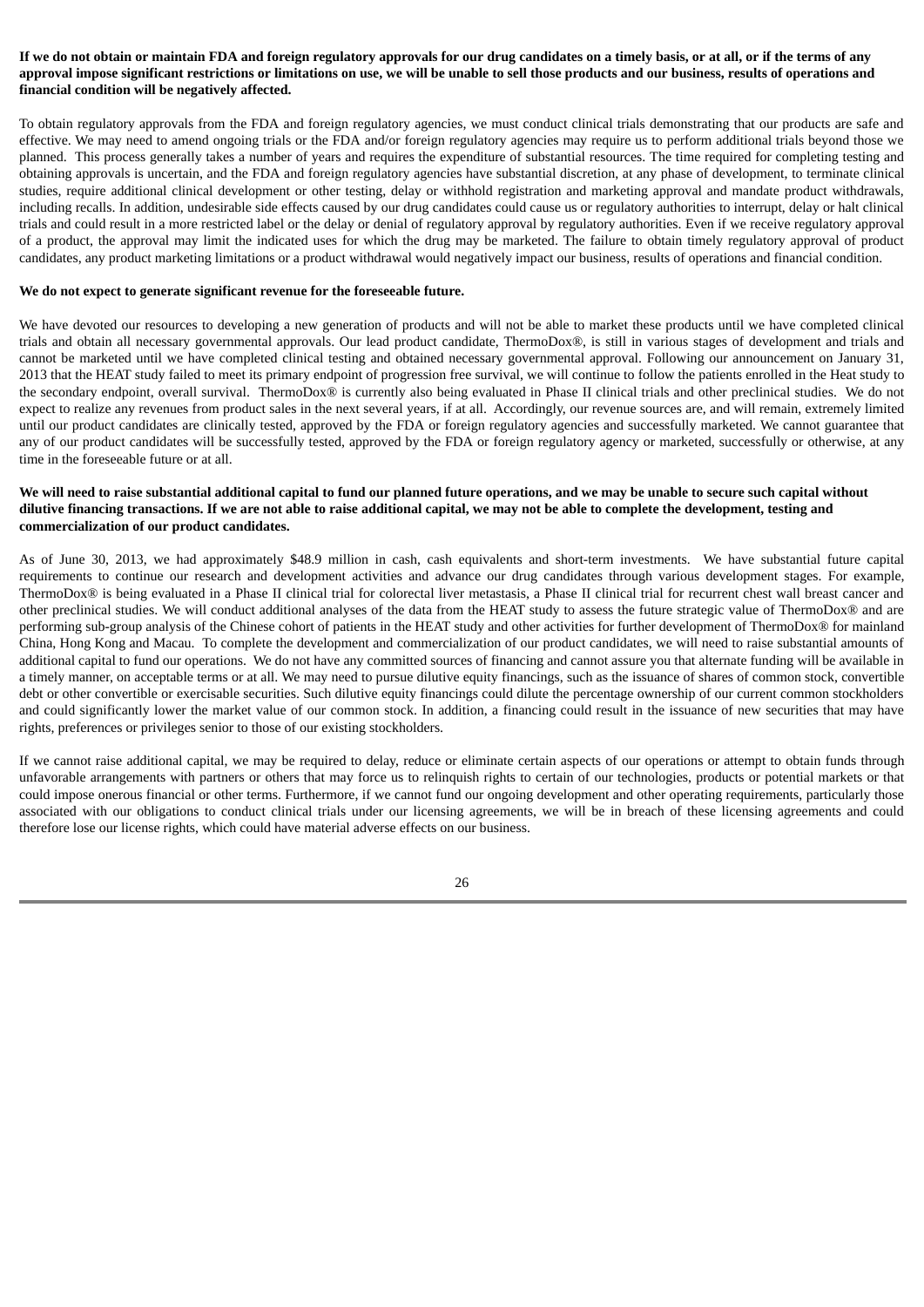## We have no internal sales or marketing capability. If we are unable to create sales, marketing and distribution capabilities or enter into alliances with others possessing such capabilities to perform these functions, we will not be able to commercialize our products successfully.

We currently have no sales, marketing or distribution capabilities. We intend to market our products, if and when such products are approved for commercialization by the FDA and foreign regulatory agencies, either directly or through other strategic alliances and distribution arrangements with third parties. If we decide to market our products directly, we will need to commit significant financial and managerial resources to develop a marketing and sales force with technical expertise and with supporting distribution, administration and compliance capabilities. If we rely on third parties with such capabilities to market our products, we will need to establish and maintain partnership arrangements, and there can be no assurance that we will be able to enter into thirdparty marketing or distribution arrangements on acceptable terms or at all. To the extent that we do enter into such arrangements, we will be dependent on our marketing and distribution partners. In entering into third-party marketing or distribution arrangements, we expect to incur significant additional expense and there can be no assurance that such third parties will establish adequate sales and distribution capabilities or be successful in gaining market acceptance for our products and services.

## Our business depends on license agreements with third parties to permit us to use patented technologies. The loss of any of our rights under these **agreements could impair our ability to develop and market our products.**

Our success will depend, in a substantial part, on our ability to maintain our rights under license agreements granting us rights to use patented technologies. We have entered into license agreements with Duke University, under which we have exclusive rights to commercialize medical treatment products and procedures based on Duke's thermo-sensitive liposome technology. The Duke University license agreement contains a license fee, royalty and/or research support provisions, testing and regulatory milestones, and other performance requirements that we must meet by certain deadlines. Additionally, we have a joint research agreement with Philips Healthcare, a division of Royal Philips Electronics, to evaluate the combination of Philips' high intensity focused ultrasound (HIFU) with ThermoDox® to determine the potential of this combination to treat a broad range of cancers. If we breach any provisions of the license and research agreements, we may our ability to use the subject technology, as well as compensation for our efforts in developing or exploiting the technology. Any such loss of rights and access to technology could have a material adverse effect on our business.

Further, we cannot guarantee that any patent or other technology rights licensed to us by others will not be challenged or circumvented successfully by third parties, or that the rights granted will provide adequate protection. We may be required to alter any of our potential products or processes, or enter into a license and pay licensing fees to a third party or cease certain activities. There can be no assurance that we can obtain a license to any technology that we determine we need on reasonable terms, if at all, or that we could develop or otherwise obtain alternate technology. If a license is not available on commercially reasonable terms or at all, our business, results of operations, and financial condition could be significantly harmed and we may be prevented from developing and commercializing the product. Litigation, which could result in substantial costs, may also be necessary to enforce any patents issued to or licensed by us or to determine the scope and validity of others' claimed proprietary rights.

## We rely on trade secret protection and other unpatented proprietary rights for important proprietary technologies, and any loss of such rights could **harm our business, results of operations and financial condition.**

We rely on trade secrets and confidential information that we seek to protect, in part, by confidentiality agreements with our corporate partners, collaborators, employees and consultants. We cannot assure you that these agreements are adequate to protect our trade secrets and confidential information or will not be breached or, if breached, we will have adequate remedies. Furthermore, others may independently develop substantially equivalent confidential and proprietary information or otherwise gain access to our trade secrets or disclose such technology. Any loss of trade secret protection or other unpatented proprietary rights could harm our business, results of operations and financial condition.

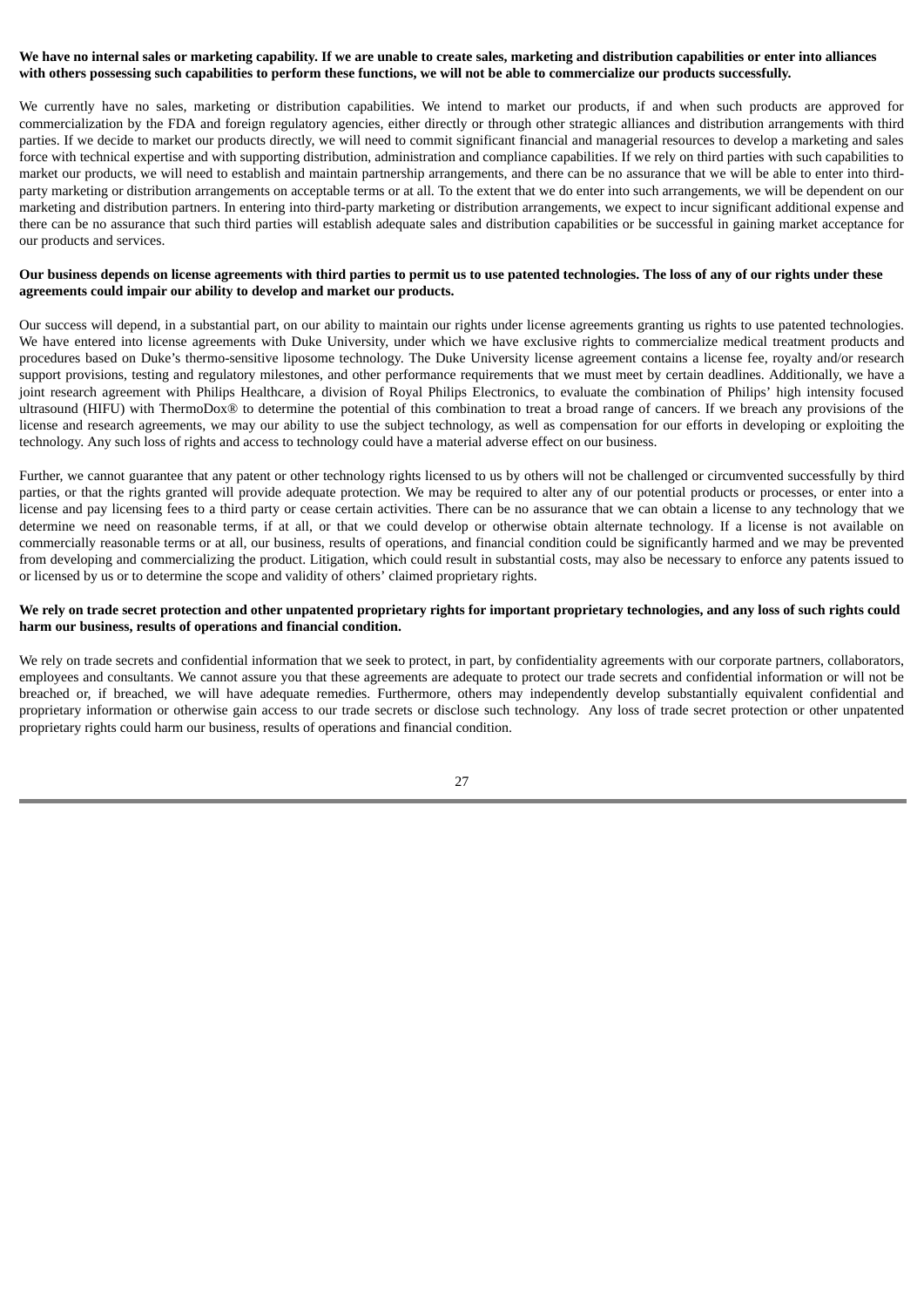## Our products may infringe patent rights of others, which may require costly litigation and, if we are not successful, could cause us to pay substantial **damages or limit our ability to commercialize our products.**

Our commercial success depends on our ability to operate without infringing the patents and other proprietary rights of third parties. There may be third party patents that relate to our products and technology. We may unintentionally infringe upon valid patent rights of third parties. Although we currently are not involved in any material litigation involving patents, a third party patent holder may assert a claim of patent infringement against us in the future. Alternatively, we may initiate litigation against the third party patent holder to request that a court declare that we are not infringing the third party's patent and/or that the third party's patent is invalid or unenforceable. If a claim of infringement is asserted against us and is successful, and therefore we are found to infringe, we could be required to pay damages for infringement, including treble damages if it is determined that we knew or became aware of such a patent and we failed to exercise due care in determining whether or not we infringed the patent. If we have supplied infringing products to third parties or have licensed third parties to manufacture, use or market infringing products, we may be obligated to indemnify these third parties for damages they may be required to pay to the patent holder and for any losses they may sustain. We can also be prevented from selling or commercializing any of our products that use the infringing technology in the future, unless we obtain a license from such third party. A license may not be available from such third party on commercially reasonable terms, or may not be available at all. Any modification to include a non-infringing technology may not be possible or if possible may be difficult or time-consuming to develop, and require revalidation, which could delay our ability to commercialize our products. Any infringement action asserted against us, even if we are ultimately successful in defending against such action, would likely delay the regulatory approval process of our products, harm our competitive position, be expensive and require the time and attention of our key management and technical personnel.

## We rely on third parties to conduct all of our clinical trials. If these third parties are unable to carry out their contractual duties in a manner that is consistent with our expectations, comply with budgets and other financial obligations or meet expected deadlines, we may not receive certain development milestone payments or be able to obtain regulatory approval for or commercialize our product candidates in a timely or cost-effective **manner.**

We rely, and expect to continue to rely, on third-party clinical research organizations to conduct our clinical trials. Because we do not conduct our own clinical trials, we must rely on the efforts of others and cannot always control or predict accurately the timing of such trials, the costs associated with such trials or the procedures that are followed for such trials. We do not expect to significantly increase our personnel in the foreseeable future and may continue to rely on third parties to conduct all of our future clinical trials. If these third parties are unable to carry out their contractual duties or obligations in a manner that is consistent with our expectations or meet expected deadlines, if they do not carry out the trials in accordance with budgeted amounts, if the quality or accuracy of the clinical data they obtain is compromised due to their failure to adhere to our clinical protocols or for other reasons, or if they fail to maintain compliance with applicable government regulations and standards, our clinical trials may be extended, delayed or terminated or may become significantly expensive, we may not receive development milestone payments when expected or at all, and we may not be able to obtain regulatory approval for or successfully commercialize our product candidates.

## Our business is subject to numerous and evolving state, federal and foreign regulations and we may not be able to secure the government approvals **needed to develop and market our products.**

Our research and development activities, pre-clinical tests and clinical trials, and ultimately the manufacturing, marketing and labeling of our products, are all subject to extensive regulation by the FDA and foreign regulatory agencies. Pre-clinical testing and clinical trial requirements and the regulatory approval process typically take years and require the expenditure of substantial resources. Additional government regulation may be established that could prevent or delay regulatory approval of our product candidates. Delays or rejections in obtaining regulatory approvals would adversely affect our ability to commercialize any product candidates and our ability to generate product revenues or royalties.

The FDA and foreign regulatory agencies require that the safety and efficacy of product candidates be supported through adequate and well-controlled clinical trials. If the results of pivotal clinical trials do not establish the safety and efficacy of our product candidates to the satisfaction of the FDA and other foreign regulatory agencies, we will not receive the approvals necessary to market such product candidates. Even if regulatory approval of a product candidate is granted, the approval may include significant limitations on the indicated uses for which the product may be marketed.

We are subject to the periodic inspection of our clinical trials, facilities, procedures and operations and/or the testing of our products by the FDA to determine whether our systems and processes, or those of our vendors and suppliers, are in compliance with FDA regulations. Following such inspections, the FDA may issue notices on Form 483 and warning letters that could cause us to modify certain activities identified during the inspection. A Form 483 notice is generally issued at the conclusion of an FDA inspection and lists conditions the FDA inspectors believe may violate FDA regulations. FDA guidelines specify that a warning letter is issued only for violations of "regulatory significance" for which the failure to adequately and promptly achieve correction may be expected to result in an enforcement action.

Failure to comply with the FDA and other governmental regulations can result in fines, unanticipated compliance expenditures, recall or seizure of products, total or partial suspension of production and/or distribution, suspension of the FDA's review of product applications, enforcement actions, injunctions and criminal prosecution. Under certain circumstances, the FDA also has the authority to revoke previously granted product approvals. Although we have internal compliance programs, if these programs do not meet regulatory agency standards or if our compliance is deemed deficient in any significant way, it could have a material adverse effect on the Company.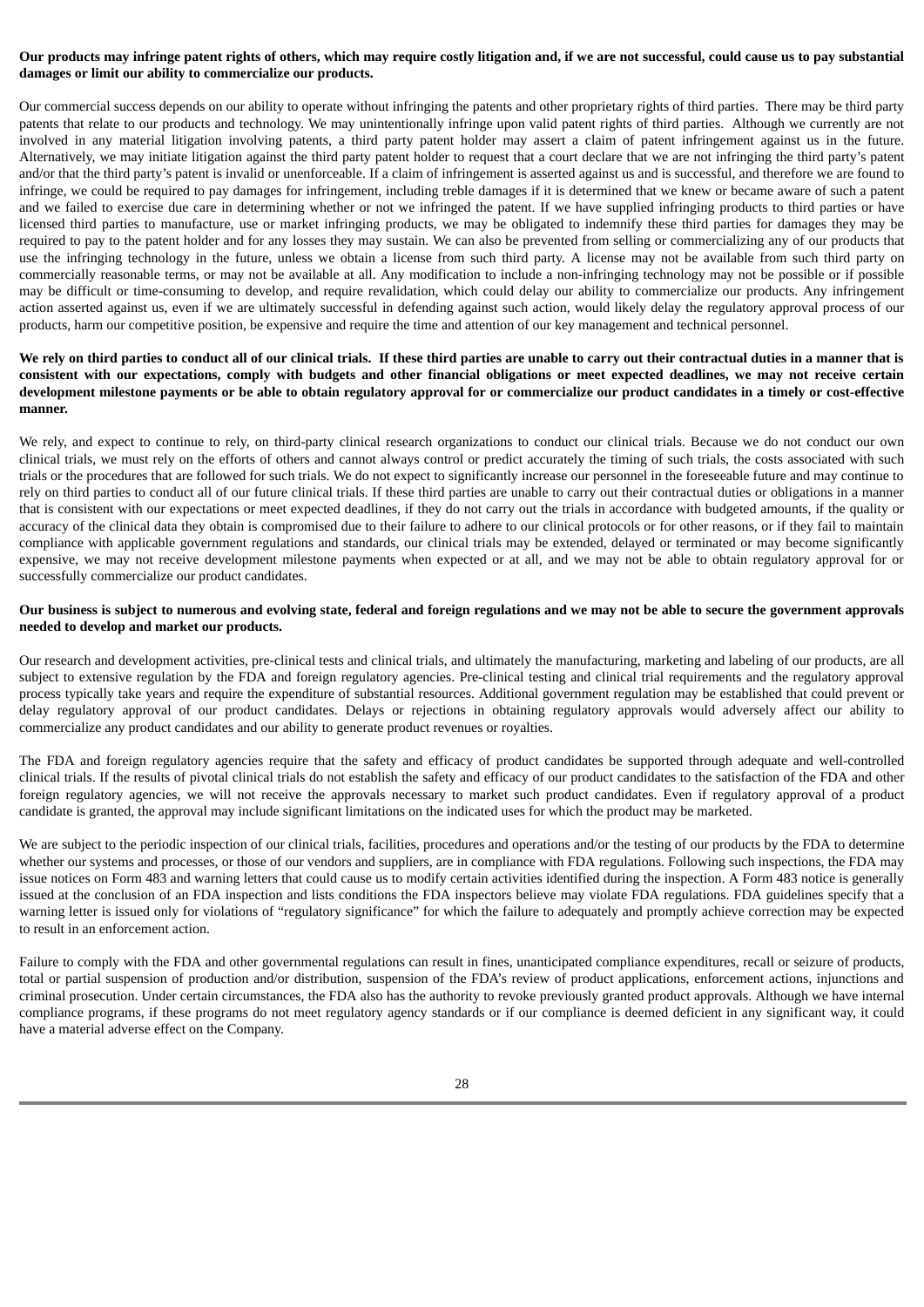We are also subject to recordkeeping and reporting regulations. These regulations require, among other things, the reporting to the FDA of adverse events alleged to have been associated with the use of a product or in connection with certain product failures.

Labeling and promotional activities also are regulated by the FDA. We must also comply with record keeping requirements as well as requirements to report certain adverse events involving our products. The FDA can impose other post-marketing controls on us as well as our products including, but not limited to, restrictions on sale and use, through the approval process, regulations and otherwise.

Many states in which we do or may do business, or in which our products may be sold, if at all, impose licensing, labeling or certification requirements that are in addition to those imposed by the FDA. There can be no assurance that one or more states will not impose regulations or requirements that have a material adverse effect on our ability to sell our products.

In many of the foreign countries in which we may do business or in which our products may be sold, we will be subject to regulation by national governments and supranational agencies as well as by local agencies affecting, among other things, product standards, packaging requirements, labeling requirements, import restrictions, tariff regulations, duties and tax requirements. There can be no assurance that one or more countries or agencies will not impose regulations or requirements that could have a material adverse effect on our ability to sell our products.

#### **Legislative and regulatory changes affecting the healthcare industry could adversely affect our business.**

Political, economic and regulatory influences are subjecting the healthcare industry to potential fundamental changes that could substantially affect our results of operations. There have been a number of government and private sector initiatives during the last few years to limit the growth of healthcare costs, including price regulation, competitive pricing, coverage and payment policies, comparative effectiveness of therapies, technology assessments and managedcare arrangements. It is uncertain whether or when any legislative proposals will be adopted or what actions federal, state, or private payors for health care treatment and services may take in response to any healthcare reform proposals or legislation. We cannot predict the effect healthcare reforms may have on our business and we can offer no assurances that any of these reforms will not have a material adverse effect on our business. These actual and potential changes are causing the marketplace to put increased emphasis on the delivery of more cost-effective treatments. In addition, uncertainty remains regarding proposed significant reforms to the U.S. health care system.

#### The success of our products may be harmed if the government, private health insurers and other third-party payers do not provide sufficient **coverage or reimbursement.**

Our ability to commercialize our new cancer treatment systems successfully will depend in part on the extent to which reimbursement for the costs of such products and related treatments will be available from government health administration authorities, private health insurers and other third-party payors. The reimbursement status of newly approved medical products is subject to significant uncertainty. We cannot guarantee that adequate third-party insurance coverage will be available for us to establish and maintain price levels sufficient for us to realize an appropriate return on our investment in developing new therapies. Government, private health insurers and other third-party payors are increasingly attempting to contain healthcare costs by limiting both coverage and the level of reimbursement for new therapeutic products approved for marketing by the FDA. Accordingly, even if coverage and reimbursement are provided by government, private health insurers and third-party payors for uses of our products, market acceptance of these products would be adversely affected if the reimbursement available proves to be unprofitable for health care providers.

## **Our products may not achieve sufficient acceptance by the medical community to sustain our business.**

The commercial success of our products will depend upon their acceptance by the medical community and third-party payers as clinically useful, cost effective and safe. Any or our drug candidates may prove not to be effective in practice. If testing and clinical practice do not confirm the safety and efficacy of our product candidates or even if further testing and clinical practice produce positive results but the medical community does not view these new forms of treatment as effective and desirable, our efforts to market our new products may fail, which would have an adverse effect on our business, financial condition and results of operations.

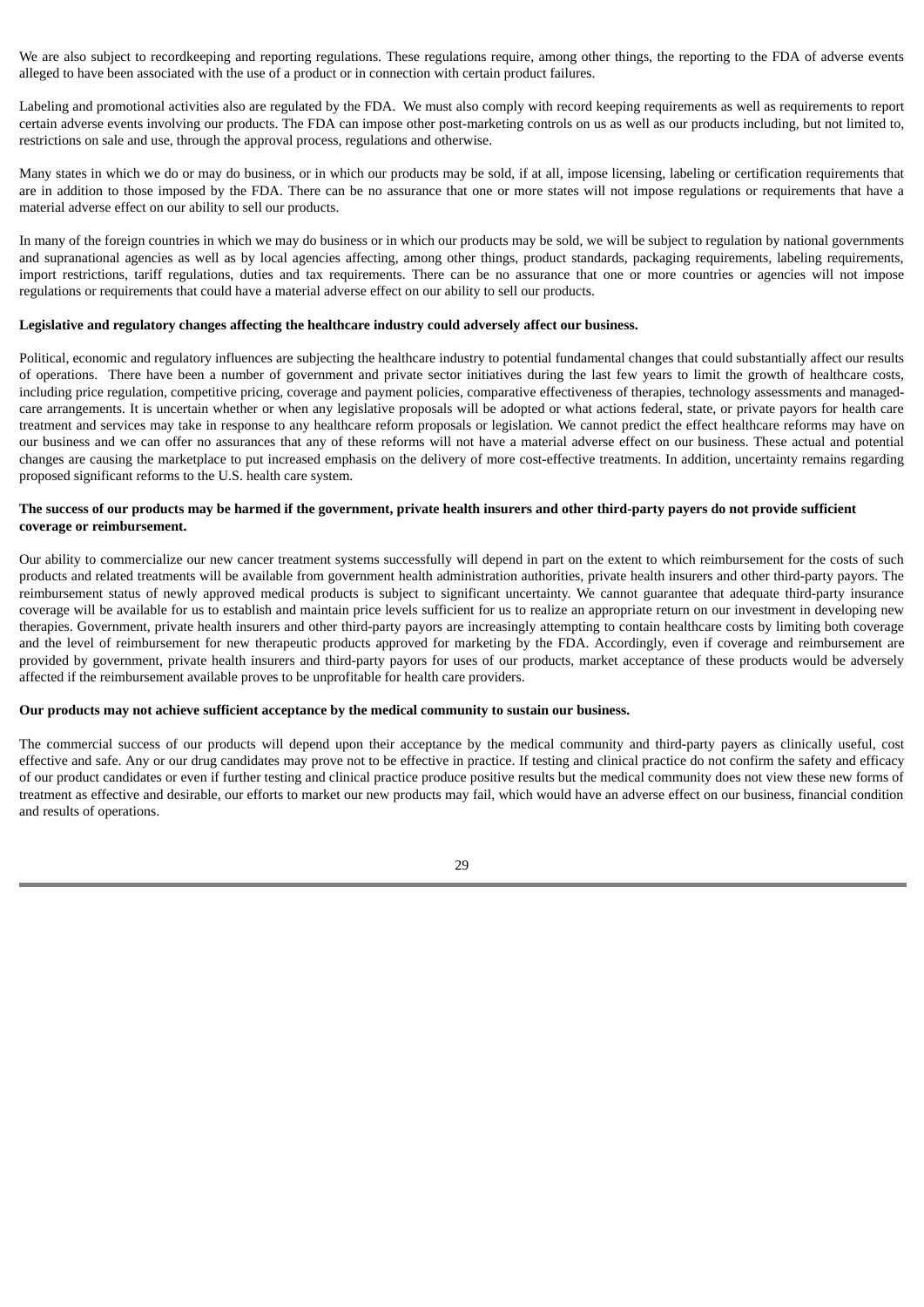## The commercial potential of a drug candidate in development is difficult to predict. If the market size for a new drug is significantly smaller than we **anticipate, it could significantly and negatively impact our revenue, results of operations and financial condition.**

It is very difficult to predict the commercial potential of product candidates due to important factors such as safety and efficacy compared to other available treatments, including potential generic drug alternatives with similar efficacy profiles, changing standards of care, third party payor reimbursement standards, patient and physician preferences, the availability of competitive alternatives that may emerge either during the long drug development process or after commercial introduction, and the availability of generic versions of our successful product candidates following approval by government health authorities based on the expiration of regulatory exclusivity or our inability to prevent generic versions from coming to market by asserting our patents. If due to one or more of these risks the market potential for a drug candidate is lower than we anticipated, it could significantly and negatively impact the revenue potential for such drug candidate and would adversely affect our business, financial condition and results of operations.

## Technologies for the treatment of cancer are subject to rapid change, and the development of treatment strategies that are more effective than our **technologies could render our technologies obsolete.**

Various methods for treating cancer currently are, and in the future are expected to be, the subject of extensive research and development. Many possible treatments that are being researched, if successfully developed, may not require, or may supplant, the use of our technologies. The successful development and acceptance of any one or more of these alternative forms of treatment could render our technology obsolete as a cancer treatment method.

## We may not be able to hire or retain key officers or employees that we need to implement our business strategy and develop our products and **business.**

Our success depends significantly on the continued contributions of our executive officers, scientific and technical personnel and consultants, and on our ability to attract additional personnel as we seek to implement our business strategy and develop our products and businesses. During our operating history, we have assigned many essential responsibilities to a relatively small number of individuals. However, as our business and the demands on our key employees expand, we have been, and will continue to be, required to recruit additional qualified employees. The competition for such qualified personnel is intense, and the loss of services of certain key personnel or our inability to attract additional personnel to fill critical positions could adversely affect our business. Further, we do not carry "key man" insurance on any of our personnel. Therefore, loss of the services of key personnel would not be ameliorated by the receipt of the proceeds from such insurance.

### Our success will depend in part on our ability to grow and diversify, which in turn will require that we manage and control our growth effectively.

Our business strategy contemplates growth and diversification. Our ability to manage growth effectively will require that we continue to expend funds to improve our operational, financial and management controls, reporting systems and procedures. In addition, we must effectively expand, train and manage our employees. We will be unable to manage our business effectively if we are unable to alleviate the strain on resources caused by growth in a timely and successful manner. There can be no assurance that we will be able to manage our growth and a failure to do so could have a material adverse effect on our business.

### If we engage in acquisitions, reorganizations or business combinations, we will incur a variety of risks that could adversely affect our business **operations or our stockholders.**

We may consider strategic alternatives intended to further the development of our business, which may include acquiring businesses, technologies or products or entering into a business combination with another company. If we do pursue such a strategy, we could, among other things:

- issue equity securities that would dilute our current stockholders' percentage ownership;
- incur substantial debt that may place strains on our operations;
- spend substantial operational, financial and management resources in integrating new businesses, personnel intellectual property, technologies and products;
- assume substantial actual or contingent liabilities;
- reprioritize our development programs and even cease development and commercialization of our drug candidates;
- suffer the loss of key personnel, or
- merge with, or otherwise enter into a business combination with, another company in which our stockholders would receive cash or shares of the other company or a combination of both on terms that certain of our stockholders may not deem desirable.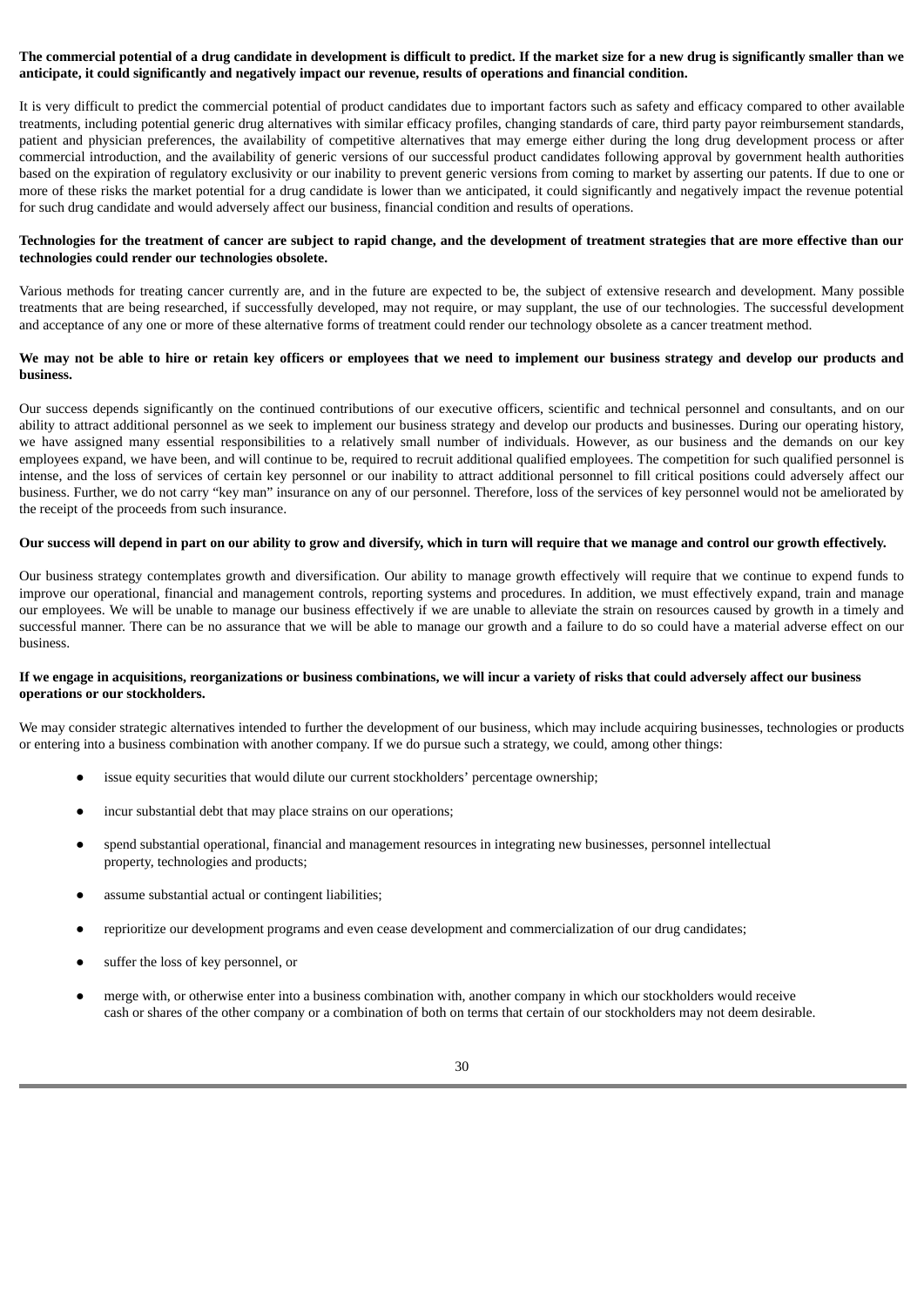Although we intend to evaluate and consider different strategic alternatives, we have no agreements or understandings with respect to any acquisition, reorganization or business combination at this time.

#### We face intense competition and the failure to compete effectively could adversely affect our ability to develop and market our products.

There are many companies and other institutions engaged in research and development of various technologies for cancer treatment products that seek treatment outcomes similar to those that we are pursuing. We believe that the level of interest by others in investigating the potential of possible competitive treatments and alternative technologies will continue and may increase. Potential competitors engaged in all areas of cancer treatment research in the United States and other countries include, among others, major pharmaceutical, specialized technology companies, and universities and other research institutions. Most of our current and potential competitors have substantially greater financial, technical, human and other resources, and may also have far greater experience than do we, both in pre-clinical testing and human clinical trials of new products and in obtaining FDA and other regulatory approvals. One or more of these companies or institutions could succeed in developing products or other technologies that are more effective than the products and technologies that we have been or are developing, or which would render our technology and products obsolete and non-competitive. Furthermore, if we are permitted to commence commercial sales of any of our products, we will also be competing, with respect to manufacturing efficiency and marketing, with companies having substantially greater resources and experience in these areas.

### **We may be subject to significant product liability claims and litigation.**

Our business exposes us to potential product liability risks inherent in the testing, manufacturing and marketing of human therapeutic products. We presently have product liability insurance limited to \$10 million per incident and \$10 million annually. If we were to be subject to a claim in excess of this coverage or to a claim not covered by our insurance and the claim succeeded, we would be required to pay the claim with our own limited resources, which could have a severe adverse effect on our business. Whether or not we are ultimately successful in any product liability litigation, such litigation would harm the business by diverting the attention and resources of our management, consuming substantial amounts of our financial resources and by damaging our reputation. Additionally, we may not be able to maintain our product liability insurance at an acceptable cost, if at all.

### **RISKS RELATED TO OUR SECURITIES**

## The market price of our common stock has been, and may continue to be volatile and fluctuate significantly, which could result in substantial losses **for investors and subject us to securities class action litigation.**

The trading price for our common stock has been, and we expect it to continue to be, volatile. Our January 31, 2013 announcement that the HEAT study failed to meet its primary endpoint has resulted in significant volatility and a steep decline in the price of our common stock, a level of decline that could result in securities litigation. Plaintiffs' securities litigation firms have publicly announced that they are investigating potential securities fraud claims that they may wish to make against us. The price at which our common stock trades depends upon a number of factors, including our historical and anticipated operating results, our financial situation, announcements of technological innovations or new products by us or our competitors, our ability or inability to raise the additional capital we may need and the terms on which we raise it, and general market and economic conditions. Some of these factors are beyond our control. Broad market fluctuations may lower the market price of our common stock and affect the volume of trading in our stock, regardless of our financial condition, results of operations, business or prospect. The closing price of our common stock had a high price of \$4.23 and a low price of \$1.69 in the 52 week period ended December 31, 2011, a high price of \$8.83 and a low price of \$1.64 in the 52-week period ended December 31, 2012 and a high price of \$9.35 and a low price of \$0.76 from January 1, 2013 through August 7, 2013. Among the factors that may cause the market price of our common stock to fluctuate are the risks described in this "Risk Factors" section and other factors, including:

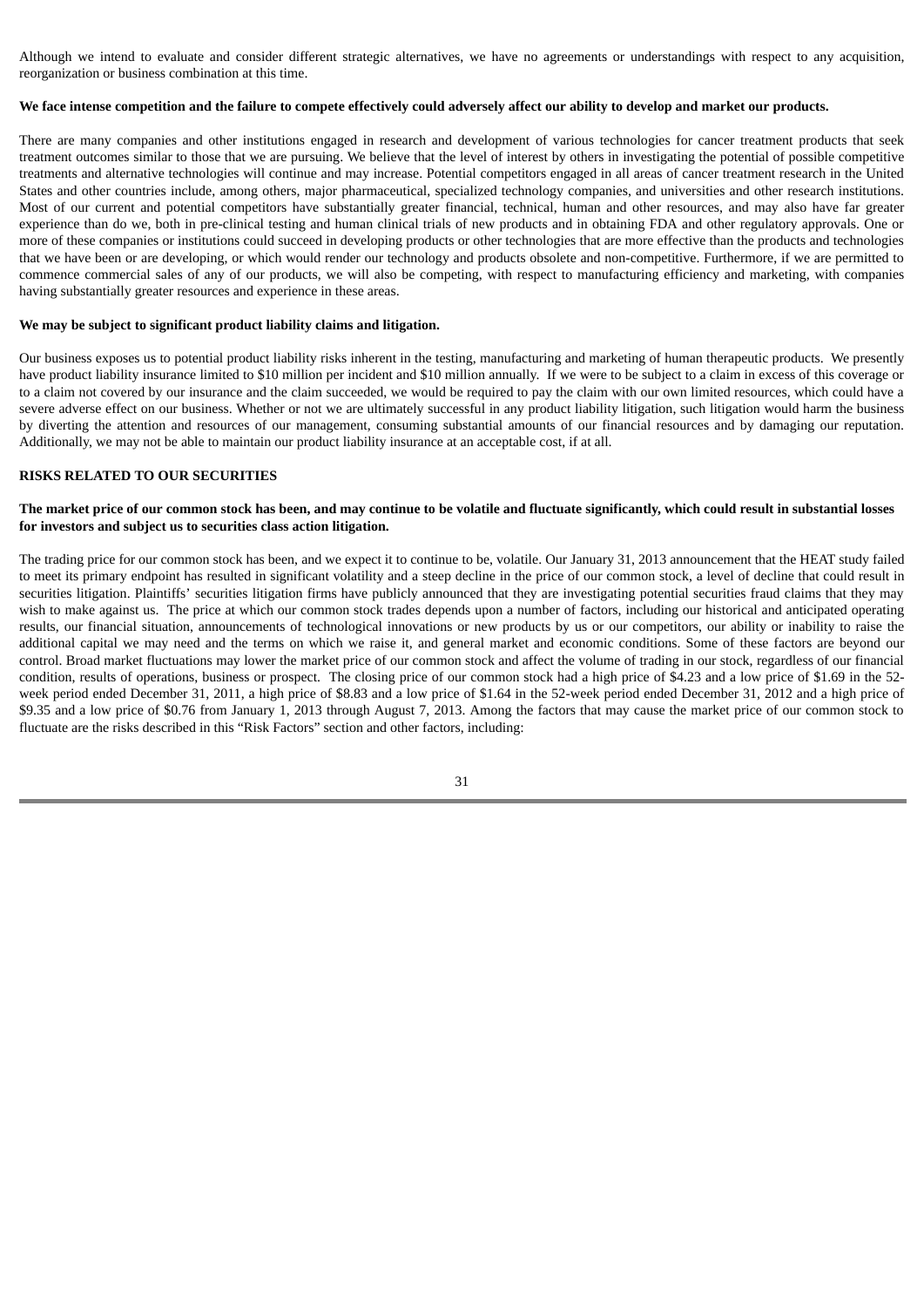- fluctuations in our quarterly operating results or the operating results of our competitors;
- variance in our financial performance from the expectations of investors;
- changes in the estimation of the future size and growth rate of our markets;
- changes in accounting principles or changes in interpretations of existing principles, which could affect our financial results;
- failure of our products to achieve or maintain market acceptance or commercial success;
- conditions and trends in the markets we serve;
- changes in general economic, industry and market conditions;
- success of competitive products and services;
- changes in market valuations or earnings of our competitors;
- changes in our pricing policies or the pricing policies of our competitors;
- announcements of significant new products, contracts, acquisitions or strategic alliances by us or our competitors;
- changes in legislation or regulatory policies, practices or actions;
- the commencement or outcome of litigation involving our company, our general industry or both;
- recruitment or departure of key personnel:
- changes in our capital structure, such as future issuances of securities or the incurrence of additional debt;
- actual or expected sales of our common stock by our stockholders; and
- the trading volume of our common stock.

In addition, the stock markets, in general, the NASDAQ Capital Market and the market for pharmaceutical companies in particular, may experience a loss of investor confidence. Such loss of investor confidence may result in extreme price and volume fluctuations in our common stock that are unrelated or disproportionate to the operating performance of our business, financial condition or results of operations. These broad market and industry factors may materially harm the market price of our common stock and expose us to securities class action litigation. Such litigation, even if unsuccessful, could be costly to defend and divert management's attention and resources, which could further materially harm our financial condition and results of operations.

### **Future sales of our common stock in the public market could cause our stock price to fall.**

Sales of a substantial number of shares of our common stock in the public market, or the perception that these sales might occur, could depress the market price of our common stock and could impair our ability to raise capital through the sale of additional equity securities. As of August 7, 2013, we had 61,154,295 shares of common stock outstanding, all of which shares, other than shares held by our directors and certain officers, were eligible for sale in the public market, subject in some cases to compliance with the requirements of Rule 144, including the volume limitations and manner of sale requirements. In addition, all of the shares of common stock issuable upon exercise of warrants will be freely tradable without restriction or further registration upon issuance.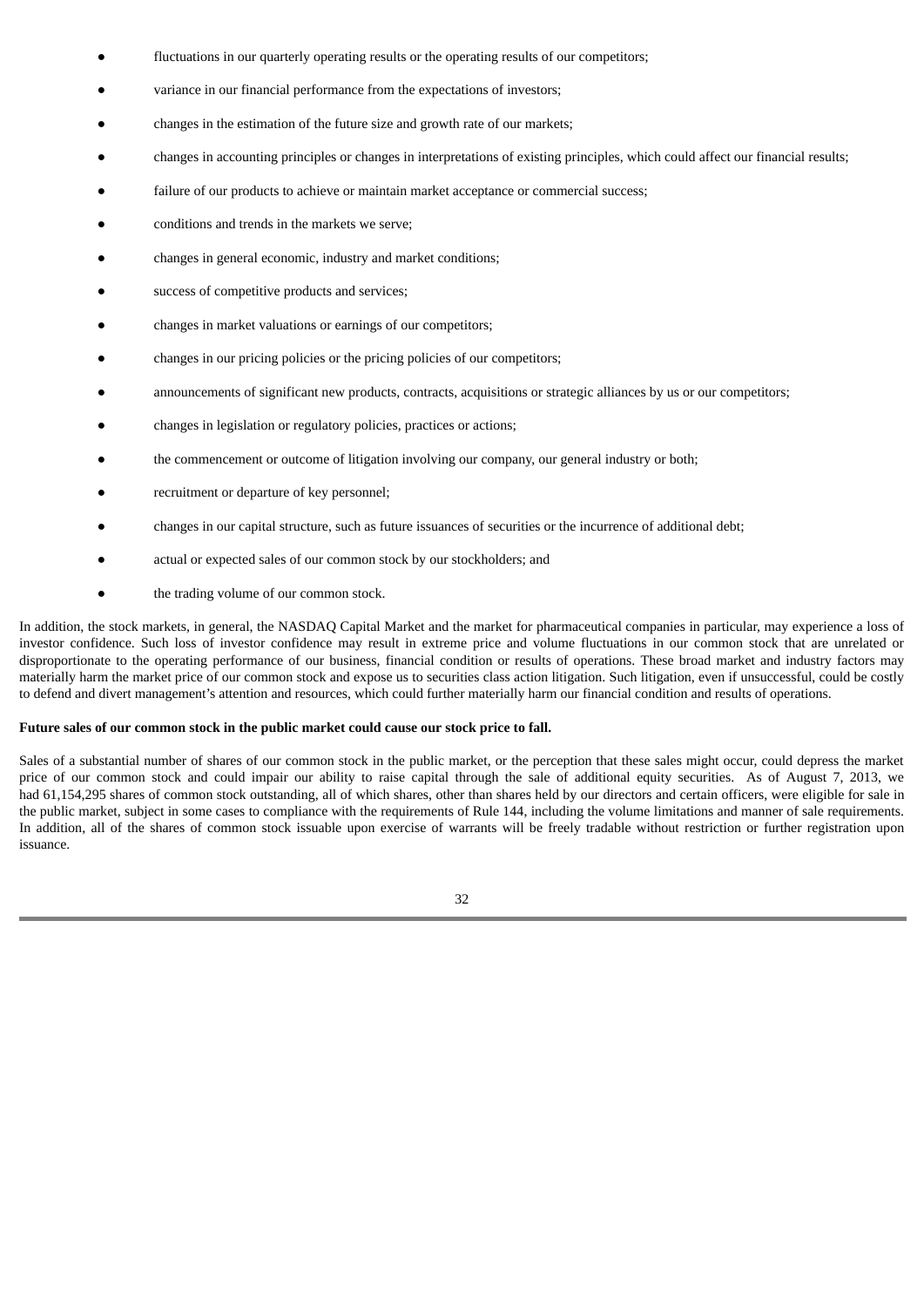### Our stockholders may experience significant dilution as a result of future equity offerings or issuances and exercise of outstanding options and **warrants.**

In order to raise additional capital or pursue strategic transactions, we may in the future offer, issue or sell additional shares of our common stock or other securities convertible into or exchangeable for our common stock. Our stockholders may experience significant dilution as a result of future equity offerings or issuance. Investors purchasing shares or other securities in the future could have rights superior to existing stockholders. As of June 30, 2013, we have a significant number of securities convertible into, or allowing the purchase of, our common stock, 13,818,772 shares of common stock issuable upon exercise of warrants outstanding, 4,030,948 options to purchase shares of our common stock and restricted stock awards outstanding, and 2,306,490 shares of common stock reserved for future issuance under our stock incentive plans. Under the Controlled Equity Offering SM Sales Agreement entered into with Cantor Fitzgerald & Co. on February 1, 2013, we may offer and sell, from time to time through "at-the-market" offerings, up to an aggregate of \$25 million of shares of our common stock. In connection with the Series A 0% convertible preferred stock offering, the Company agreed to not sell any ATM Shares for a period of one year from February 26, 2013. In connection with the Common Stock Offering, the Company agreed to not sell any ATM Shares for an extended period of one year from June 3, 2013.

## We may be unable to maintain compliance with NASDAQ Marketplace Rules which could cause our common stock to be delisted from The NASDAQ Capital Market. This could result in the lack of a market for our common stock, cause a decrease in the value of an investment in us, and **adversely affect our business, financial condition and results of operations.**

Our common stock is currently listed on The NASDAQ Capital Market. To maintain the listing of our common stock on The NASDAQ Capital Market, we are required to meet certain listing requirements, including, among others, either: (i) a minimum closing bid price of \$1.00 per share, a market value of publicly held shares (excluding shares held by our executive officers, directors and 10% or more stockholders) of at least \$1 million and stockholders' equity of at least \$2.5 million; or (ii) a minimum closing bid price of \$1.00 per share, a market value of publicly held shares (excluding shares held by our executive officers, directors and 10% or more stockholders) of at least \$1 million and a total market value of listed securities of at least \$35 million. As of August 7, 2013, the closing bid price of our common stock was \$1.29 the total market value of our publicly held shares of our common stock (excluding shares held by our executive officers, directors and 10% or more stockholders) was approximately \$78 million and the total market value of our listed securities was approximately \$79 million. As of June 30, 2013, we had stockholders' equity of \$33 million. However, there is no assurance that we will continue to meet the minimum closing price requirement and other listing requirements.

At the Company's 2013 Annual Meeting of Stockholders held on July 19, 2013, the Company's shareholders voted to approve a proposal to grant discretionary authority to the Board of Directors to amend the Certificate of Incorporation of the Company, as amended, to effect, at any time on or prior to the date of the 2014 Annual Meeting of Stockholders, a reverse stock split at an exchange ratio within the specified range and to set the number of authorized shares effective immediately after the reverse stock split at 75 million shares was approved based upon the following votes

If the closing bid price of our common stock is below \$1.00 per share or the total market value of our publicly held shares of common stock is below \$35 million for 30 consecutive business days, we could be subject to delisting from The NASDAQ Capital Market. If our common stock is delisted, trading of the stock will most likely take place on an over-the-counter market established for unlisted securities, such as the Pink Sheets or the OTC Bulletin Board. An investor is likely to find it less convenient to sell, or to obtain accurate quotations in seeking to buy, our common stock on an over-the-counter market, and many investors may not buy or sell our common stock due to difficulty in accessing over-the-counter markets, or due to policies preventing them from trading in securities not listed on a national exchange or other reasons. In addition, as a delisted security, our common stock would be subject to SEC rules regarding "penny stock," which impose additional disclosure requirements on broker-dealers. The regulations relating to penny stocks, coupled with the typically higher cost per trade to investors in penny stocks due to factors such as broker commissions generally representing a higher percentage of the price of a penny stock than of a higher priced stock, would further limit the ability and willingness of investors to trade in our common stock. For these reasons and others, delisting would adversely affect the liquidity, trading volume and price of our common stock, causing the value of an investment in us to decrease and having an adverse effect on our business, financial condition and results of operations, including our ability to attract and retain qualified executives and employees and to raise capital.

## Public Company Accounting Oversight Board indicates it does not agree with the Company's accounting of its preferred stock offering in 2011.

The Company completed a preferred stock financing in 2011. In a draft report to the Company's independent registered public accounting firm, the Public Company Accounting Oversight Board has indicated that it believes the Company may not have accounted for the January 2011 Preferred Offering properly. The Company believes it had properly accounted for the transaction in all material respects but is currently reviewing the accounting treatment in light of the report. The Company believes that any resulting adjustment, reclassification, or restatement of our financial statements, if necessary, would be isolated to 2011, would be non-cash in nature, would have no effect on the cash proceeds received or the stock or warrants issued in the January 2011 Preferred Offering, would result in no additional cash interest or dividends being paid, and would not have any financial impact on the Company's 2012 or 2013 financial statements. Nonetheless, if a restatement were required that could attract securities litigation or result in a reduction of our stock price.

## **The adverse capital and credit market conditions could affect our liquidity.**

Adverse capital and credit market conditions could affect our ability to meet liquidity needs, as well as our access to capital and cost of capital. The capital and credit markets have experienced extreme volatility and disruption in recent years. Our results of operations, financial condition, cash flows and capital position could be materially adversely affected by continued disruptions in the capital and credit markets.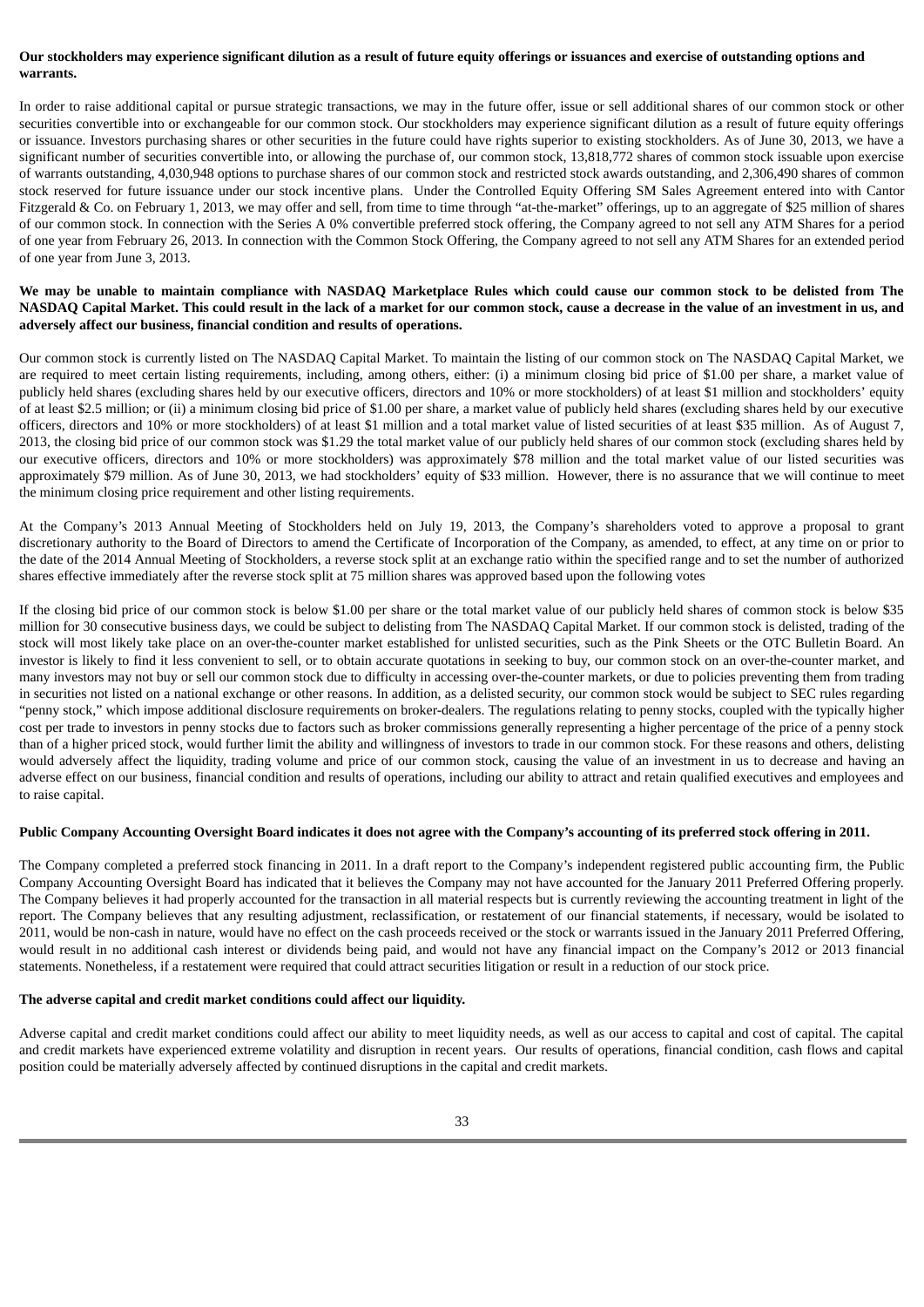### Our ability to use net operating losses to offset future taxable income are subject to certain limitations.

We currently have significant net operating losses (NOLs) that may be used to offset future taxable income. In general, under Section 382 of the Internal Revenue Code of 1986, as amended (the Code), a corporation that undergoes an "ownership change" is subject to limitations on its ability to utilize its prechange NOLs to offset future taxable income. During 2012 and 2011, the Company performed analyses to determine if there were changes in ownership, as defined by Section 382 of the Internal Revenue Code that would limit its ability to utilize certain net operating loss and tax credit carryforwards. The Company determined that it experienced an ownership change, as defined by Section 382, in connection with its registered direct and private placement offerings on July 25, 2011. As a result, the utilization of the Company's federal tax net operating loss carryforwards generated prior to the ownership change is limited. Future changes in our stock ownership, some of which are outside of our control, could result in an ownership change under Section 382 of the Code, which would significantly limit our ability to utilize NOLs to offset future taxable income.

### We have never paid dividends on our common stock in the past and do not anticipate paying cash dividends on our common stock in the foreseeable **future.**

We have never declared or paid cash dividends on our common stock. We do not anticipate paying any cash dividends on our common stock in the foreseeable future. We currently intend to retain all available funds and any future earnings to fund the development and growth of our business. As a result, capital appreciation, if any, of our common stock will be the sole source of gain for the foreseeable future for holders of our common stock.

### Anti-takeover provisions in our charter documents and Delaware law could prevent or delay a change in control.

Our certificate of incorporation and bylaws may discourage, delay or prevent a merger or acquisition that a stockholder may consider favorable by authorizing the issuance of "blank check" preferred stock. This preferred stock may be issued by our board of directors on such terms as it determines, without further stockholder approval. Therefore, our board of directors may issue such preferred stock on terms unfavorable to a potential bidder in the event that our board of directors opposes a merger or acquisition. In addition, our classified board of directors may discourage such transactions by increasing the amount of time necessary to obtain majority representation on our board of directors. Certain other provisions of our bylaws and of Delaware law may also discourage, delay or prevent a third party from acquiring or merging with us, even if such action were beneficial to some, or even a majority, of our stockholders.

## **Item 2. Unregistered Sales of Equity Securities and Use of Proceeds.**

None **Item 3. Defaults Upon Senior Securities.** None. **Item 4. Mine Safety Disclosures.** None. **Item 5. Other Information.** None.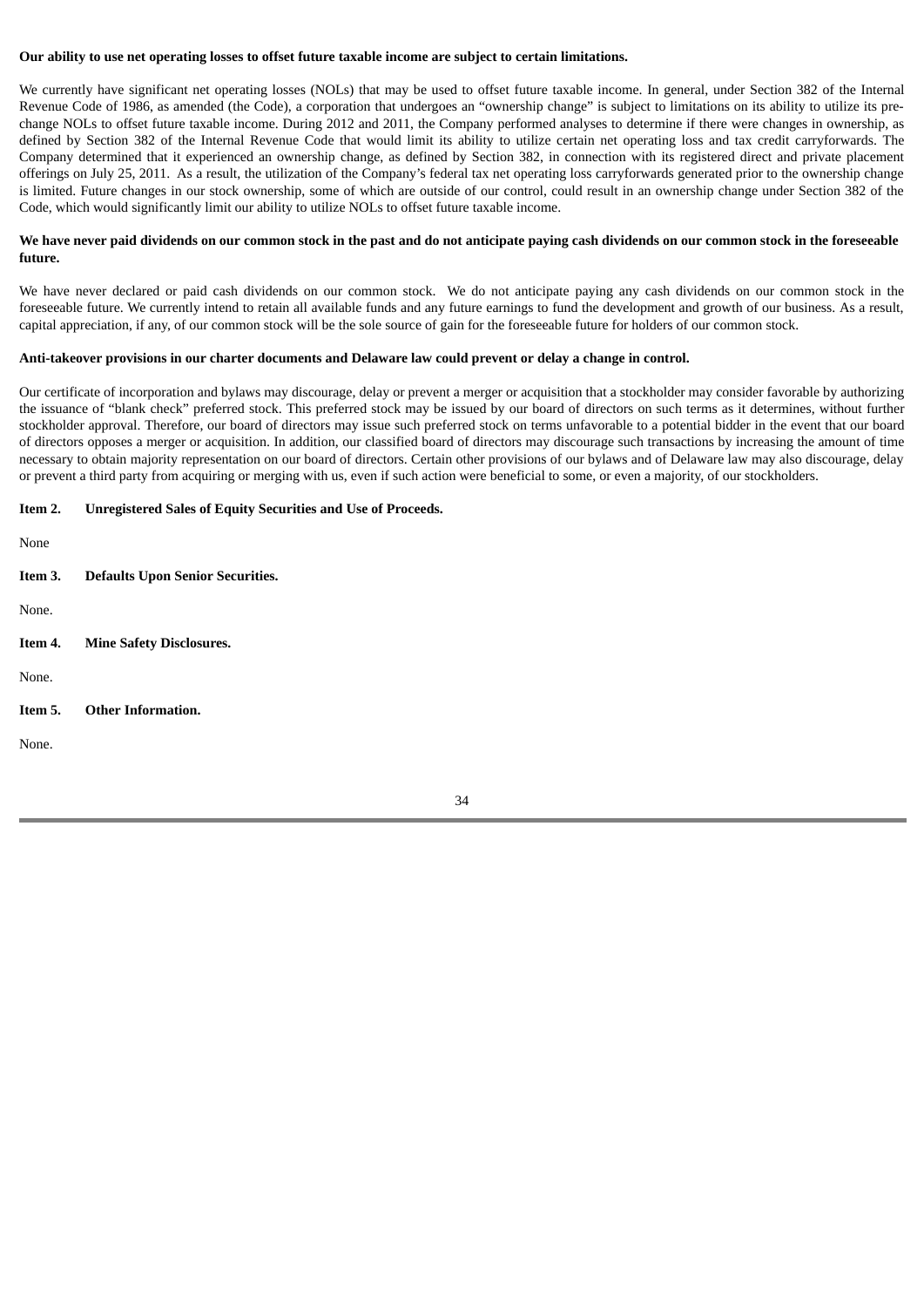## **Item 6. Exhibits.**

- 10.4 Securities Purchase Agreement, dated February 22, 2013, by and among Celsion Corporation and the purchasers named therein, incorporated herein by reference to Exhibit 10.1 to the Current Report on Form 8-K of the Company, filed with the SEC on February 26, 2013.
- 31.1+ Certification of Chief Executive Officer pursuant to Rule 13a-14(a)/15d-14(a), as adopted pursuant to Section 302 of the Sarbanes-Oxley Act of 2002.
- 31.2+ Certification of Chief Financial Officer pursuant to Rule 13a-14(a)/15d-14(a), as adopted pursuant to Section 302 of the Sarbanes-Oxley Act of 2002.
- 32.1\* Certification pursuant to 18 U.S.C. Section 1350, as adopted pursuant to Section 906 of the Sarbanes-Oxley Act of 2002.
- + Filed herewith.
- 101\*\* The following materials from the Company's Quarterly Report on Form 10-Q for the quarter ended June 30, 2013, formatted in XBRL (Extensible Business Reporting Language): (i) the unaudited Balance Sheets, (ii) the unaudited Statements of Operations, (iii) the unaudited Statements of Comprehensive Loss, (iv) the unaudited Statements of Cash Flows, (v) the unaudited Statements of Change in Stockholders' Equity (Deficit), and (vi) Notes to Financial Statements.
- \* Exhibit 32.1 is being furnished and shall not be deemed to be "filed" for purposes of Section 18 of the Securities Exchange Act of 1934, as amended, or otherwise subject to the liability of that section, nor shall such exhibit be deemed to be incorporated by reference in any registration statement or other document filed under the Securities Act of 1933, as amended, or the Securities Exchange Act, except as otherwise stated in such filing.
	- \*\* Exhibit 101 is being furnished and, in accordance with Rule 406T of Regulation S-T, shall not be deemed to be "filed" for purposes of Section 18 of the Securities Exchange Act of 1934, as amended, or otherwise subject to liability of that section, nor shall such exhibit be deemed to be incorporated by reference in any registration statement or other document filed under the Securities Act of 1933, as amended, or the Securities Exchange Act.
	- \*\*\* Portions of this exhibit have been omitted pursuant to a request for confidential treatment under Rule 24b-2 of the Securities Exchange Act of 1934, amended, and the omitted material has been separately filed with the Securities and Exchange Commission.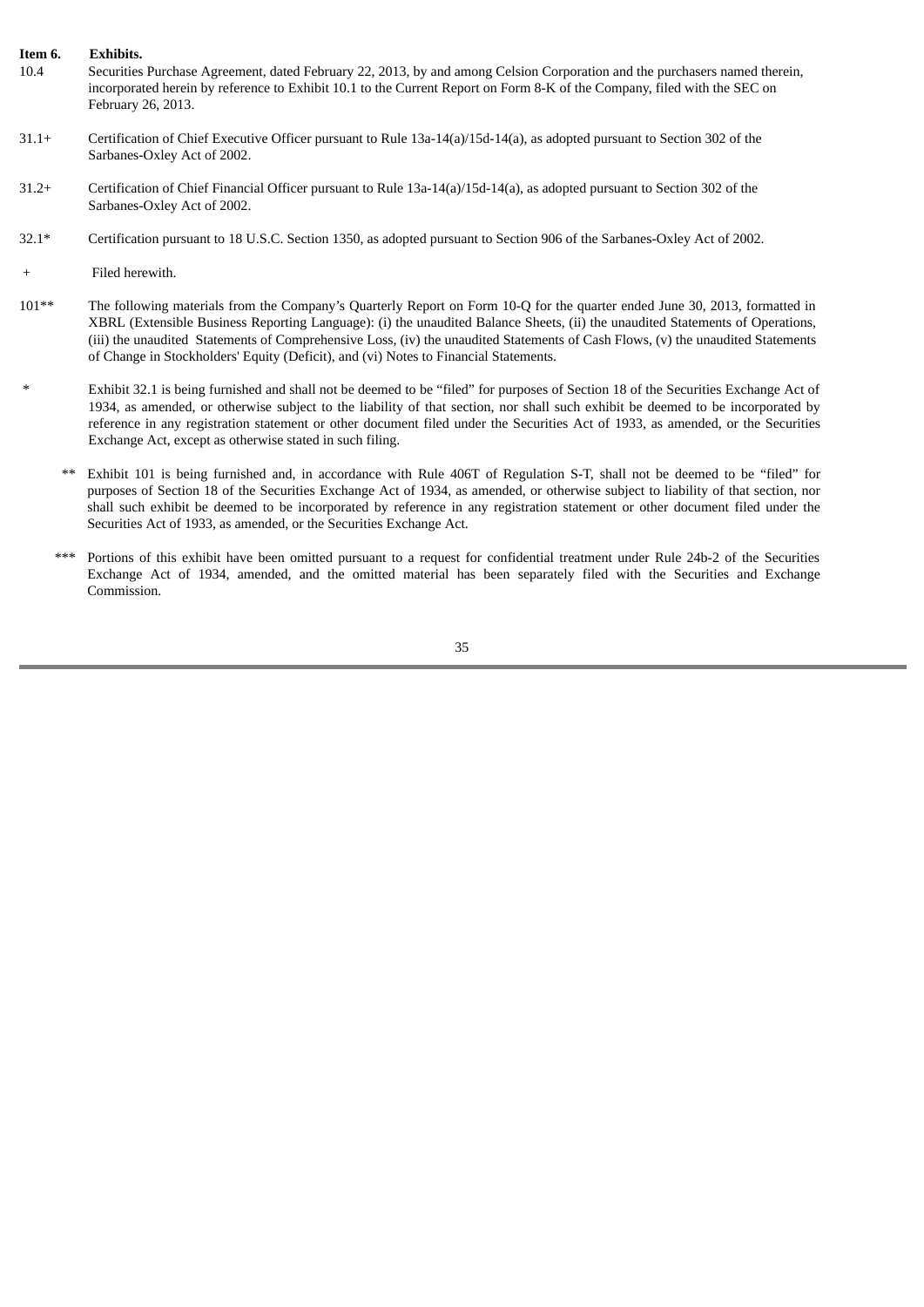### **SIGNATURES**

Pursuant to the requirements of the Securities Exchange Act of 1934, the registrant has duly caused this report to be signed on its behalf by the undersigned thereunto duly authorized.

August 8, 2013

#### CELSION CORPORATION

Registrant

By: */s/ Michael H. Tardugno* Michael H. Tardugno President and Chief Executive Officer

By: */s/ Jeffrey W. Church* Jeffrey W. Church Senior Vice President and Chief Financial Officer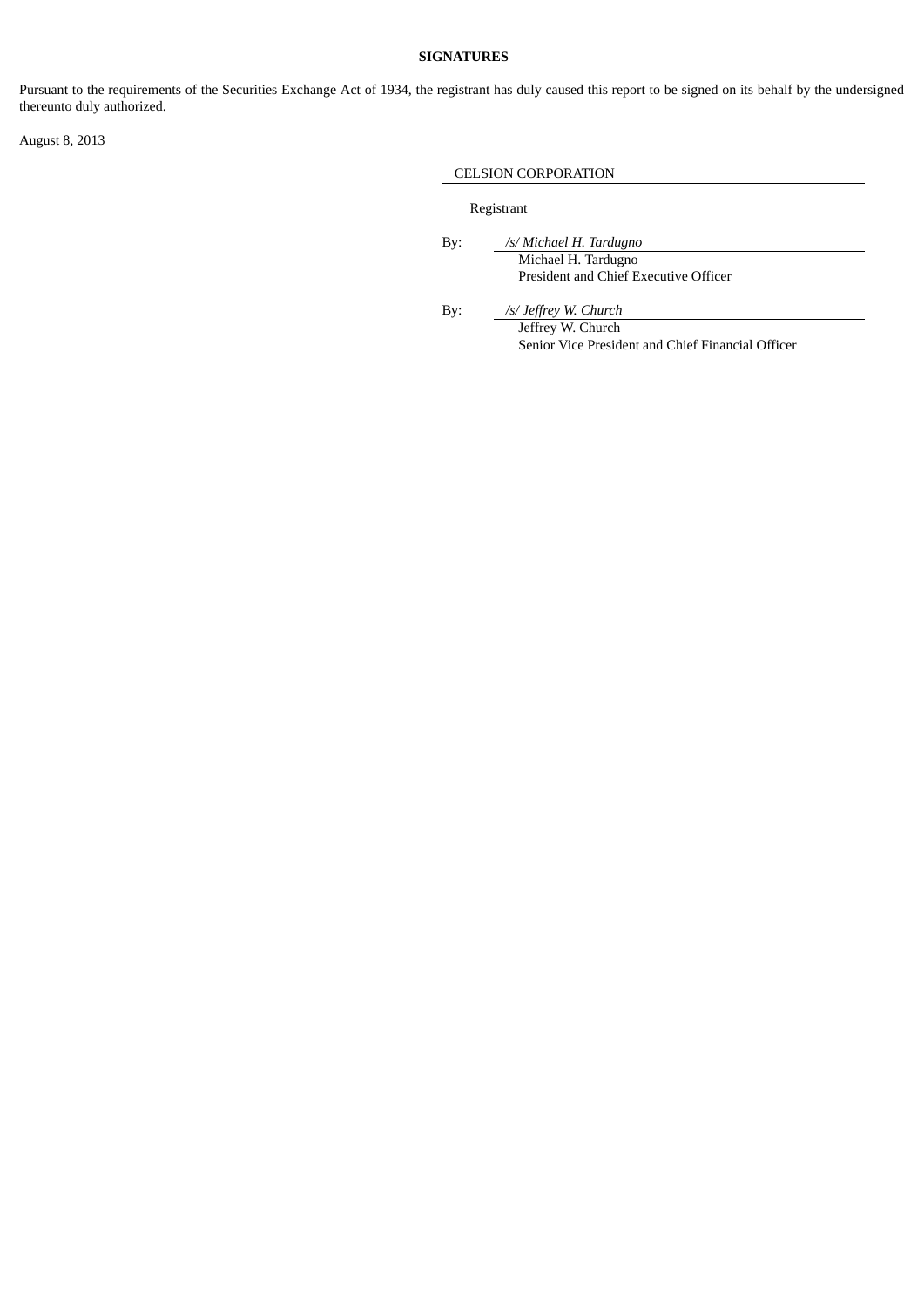## CELSION CORPORATION **CERTIFICATION**

I, Michael H. Tardugno, certify that:

- 1. I have reviewed this quarterly report on Form 10-Q of Celsion Corporation;
- 2. Based on my knowledge, this report does not contain any untrue statement of a material fact or omit to state a material fact necessary to make the statements made, in light of the circumstances under which such statements were made, not misleading with respect to the period covered by this report;
- 3. Based on my knowledge, the financial statements, and other financial information included in this report, fairly present in all material respects the financial condition, results of operations and cash flows of the registrant as of, and for, the periods presented in this report;
- 4. The registrant's other certifying officer(s) and I are responsible for establishing and maintaining disclosure controls and procedures (as defined in Exchange Act Rules 13a-15(e) and 15d-15(e)), and internal control over financial reporting (as defined in Exchange Act Rules 13a-15(f) and 15d-15 (f)), for the registrant and have:
	- (a) Designed such disclosure controls and procedures, or caused such disclosure controls and procedures to be designed under our supervision, to ensure that material information relating to the registrant, including its consolidated subsidiaries, is made known to us by others within those entities, particularly during the period in which this report is being prepared;
	- (b) Designed such internal control over financial reporting, or caused such internal control over financial reporting to be designed under our supervision, to provide reasonable assurance regarding the reliability of financial reporting and the preparation of financial statements for external purposes in accordance with generally accepted accounting principles;
	- (c) Evaluated the effectiveness of the registrant's disclosure controls and procedures and presented in this report our conclusions about the effectiveness of the disclosure controls and procedures, as of the end of the period covered by this report based on such evaluation; and
	- (d) Disclosed in this report any change in the registrant's internal control over financial reporting that occurred during the registrant's most recent fiscal quarter that has materially affected, or is reasonably likely to materially affect, the registrant's internal control over financial reporting;
- 5. The registrant's other certifying officer(s) and I have disclosed, based on our most recent evaluation of internal control over financial reporting, to the registrant's auditors and the audit committee of the registrant's board of directors (or persons performing the equivalent functions):
	- (a) All significant deficiencies and material weaknesses in the design or operation of internal control over financial reporting which are reasonably likely to adversely affect the registrant's ability to record, process, summarize and report financial information; and
	- (b) Any fraud, whether or not material, that involves management or other employees who have a significant role in the registrant's internal control over financial reporting.

## **Celsion Corporation**

August 8, 2013 By: /s/ *Michael H. Tardugno*

Michael H. Tardugno President and Chief Executive Officer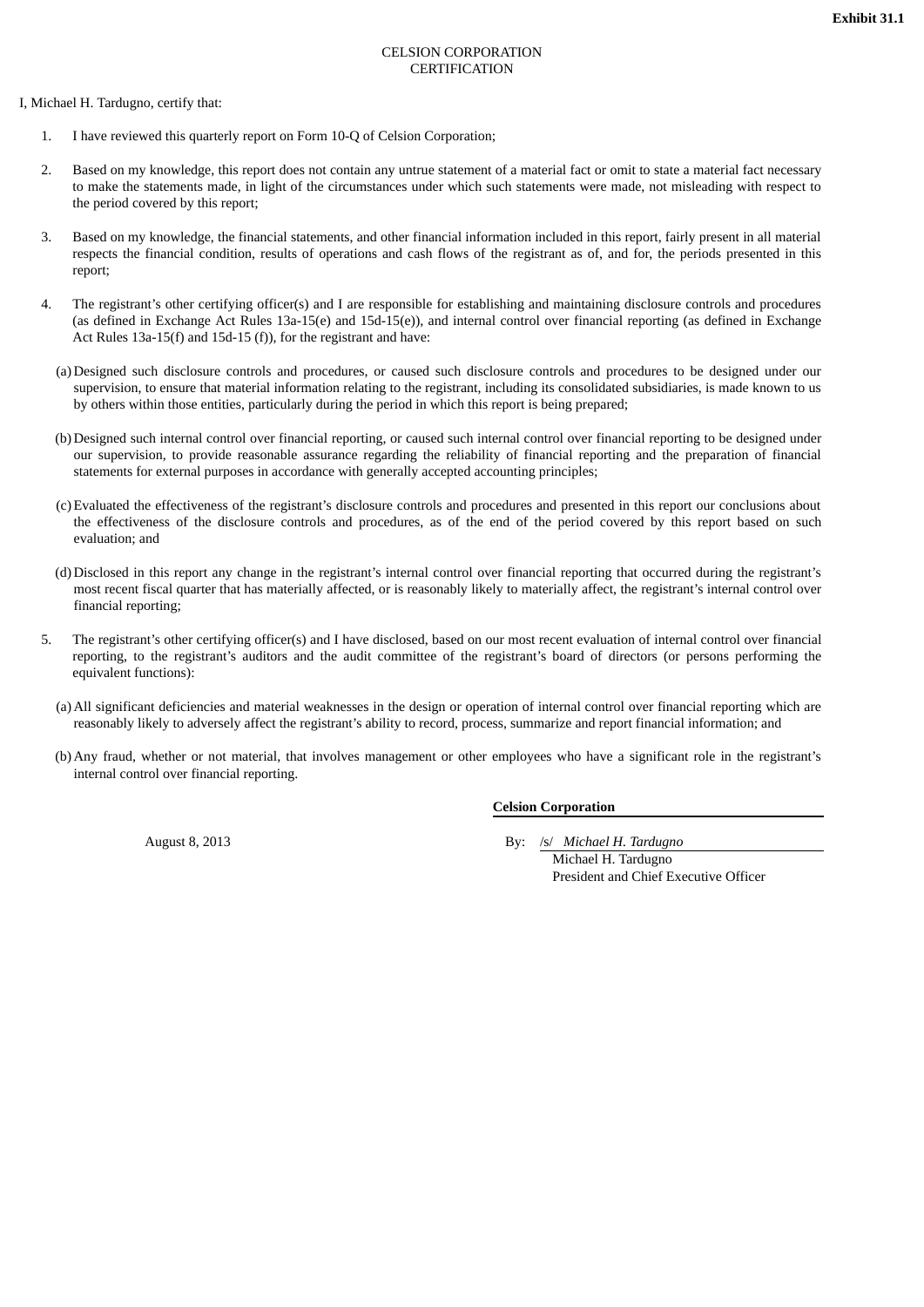## CELSION CORPORATION **CERTIFICATION**

I, Jeffrey W Church, certify that:

- 1. I have reviewed this quarterly report on Form 10-Q of Celsion Corporation;
- 2. Based on my knowledge, this report does not contain any untrue statement of a material fact or omit to state a material fact necessary to make the statements made, in light of the circumstances under which such statements were made, not misleading with respect to the period covered by this report;
- 3. Based on my knowledge, the financial statements, and other financial information included in this report, fairly present in all material respects the financial condition, results of operations and cash flows of the registrant as of, and for, the periods presented in this report;
- 4. The registrant's other certifying officer(s) and I are responsible for establishing and maintaining disclosure controls and procedures (as defined in Exchange Act Rules 13a-15(e) and 15d-15(e)), and internal control over financial reporting (as defined in Exchange Act Rules 13a-15(f) and 15d-15 (f)), for the registrant and have:
	- (a) Designed such disclosure controls and procedures, or caused such disclosure controls and procedures to be designed under our supervision, to ensure that material information relating to the registrant, including its consolidated subsidiaries, is made known to us by others within those entities, particularly during the period in which this report is being prepared;
	- (b) Designed such internal control over financial reporting, or caused such internal control over financial reporting to be designed under our supervision, to provide reasonable assurance regarding the reliability of financial reporting and the preparation of financial statements for external purposes in accordance with generally accepted accounting principles;
	- (c) Evaluated the effectiveness of the registrant's disclosure controls and procedures and presented in this report our conclusions about the effectiveness of the disclosure controls and procedures, as of the end of the period covered by this report based on such evaluation; and
	- (d) Disclosed in this report any change in the registrant's internal control over financial reporting that occurred during the registrant's most recent fiscal quarter that has materially affected, or is reasonably likely to materially affect, the registrant's internal control over financial reporting;
- 5. The registrant's other certifying officer(s) and I have disclosed, based on our most recent evaluation of internal control over financial reporting, to the registrant's auditors and the audit committee of the registrant's board of directors (or persons performing the equivalent functions):
	- (a) All significant deficiencies and material weaknesses in the design or operation of internal control over financial reporting which are reasonably likely to adversely affect the registrant's ability to record, process, summarize and report financial information; and
	- (b) Any fraud, whether or not material, that involves management or other employees who have a significant role in the registrant's internal control over financial reporting.

**Celsion Corporation**

August 8, 2013 By: /s/ *Jeffrey W. Church*

Jeffrey W. Church Senior Vice President and Chief Financial **Officer**